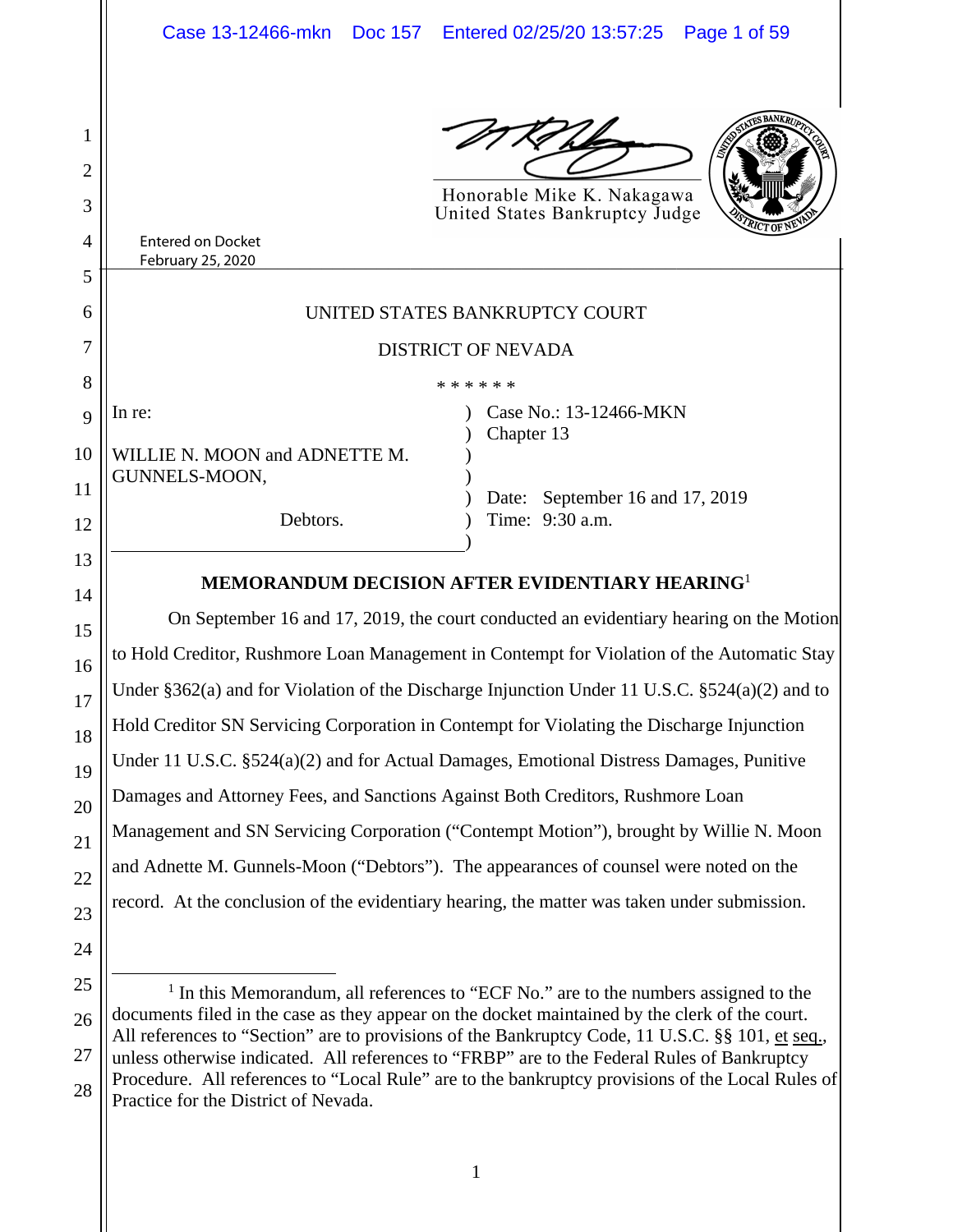#### **BACKGROUND**

1

2

3

4

5

6

7

8

9

10

27

28

 On March 26, 2013, a joint Chapter 13 petition ("Petition") was filed by the Debtors through their initial bankruptcy counsel. (ECF No. 1). The case was assigned to Chapter 13 panel trustee Rick A. Yarnall ("Trustee"). Attached to the Petition was a list of creditors and addresses ("Creditor Matrix") that included Rushmore Mortgage at one address: P.O. Box **82708**, Irvine, CA 92619. On the same date, the clerk's office issued a Notice of Chapter 13 Bankruptcy Case, Meeting of Creditors, & Deadlines ("Bankruptcy Notice"). (ECF No. 3). The Bankruptcy Notice specified a deadline of August 12, 2013, for general creditors to file proofs of claim, and an extended deadline for governmental entities. The Bankruptcy Notice was sent by first class mail to the creditors set forth on the Creditors Matrix. (ECF No. 9).

11 12 13 14 15 16 17 18 On May 6, 2013, Debtors filed their schedules of assets and liabilities, along with their statement of financial affairs. (ECF Nos. 14 and 17). On their real property Schedule "A," Debtors listed a personal residence ("Residence") having a value of \$120,000 located at 3391 Eagle Bend Street, Las Vegas, NV 89122. On their Schedule "D," Debtors listed a second deed of trust against their Residence securing a claim in the amount of  $$73,000^2$  in favor of Rushmore Mortgage at one address: P.O. Box **52708**, Irvine, CA 92619. On the same Schedule, Debtors listed a first deed of trust against their Residence securing a claim in the amount of \$154,000 in favor of Chase Home Finance.

19 20 21 22 23 24 25 26 On May 6, 2013, Debtors filed a proposed Chapter 13 Plan #1 ("Plan #1"). (ECF No. 18). Section 5.06 of Plan #1 provided that a holder "of a claim shall retain its lien until the earlier of (a) the payment of the underlying debt determined under non-bankruptcy law or (b) discharge under Section §1328… After either one of the foregoing events has occurred, creditor shall release its lien and provide evidence and/or documentation of such release within 30 days to Debtor(s)." Section 6.01 of Plan #1 provided that "Debtors intend to file a motion to value collateral and strip off the second deed of trust, in favor of Rushmore Mortgage, which encumbers their Residence at 3391 Eagle Bend Street, Las Vegas, NV 89122."

 2  $2$  Debtors designated that claim as a joint obligation rather than a debt of the marital community or separate obligation of either spouse.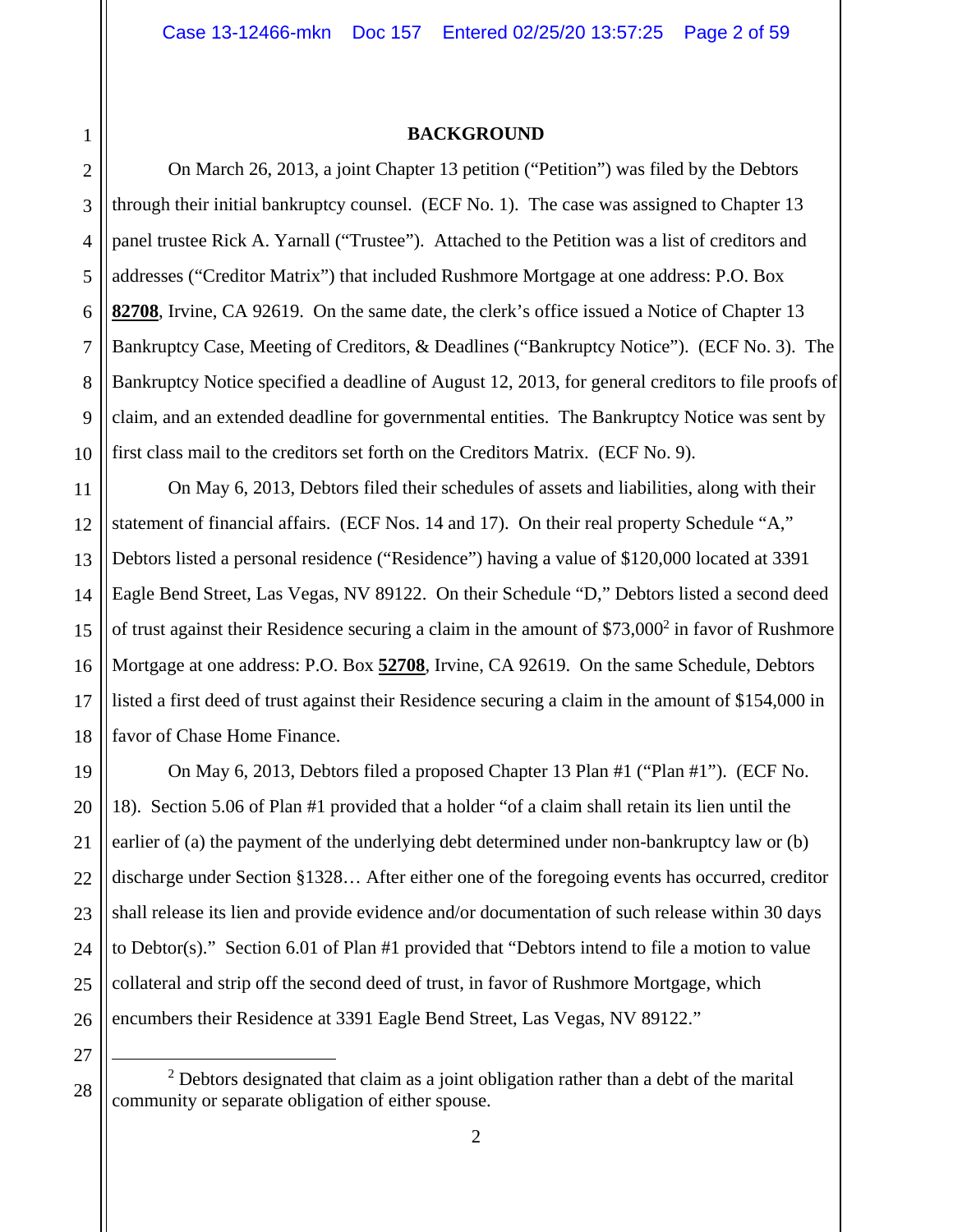1 2 3 5 6 On May 7, 2013, a notice was filed scheduling a hearing on confirmation of Plan #1 to be conducted on June 6, 2013 ("Plan #1 Confirmation Hearing Notice"). (ECF No. 19). On the same date, Debtors' counsel filed a certificate of service attesting that Plan #1 and the Plan #1 Confirmation Notice were served by first class mail to, *inter alia*, Rushmore Mortgage at two addresses: P.O. Box **82708**, Irvine, CA 92619, and 2020 Jackson Blvd., Suite 4, Rapid City, SD 57117.<sup>3</sup> (ECF No. 20).<sup>4</sup>

7 8 9 10 11 12 13 On September 25, 2013, Debtors filed a motion to value the Residence ("Valuation Motion"). (ECF No. 29). On the same date, a notice was filed scheduling a hearing on the Valuation Motion to be heard on November 7, 2013 ("Valuation Hearing Notice"). (ECF No. 30). The Valuation Motion sought a determination, *inter alia*, that Rushmore Mortgage had only an unsecured claim under Section 506(a) because the value of the Residence did not exceed the claim of Chase Home Finance that was secured by the first deed of trust. As a result, Rushmore Mortgage's claim would be reclassified under the Chapter 13 plan as an unsecured claim.

14 15 16 17 18 19 On September 26, 2013, Debtors' counsel filed a certificate of service attesting that the Valuation Motion and Valuation Hearing Notice were sent by certified mail, return receipt requested, to Rushmore Mortgage, Attn: Officer, Managing or General Agent, to the following four addresses: P.O. Box **82708**, Irvine, CA 92619; 1508 Mount Rushmore Road, Rapid City, SD 57702; 2020 Jackson Blvd., #4, Rapid City, SD 57702; and 1220 Mount Rushmore Road, Rapid City, SD 57702. (ECF No. 32).

20 23 On December 5, 2013, an order was entered granting the Valuation Motion ("Valuation Order"). (ECF No. 34). The Valuation Order provided that the claim of Rushmore Mortgage was classified from a secured claim to an unsecured claim and would receive pro rata payment along with other general unsecured creditors.

<sup>4</sup> It is not clear why an additional address for Rushmore in South Dakota was included in the certificate of service filed by Debtors' counsel.

21

22

28

<sup>24</sup> 25 26 27  $\frac{1}{3}$ <sup>3</sup> Under the "mailbox rule," a proof of mailing ordinarily creates a rebuttable presumption that the mailed document was received by the addressee. See Mahon v. Credit Bureau of Placer Cty., Inc., 171 F.3d 1197, 1202 (9th Cir. 1999); Moody v. Bucknum (In re Bucknum), 951 F.2d 204, 206-07 (9th Cir. 1991). The mailbox rule assumes, of course, that the address used by the mailing party is accurate.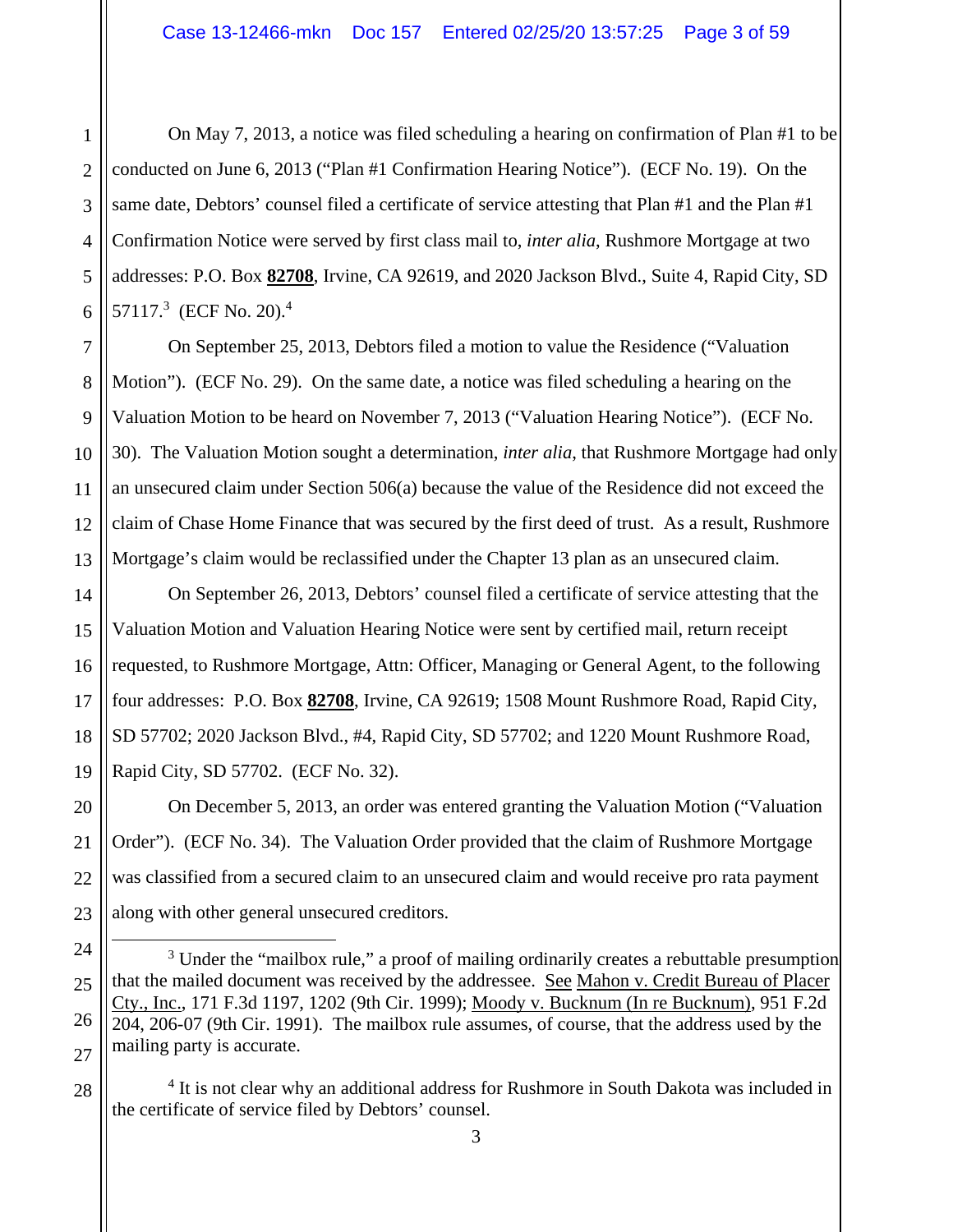On December 12, 2013, Debtors' counsel filed a notice of entry of the Valuation Order ("Valuation Order Notice") along with a certificate of service. (ECF Nos. 36 and 37). The certificate of service indicates that the Valuation Order Notice was sent by first class mail to Rushmore Mortgage at two addresses: P.O. Box **82708**, Irvine, CA 92619; and 2020 Jackson Blvd., Suite 4, Rapid City, SD 57702.

 On February 12, 2014, Debtors filed an amended Chapter 13 Plan #2 and a notice of confirmation hearing. (ECF Nos. 39 and 40). Neither document was served.

 On February 14, 2014, Debtors again filed an amended Chapter 13 Plan #2 ("Plan #2") and a notice of confirmation hearing ("Plan #2 Confirmation Hearing Notice"). (ECF Nos. 42 and 43). The confirmation hearing was noticed to be held on March 27, 2014. The certificate of service filed by Debtors' counsel indicates that Plan #2 and the Plan #2 Confirmation Hearing Notice were served by first class mail on Rushmore Mortgage at two addresses: P.O. Box **82708**, Irvine, CA 92619, and 2020 Jackson Blvd., Suite 4, Rapid City, SD 57702. (ECF No. 45).

 On April 7, 2014, an order was entered confirming Plan #2 ("Plan #2 Confirmation Order"). (ECF No. 49). Section 2.12.2 of Plan #2 provided for a prepetition arrearage in the amount of \$517.51 to secured creditor Wilmington Trust National Association, apparently as successor in interest to Chase Home Finance, to be paid through the plan. Section 5.06 of Plan #2 provided that a holder "of a claim shall retain its lien until the earlier of (a) the payment of the underlying debt determined under non-bankruptcy law or (b) discharge under Section §1328… After either one of the foregoing events has occurred, creditor shall release its lien and provide evidence and/or documentation of such release within 30 days to Debtor(s)."<sup>5</sup> As a result of completing plan payments, the Debtors would receive a discharge of their prepetition unsecured debts, including the debt owed to Rushmore, and could retain their Residence by maintaining their loan payments to the holder of the first deed of trust. Section 6.01 of Plan #2 provided that

26

1

2

<sup>27</sup>  $\frac{1}{5}$  FRBP 5009(d) became effective on December 1, 2017. It provides that if a claim in a Chapter 13 case is secured by property of the bankruptcy estate, the debtor may request the bankruptcy court to enter an order declaring that the claim has been satisfied and the lien has been released under the terms of the confirmed plan. Section 5.06 of Plan #2 requires Rushmore to release its lien within 30 days after the Debtors receive their discharge.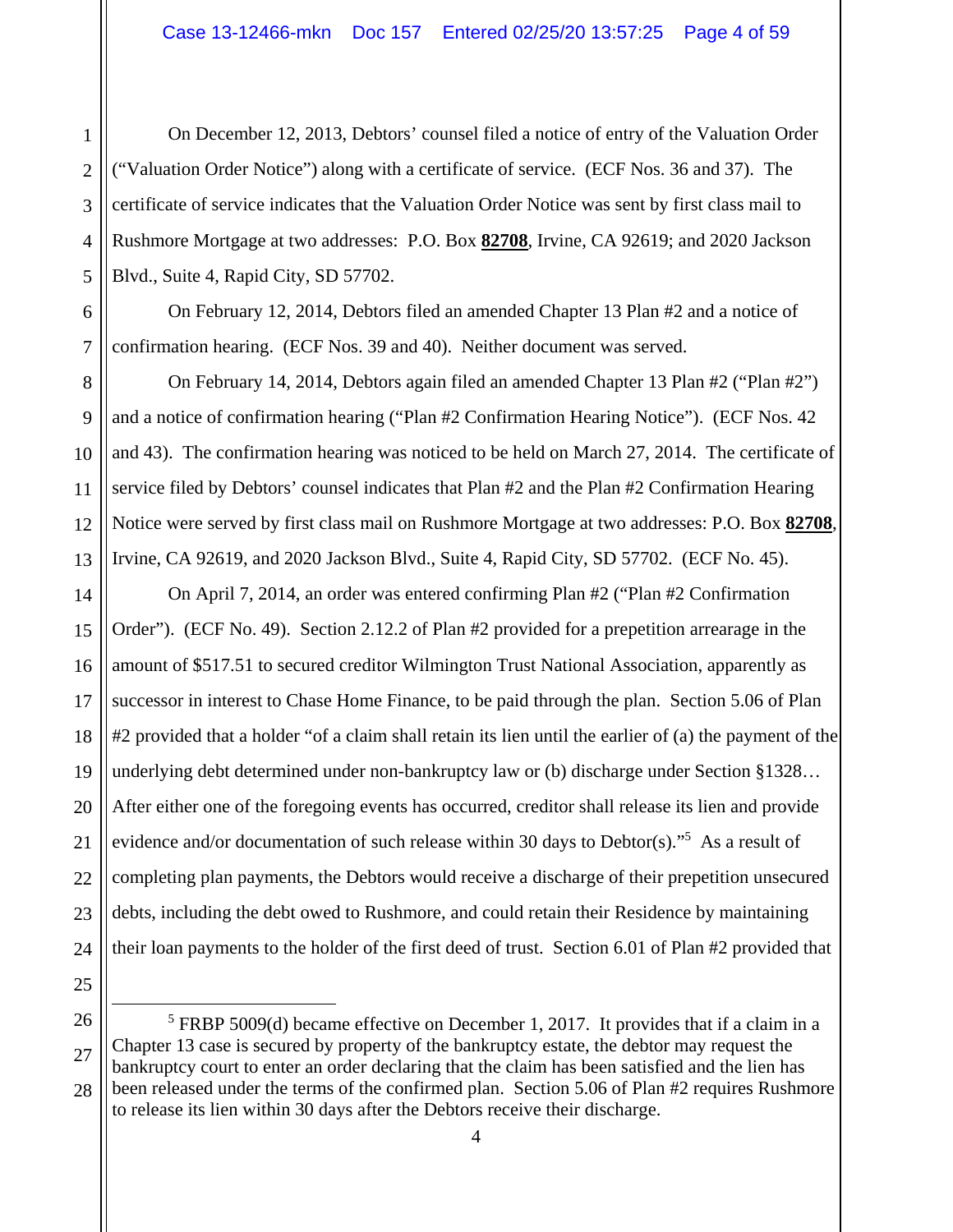1 2 "Debtors have filed a motion to value collateral and strip off the second deed of trust, in favor of Rushmore and the motion was duly granted."

 On May 5, 2014, the Trustee sent notice of a proposed distribution to creditors ("Distribution Notice"), including a payment of \$0.00 to Rushmore Mortgage at one address: P.O. Box **82708**, Irvine, CA 92619. (ECF No. 51).

 On May 7, 2014, the Trustee filed a certificate of service indicating that the Distribution Notice was sent by first class mail to Rushmore Mortgage to two addresses: P.O. Box **82708**, Irvine, CA 92619, and 2020 Jackson Blvd., Suite 4, Rapid City, SD 57702. (ECF No. 53).

 On July 13, 2016, the Trustee filed a final account and report ("Final Account") indicating that \$0.00 had been paid to Rushmore. (ECF No. 64).

 On July 14, 2016, the Trustee filed a certificate of service indicating that a copy of the Final Account was sent by first class mail to Rushmore Mortgage at two addresses: P.O. Box **82708**, Irvine, CA 92619, and 2020 Jackson Blvd., Suite 4, Rapid City, SD 57702. (ECF No. 65).

 On August 19, 2016, the Trustee filed a final report indicating, *inter alia*, that all Chapter 13 plan payments had been made over thirty-eight months and that Rushmore had a scheduled unsecured claim of \$73,000 for which it had been paid \$0.00. (ECF No. 68).

On August 27, 2016, Debtors filed an amended certificate of compliance with Chapter 13 discharge conditions ("Discharge Compliance Certificate"). (ECF No. 74). On the same date, Debtors filed a certificate of service indicating that a copy of the Discharge Compliance Certificate was sent by first class mail to Rushmore Mortgage at two addresses: P.O. Box **82708**, Irvine, CA 92619, and 2020 Jackson Blvd., Suite 4, Rapid City, SD 57702. (ECF No. 75).

 On September 28, 2016, an order of discharge of the Debtors after completion of Chapter 13 plan payments ("Discharge Order") was entered. (ECF No. 76).

 On September 30, 2016, a certificate of notice was filed indicating that the Discharge Order had been entered. (ECF No. 77). That certificate indicates that notice was given by first class mail to Rushmore Mortgage at two addresses: P.O. Box **82708**, Irvine, CA 92619, and 2020 Jackson Blvd., Suite 4, Rapid City, SD 57702.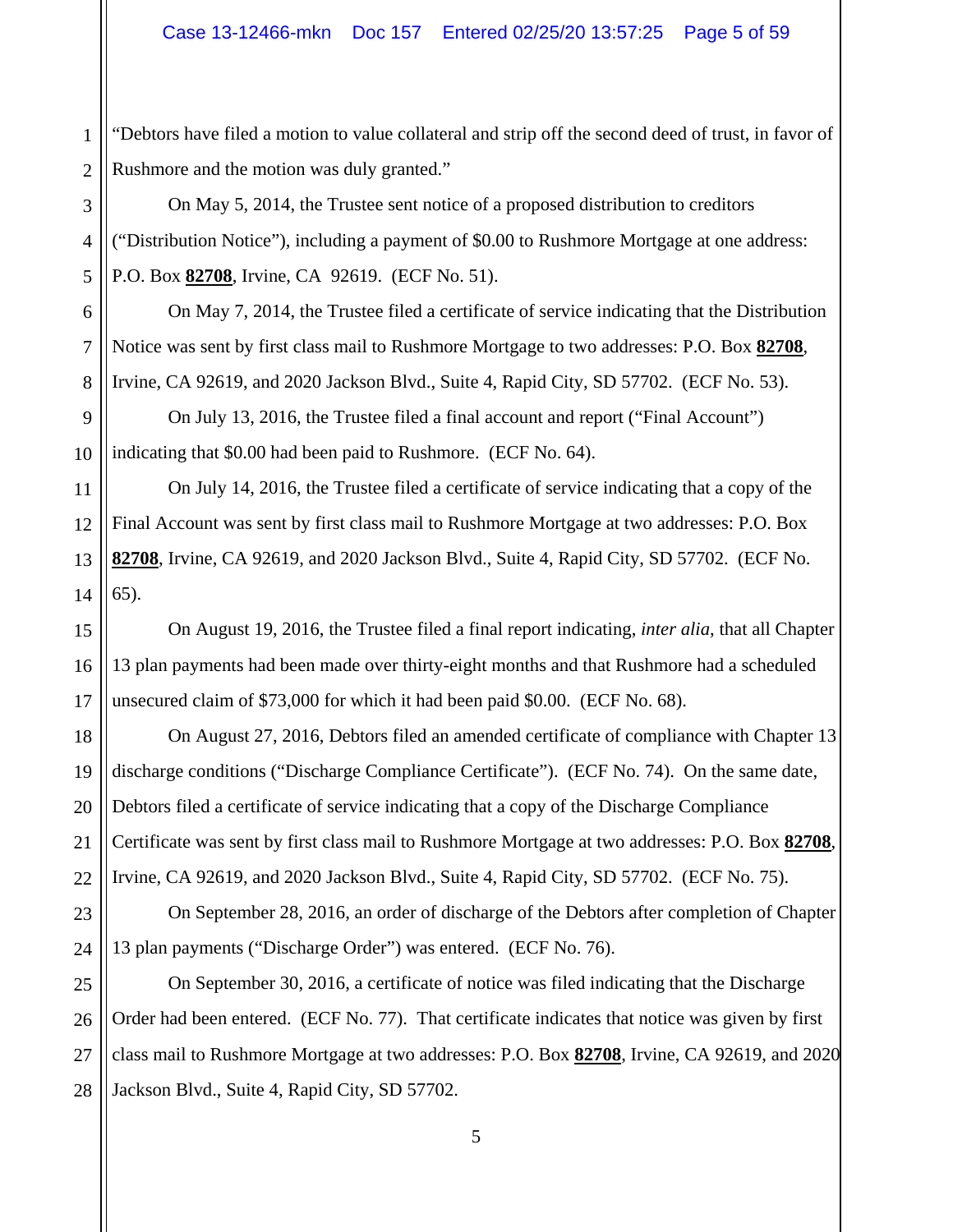On October 3, 2016, a final decree was entered closing the case. (ECF No. 78).

 On January 4, 2019, Debtors filed an ex parte motion to reopen the bankruptcy case through new counsel ("Ex Parte Reopening Motion"). (ECF No. 79). On the same date, an order was entered reopening the case. (ECF No. 81).

5 6 7 8 9 On January 7, 2019, a certificate of service was filed indicating the Ex Parte Reopening Motion was served by first class mail to Rushmore Loan Management, Attn: Managing Agent, at two addresses: P.O. Box **62708**, Irvine, CA 92619, and 15480 Laguna Canyon Road, Suite 100, Irvine, CA 92618. (ECF No. 82). On the same date, an amended certificate of service was filed indicating that the Ex Parte Reopening Motion was served by first class mail to Rushmore Loan Management, Attn: Managing Agent, at four addresses: P.O. Box **52708**, Irvine, CA 92619, 15480 Laguna Canyon Road, Suite 100, Irvine, CA 92618, P.O. Box 51707, Los Angeles, CA 90015-4707, and P.O. Box 55604, Irvine, CA 92619-5004. (ECF No. 83).

 On January 18, 2019, Debtors filed the instant Contempt Motion seeking to hold Rushmore Loan Management ("Rushmore") in contempt for violation of the automatic stay arising under Section 362(a) and for violation of the discharge injunction arising under Section 524(a)(2). (ECF No. 84). The motion also seeks to hold SN Servicing Corporation ("SNS") in contempt for violation of the discharge injunction. Attached to the Contempt Motion are twentysix separately marked exhibits, including a declaration of Willie N. Moon. Based on the alleged violations, Debtors seek actual damages, including emotional distress, in addition to punitive damages, as well as the recovery of their attorney's fees. Debtors noticed their Contempt Motion to be heard on February 20, 2019. (ECF No. 85). Debtors' new counsel filed a certificate of service indicating that the Contempt Motion and notice of hearing were served by first class mail to Rushmore Loan Management Services LLC, Attn: Managing Agent, at 15480 Laguna Canyon Road, Suite 100, Irvine, CA 92618. The certificate also indicates that the Contempt Motion and notice of hearing were served by first class mail on Rushmore at three addresses: P.O. Box

1

2

3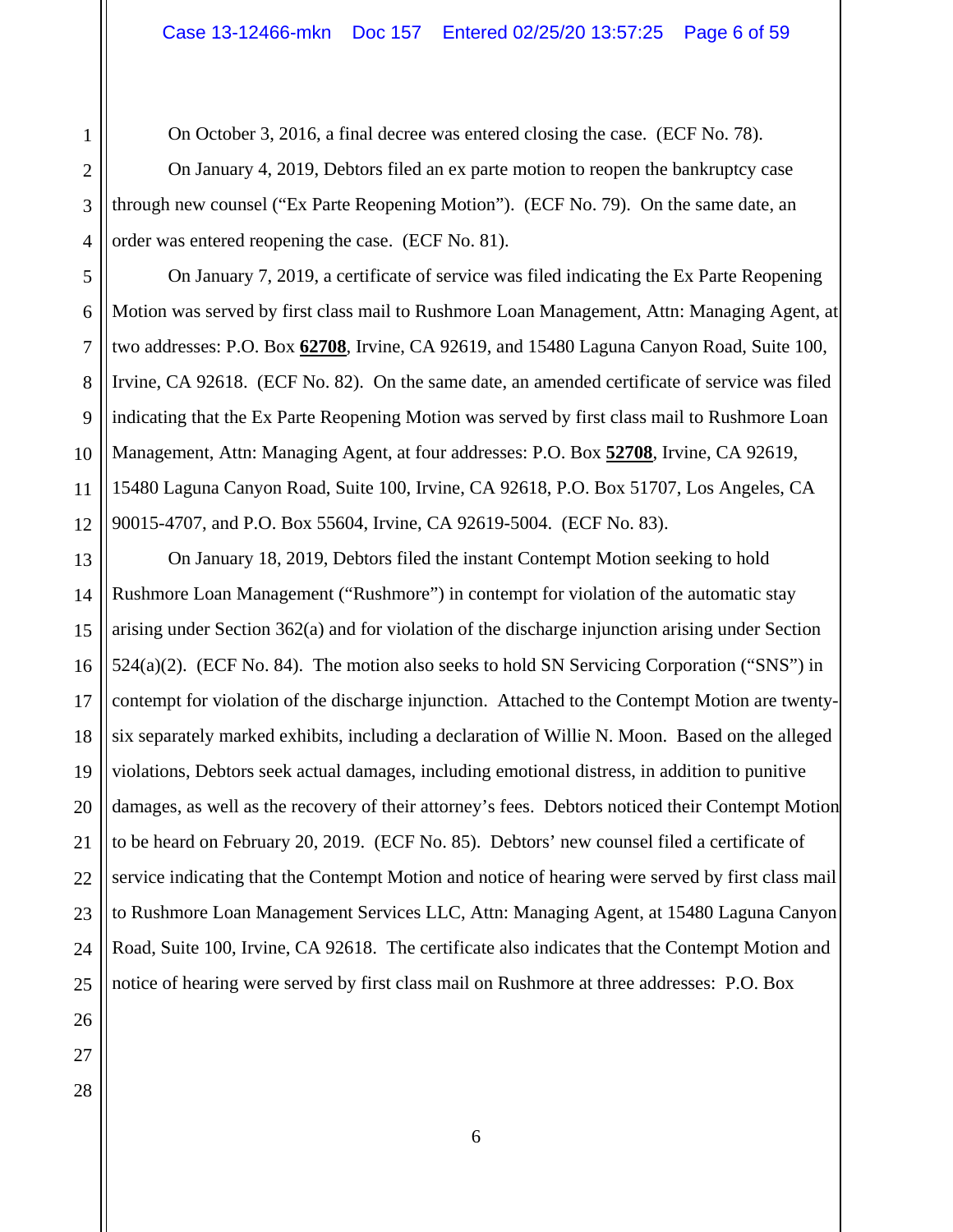1 2 52708,<sup>6</sup> Irvine, CA 92619; P.O. Box 51707, Los Angeles, CA 90015-4707; and P.O. Box 55604, Irvine, CA 92619-5004. It also indicates that SNS was served by first class mail.

 On February 8, 2019, a request for special notice on behalf of Rushmore was filed by the law firm of McCarthy & Holthus, LLP ("M&H Firm"). (ECF No. 89). On the same date, a response to the Contempt Motion was filed by the M&H Firm, indicating, *inter alia*, that Rushmore needed at least 45 days to research and substantively respond. (ECF No. 90).

 On February 13, 2019, Debtors filed a reply indicating that they did not object to an allowance of time for Rushmore to file its substantive response to the Contempt Motion. (ECF No. 91).

 On February 20, 2019, an initial hearing was conducted on the Contempt Motion, at which counsel appeared for the Debtors, Rushmore, and SNS. At the initial hearing, an evidentiary hearing on the Contempt Motion was scheduled for September 16 and 17, 2019 ("Evidentiary Hearing"). Various deadlines were set for the submission of declarations, exhibits, and additional briefs, as well as the submission of documents to the courtroom deputy prior to the evidentiary hearing.

 On March 6, 2019, an order was entered scheduling the Evidentiary Hearing and memorializing the various deadlines agreed to at the initial hearing on the Contempt Motion. (ECF No. 94).

 On March 15, 2019, a motion to withdraw as counsel for the Debtors was filed by their original bankruptcy counsel and noticed to be heard on April 18, 2019. (ECF Nos. 97 and 98).

 On March 28, 2019, Rushmore filed a substitution of counsel for the law firm of Akerman LP ("Akerman Firm") to represent it in place of and instead of the M&H Firm in the instant proceeding. (ECF No. 102).

 On April 15, 2019, an order was entered approving the substitution of counsel for Rushmore. (ECF No. 103).

3

 <sup>6</sup> P.O. Box **52708**, Irvine, CA 92619 is the same mailing address for Rushmore that appears on the Debtors' secured creditor Schedule "D." All other certificates of service previously filed by Debtors' original bankruptcy counsel reflected the mailing address that appears on the Creditor Matrix: P.O. Box **82708**, Irvine, CA 92619.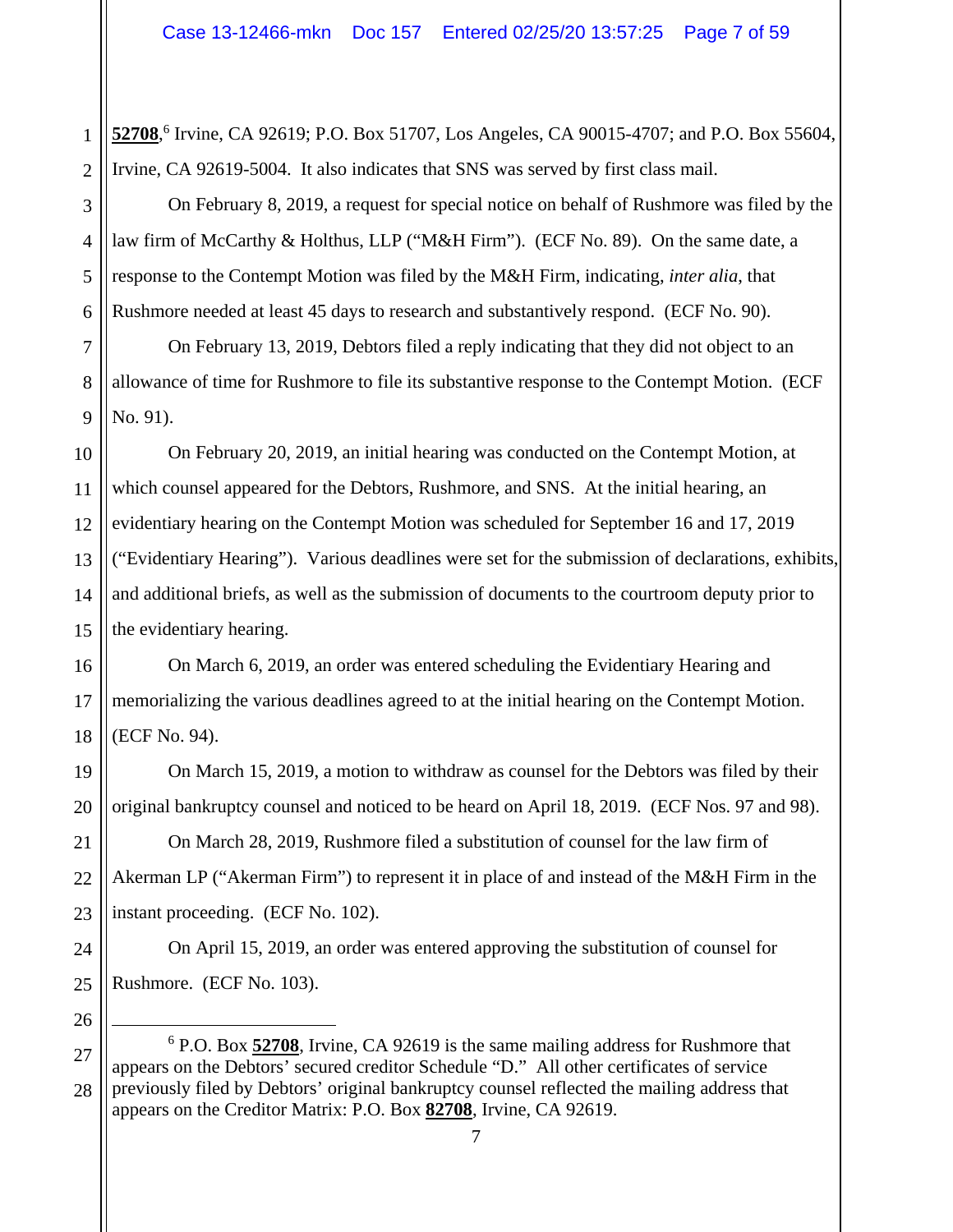| 1              | On May 9, 2019, an order was entered granting the motion to withdraw filed by the                                                                     |
|----------------|-------------------------------------------------------------------------------------------------------------------------------------------------------|
| $\overline{2}$ | Debtors' original bankruptcy counsel. (ECF No. 104).                                                                                                  |
| 3              | On May 17, 2019, Debtors filed a motion to compel Rushmore to respond to certain                                                                      |
| $\overline{4}$ | discovery that had been propounded on February 8, 2019, to the M&H Firm. (ECF No. 106).                                                               |
| 5              | By stipulation, the hearing on the motion was continued to July 10, 2019. (ECF No. 110)                                                               |
| 6              | On June 24, 2019, Rushmore filed a motion for a protective order regarding certain                                                                    |
| $\overline{7}$ | Rushmore manuals setting forth its bankruptcy policies and procedures from 2013 to 2017.                                                              |
| 8              | (ECF No. 113).                                                                                                                                        |
| 9              | On July 9, 2019, a stipulated protective order was entered to place the Rushmore manuals                                                              |
| 10             | under seal. $7$ (ECF No. 116).                                                                                                                        |
| 11             | On July 29, 2019, a stipulated order was entered withdrawing the Contempt Motion as to                                                                |
| 12             | SNS. (ECF No. 118 and 119).                                                                                                                           |
| 13             | On August 27, 2019, Debtors filed copies of the declarations in support of the Contempt                                                               |
| 14             | Motion. (ECF No. 120).                                                                                                                                |
| 15             | On August 28, 2019, the Akerman Firm filed a motion to continue the Evidentiary                                                                       |
| 16             | Hearing. (ECF No. 121).                                                                                                                               |
| 17             | On August 29, 2019, an order was entered granting Rushmore's request to have their                                                                    |
| 18             | continuance motion heard on an emergency basis. (ECF No. 123).                                                                                        |
| 19             | On September 4, 2019, Debtors filed an opposition to the continuance motion. (ECF No.                                                                 |
| 20             | 127).                                                                                                                                                 |
| 21             | On September 5, 2019, Rushmore filed a reply in support of its continuance motion.                                                                    |
| 22             | (ECF No. 128).                                                                                                                                        |
| 23             | On September 5, 2019, Debtors filed their trial brief in support of the Contempt Motion                                                               |
| 24             | ("Debtors' Trial Brief"). (ECF No. 129).                                                                                                              |
| 25             | On September 6, 2019, Rushmore filed the affidavit of its proposed witness in opposition                                                              |
| 26             | to the Contempt Motion, along with its list of witnesses and exhibits. (ECF Nos. 130 and 131).                                                        |
| 27             |                                                                                                                                                       |
| 28             | $7$ Instead of Rushmore manuals from 2013 to 2017 that the Debtors sought in discovery,<br>Rushmore produced manuals dated 01/17/2019 and 12/28/2018. |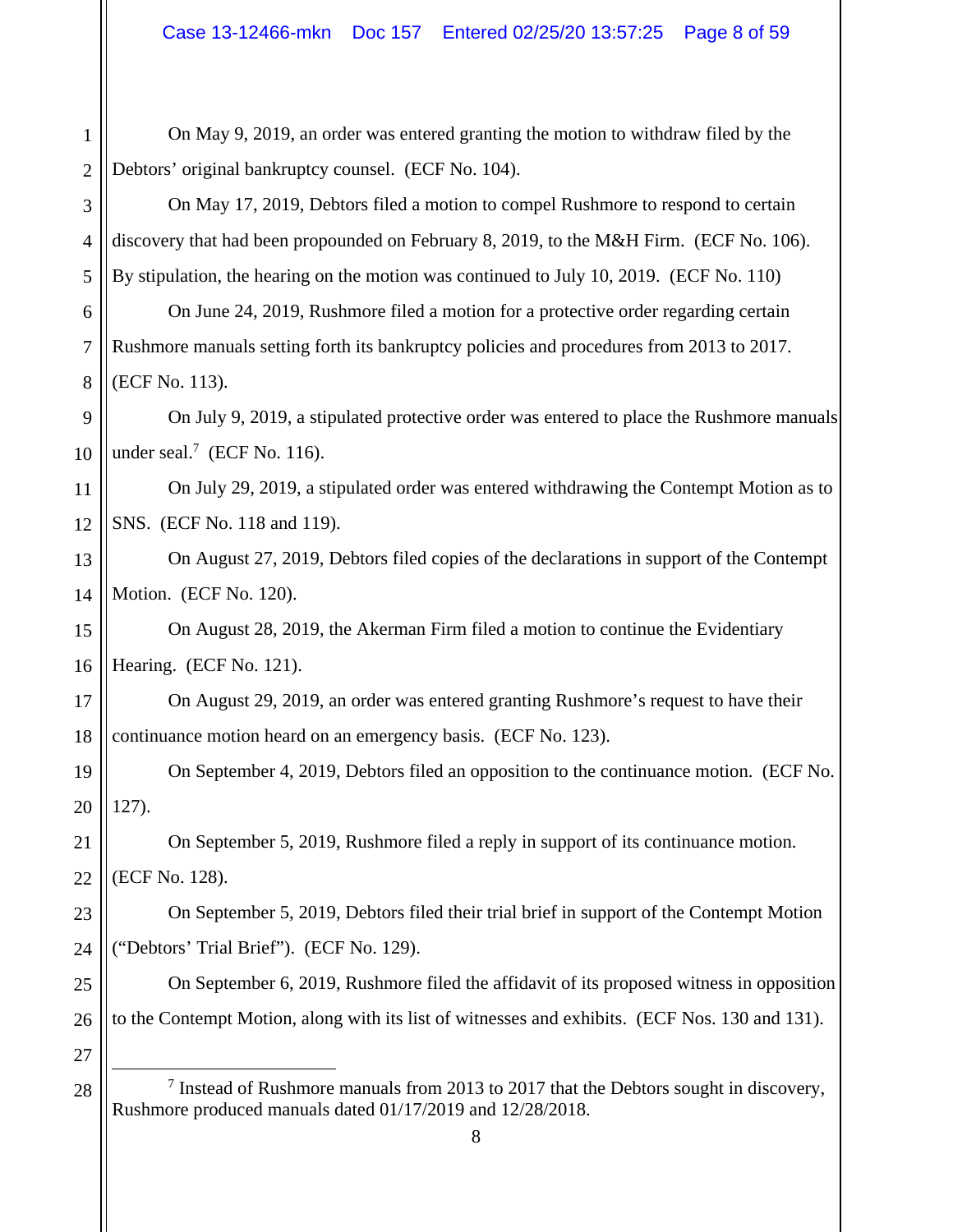| 1              | On September 7, 2019, an order was entered denying the continuance motion because,               |
|----------------|--------------------------------------------------------------------------------------------------|
| $\overline{2}$ | inter alia, the date of the Evidentiary Hearing had been known since February 20, 2019, and      |
| 3              | Rushmore had ample opportunity to conduct discovery. (ECF No. 132).                              |
| 4              | On September 10, 2019, Debtors filed a motion in limine seeking to strike Rushmore's             |
| 5              | proposed witness, witness list and exhibits. (ECF No. 135).                                      |
| 6              | On September 11, 2019, an order was entered granting Debtors' request to have the                |
| 7              | motion in limine heard on an emergency basis. (ECF No. 139).                                     |
| 8              | On September 13, 2019, Rushmore filed an opposition to the motion in limine. (ECF No.            |
| 9              | 143).                                                                                            |
| 10             | On September 13, 2019, an order was entered denying Debtors' motion in limine. (ECF              |
| 11             | No. 145).                                                                                        |
| 12             | THE EVIDENTIARY RECORD                                                                           |
| 13             | Forty-one exhibits were admitted into evidence at the Evidentiary Hearing, and four              |
| 14             | witnesses presented written and oral testimony. All witnesses were subject to cross-examination. |
| 15             | The Exhibits Admitted into Evidence.<br>A.                                                       |
| 16             | At the outset of the hearing, counsel for the parties stipulated that all the exhibits would     |
| 17             | be admitted into evidence, while Rushmore reserved certain objections with respect to Debtors'   |
| 18             | exhibits 16 and 17. Debtors' exhibits 16 and 17, however, appear to be identical to Rushmore's   |
| 19             | exhibits JJ and KK, which were admitted without objection. It therefore appears that Rushmore    |
| 20             | effectively waived its objections. Additionally, most of the documents offered by Rushmore as    |
| 21             | its exhibits U through MM appear to be identical to almost all the exhibits offered and admitted |
| 22             | on behalf of the Debtors.                                                                        |
| 23             | 1. Debtors' Exhibits. <sup>8</sup>                                                               |
| 24             |                                                                                                  |

| No. | Date | Document                                                             |
|-----|------|----------------------------------------------------------------------|
|     |      | $1/15/2013 - 9/11/2018$ Collection Letters from Rushmore (pg. 1-451) |

<sup>8</sup> The table below reflects the exhibit numbers and document descriptions provided by the Debtors in their exhibit log, but the date or date range of each exhibit is described by the court.

25

26

27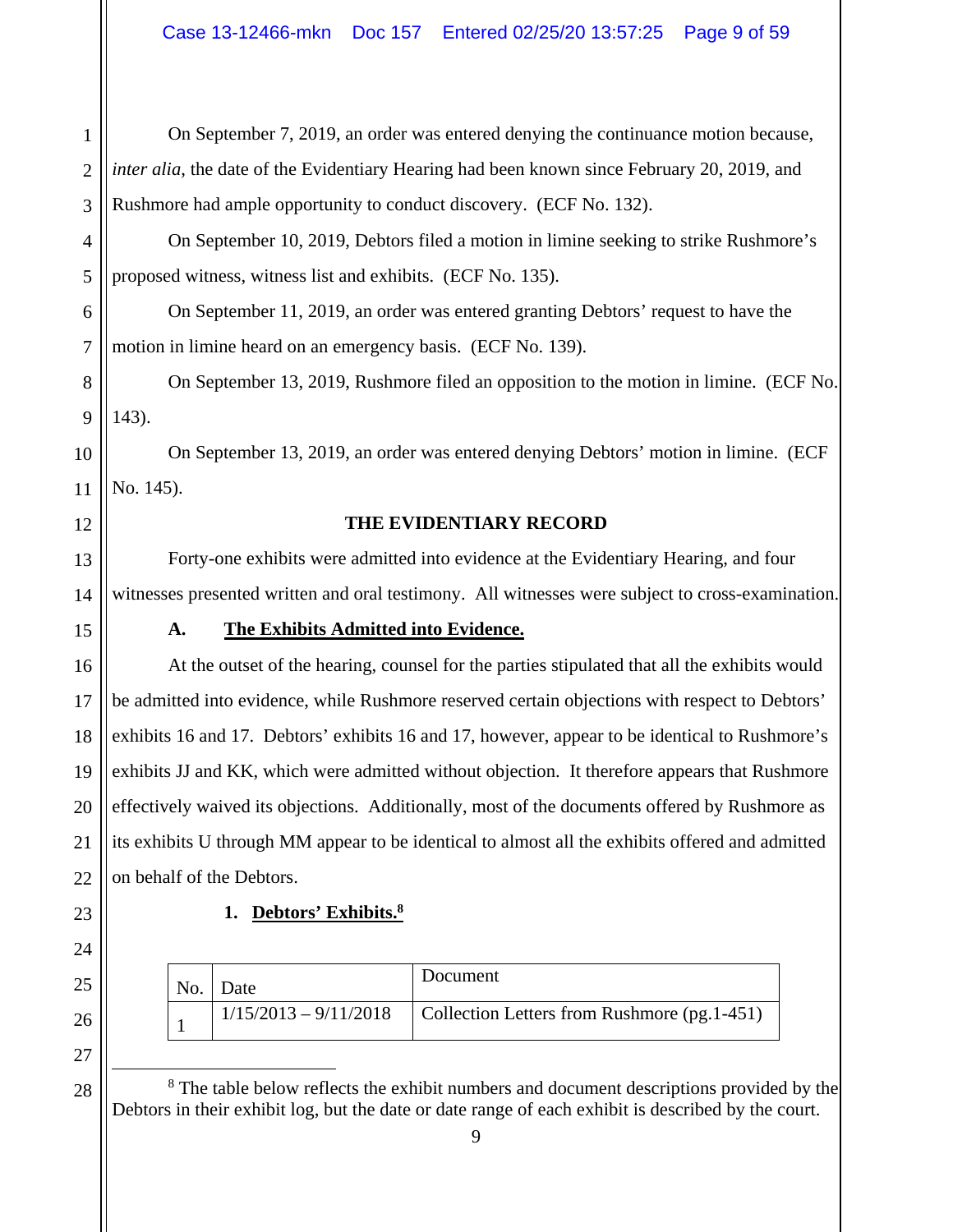| $\overline{2}$ | $1/27/2012 - 10/25/2018$ | Rushmore's Call Log (pg.452-477)                                                                                                                                                                                                                       |
|----------------|--------------------------|--------------------------------------------------------------------------------------------------------------------------------------------------------------------------------------------------------------------------------------------------------|
| 3              | $1/1/2000 - 12/31/2018$  | <b>Rushmore's Customer Account Activity</b><br>Statement (pg. 478-483)                                                                                                                                                                                 |
| $\overline{4}$ |                          | Discovery Response from Rushmore (pg.484-<br>510)                                                                                                                                                                                                      |
| 5              | 1/5/2015                 | Moons letters to Attorney Michael J. Dawson<br>$(pg.511-562)$                                                                                                                                                                                          |
| 6              | $11/29/2013 - 9/16/2015$ | Rushmore's Envelopes and payment coupon<br>with envelopes (pg.563-594)                                                                                                                                                                                 |
| 7              | $9/12/2013 - 9/11/2018$  | Rushmore's collections letters one for each<br>year from October 2013 to October 2018<br>$(pg.595-622)^9$                                                                                                                                              |
| 8              | $9/25/2013 - 12/5/2013$  | Motion to Value Collateral and Avoid Second<br>Deed of Trust of Rushmore Mortgage<br>(account ending in 1649) Pursuant to U.S.C.<br>§506(a), §1322 and Objection to Claim<br>Pursuant to F.R.B.P. 3007 (Dkt.#29); and<br>Order (Dkt. #34) (pg.623-635) |
| 9              | 4/7/2014                 | <b>Confirmation Order Amended Chapter 13</b><br>Plan No. 2 Dkt. #49 (pg.636-645)                                                                                                                                                                       |
| 10             | 8/8/2019                 | Adnette M. Gunnels-Moon Experian Credit<br>Report (pg.M646-M683) <sup>10</sup>                                                                                                                                                                         |
| 11             | 8/8/2019                 | Willie N. Moon Experian Credit Report<br>$(pg.M684-M713)$                                                                                                                                                                                              |
| 12             | $10/2018 - 3/2016$       | Adnette M. Gunnels-Moon Medication<br>List(pg.M714)                                                                                                                                                                                                    |
| 13             | $10/2013 - 7/2019$       | Willie N. Moon Medication List (pg.M715-<br>M722)                                                                                                                                                                                                      |
| 14             | 8/27/2019                | Willie N. Moon Declaration (pg.M723-M727)                                                                                                                                                                                                              |
| 15             | 8/27/2019                | Adnette M. Gunnels-Moon Declaration<br>$(pg.M728-M756)$                                                                                                                                                                                                |
| 16             | 8/27/2019                | John Rao Declaration (pg.M757-M770)                                                                                                                                                                                                                    |
| 17             | $3/2012 - 8/2015$        | Appendix H-30 (pg.M771-M774)                                                                                                                                                                                                                           |
| 18             | $1/2014 - 11/2017$       | Actual size Collection letters (pg.M775-<br>M802)                                                                                                                                                                                                      |

 <sup>9</sup> Exhibit 7 described as "Rushmore's Collections Letters" and marked as M595 through M622, appear to be duplicates of the documents found in Exhibit 1 and marked as M017-M018, M085-M088, M152-M156, M244-M248, M286-M290, and M421-M427.

 <sup>10</sup> Included in Exhibit 10 at M668 to M683, appears to be a copy of a Credco Instant Merge Credit Report for both Debtors, dated 07/11/2019.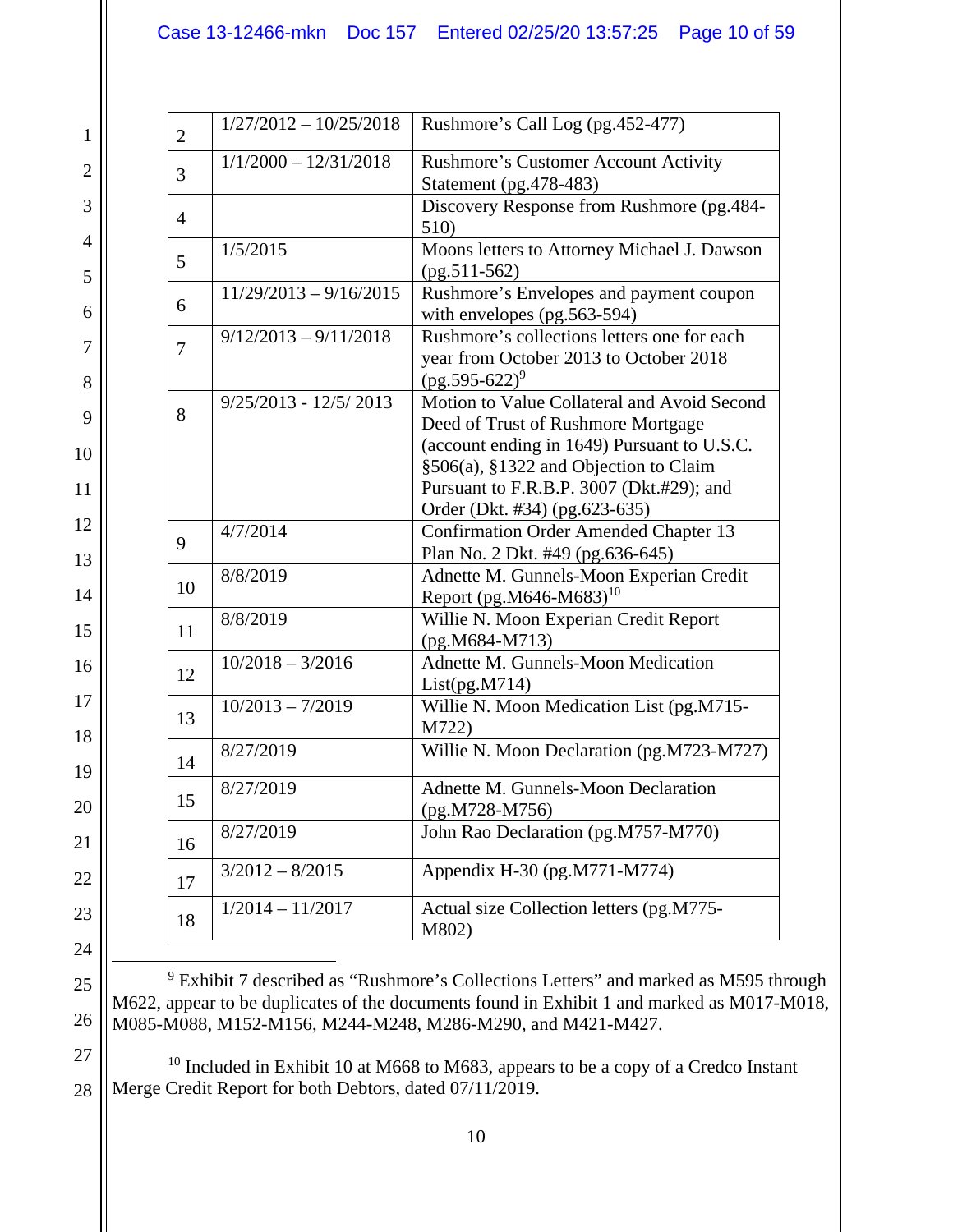| 19 | $\vert 12/28/2018 - 1/17/2019 \vert$ Policy and Procedures Manuals (pg. RUSH |
|----|------------------------------------------------------------------------------|
|    | $ 715 - 842\rangle$                                                          |

# **2. Rushmore's Exhibits.11**

| Letter         | Date              | Document                                                                                                                                                                                                                                         |
|----------------|-------------------|--------------------------------------------------------------------------------------------------------------------------------------------------------------------------------------------------------------------------------------------------|
| $\mathbf{A}$   | $3/2013 - 9/2019$ | Docket report                                                                                                                                                                                                                                    |
| $\bf{B}$       | 3/26/2013         | Bankruptcy Petition, (Dkt #1)                                                                                                                                                                                                                    |
| $\overline{C}$ | 3/29/2013         | Certificate of notice to creditors, (Dkt #9)                                                                                                                                                                                                     |
| D              | 5/6/2013          | Amendment to bankruptcy petition, (Dkt #14)                                                                                                                                                                                                      |
| E              | 5/7/2013          | Certificate of service of Chapter 13 plan no. 1<br>along with notice of confirmation hearing,<br>(Dkt #20)                                                                                                                                       |
| ${\bf F}$      | 9/25/2013         | Motion to value collateral and avoid second<br>deed of trust of Rushmore Mortgage (account<br>ending in 1649) pursuant to U.S.C. §506(a),<br>§1322 and objection to claim pursuant to<br>F.R.B.P. 3007, (Dkt #29)                                |
| G              | 9/25/2013         | Notice of hearing on motion to value<br>collateral and avoid second deed of trust of<br>Rushmore Mortgage (account ending in 1649)<br>pursuant to U.S.C. $\S506(a)$ , $\S1322$ and<br>objection to claim pursuant to F.R.B.P. 3007,<br>(Dkt #30) |
| H              | 9/25/2013         | Certificate of service on motion to value<br>collateral and avoid second deed of trust of<br>Rushmore Mortgage (account ending in 1649)<br>pursuant to U.S.C. §506(a), §1322 and<br>objection to claim pursuant to F.R.B.P. 3007,<br>(Dkt #32)   |
| $\mathbf I$    | 12/5/2013         | Order avoiding second deed of trust of<br>Rushmore Mortgage (account ending in 1649)<br>pursuant to U.S.C. §506(a), §1322 and<br>objection to claim pursuant to F.R.B.P. 3007,<br>(Dkt #34)                                                      |
| $\bf J$        | 12/12/2013        | Notice of entry of order avoiding second deed<br>of trust of Rushmore Mortgage (account<br>ending in 1649) pursuant to U.S.C. §506(a),                                                                                                           |

1

2

3

4

5

6

7

8

9

10

11

12

13

14

15

16

17

18

19

20

21

22

23

<sup>11</sup> The table below reflects the exhibit letters and document descriptions provided by Rushmore in its exhibit log, but the date or date range of each exhibit is described by the court.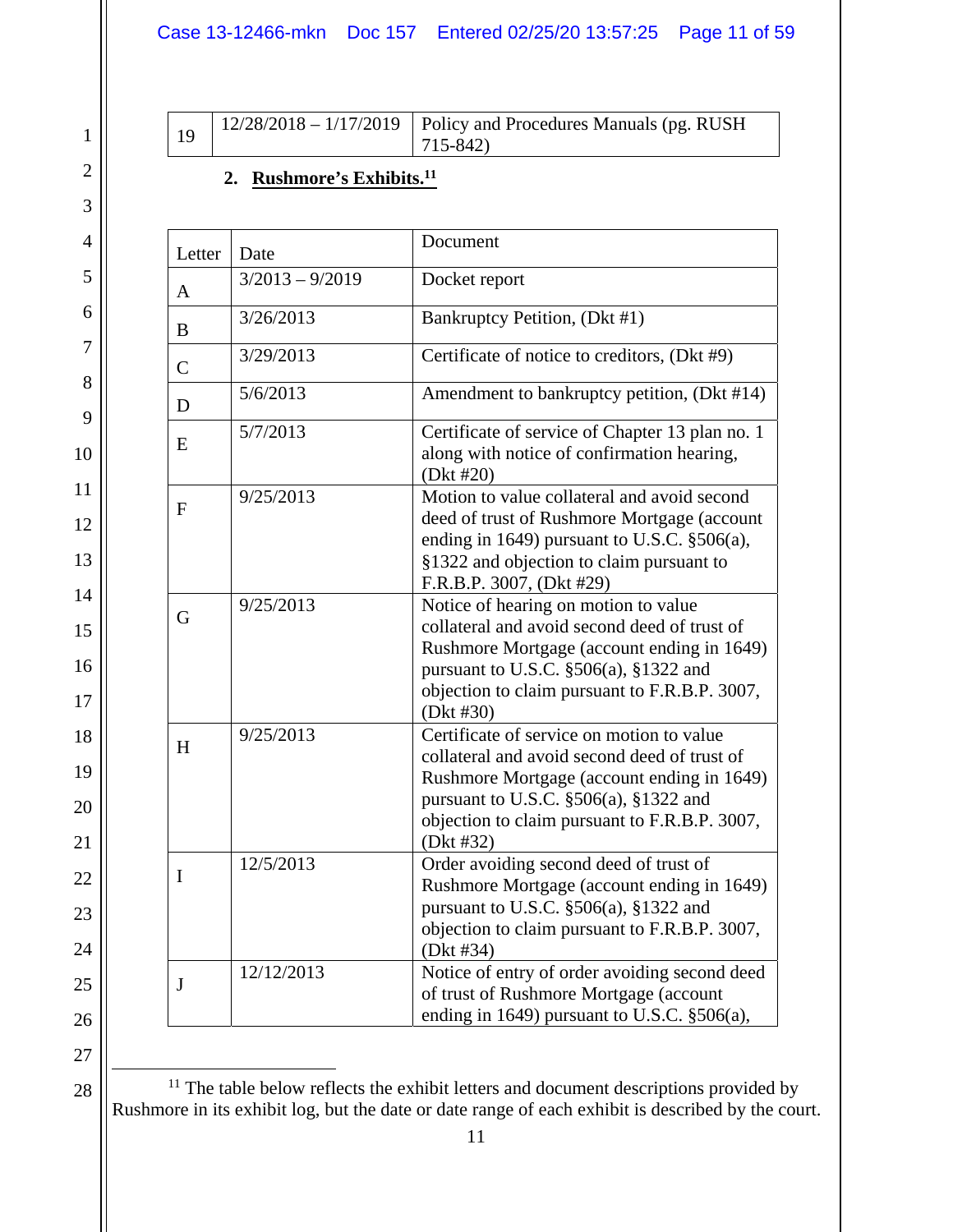27

|              |            | §1322 and objection to claim pursuant to                                                                                                  |
|--------------|------------|-------------------------------------------------------------------------------------------------------------------------------------------|
|              |            | F.R.B.P. 3007, (Dkt #36)                                                                                                                  |
|              | 12/12/2013 | Certificate of service of notice of order                                                                                                 |
| $\bf K$      |            | avoiding second deed of trust of Rushmore                                                                                                 |
|              |            | Mortgage (account ending in 1649) pursuant                                                                                                |
|              |            | to U.S.C. $\S506(a)$ , $\S1322$ and objection to                                                                                          |
|              |            | claim pursuant to F.R.B.P. 3007, (Dkt #37)                                                                                                |
|              | 2/14/2014  | Certificate of service of Chapter 13 plan no. 2                                                                                           |
| L            |            | with notice of confirmation hearing, (Dkt                                                                                                 |
|              |            | #45)                                                                                                                                      |
| M            | 9/28/2016  | Order of discharge, (Dkt #76)                                                                                                             |
|              |            |                                                                                                                                           |
| $\mathbf N$  | 9/30/2016  | Certificate of notice of order of discharge,                                                                                              |
|              |            | (Dkt #77)                                                                                                                                 |
| $\Omega$     | 10/3/2016  | Final decree, (Dkt #78)                                                                                                                   |
|              | 1/4/2019   | Exparte motion to reopen Chapter 13 under                                                                                                 |
| $\mathbf{P}$ |            | 11 U.S.C. § 350 and F.R.B.P. 5010, (Dkt #79)                                                                                              |
|              | 1/7/2019   | Certificate of service on exparte motion to                                                                                               |
| Q            |            | reopen Chapter 13 under 11 U.S.C. § 350 and                                                                                               |
|              |            | F.R.B.P. 5010 and order granting exparte                                                                                                  |
|              |            | motion to reopen Chapter 13 under 11 U.S.C.                                                                                               |
|              |            | § 350 and F.R.B.P. 5010, (Dkt #82)                                                                                                        |
| $\mathbf R$  | 1/7/2019   | Amended certificate of service on exparte                                                                                                 |
|              |            | motion to reopen Chapter 13 under 11 U.S.C.                                                                                               |
|              |            | § 350 and F.R.B.P. 5010 and order granting                                                                                                |
|              |            | exparte motion to reopen Chapter 13 under 11                                                                                              |
|              |            | U.S.C. § 350 and F.R.B.P. 5010, (Dkt #83)                                                                                                 |
| S            | 1/18/2019  | Motion to hold creditor, Rushmore Loan                                                                                                    |
|              |            | Management in contempt for violation of the                                                                                               |
|              |            | automatic stay under $\S$ 362(a) and for                                                                                                  |
|              |            |                                                                                                                                           |
|              |            |                                                                                                                                           |
|              |            | U.S.C. $\S$ 524(a)(2) and to hold creditor SN                                                                                             |
|              |            | Servicing Corporation in contempt for                                                                                                     |
|              |            | violating the discharge injunction under 11                                                                                               |
|              |            | U.S.C. $\S$ 524(a)(2) and for actual damages,                                                                                             |
|              |            |                                                                                                                                           |
|              |            | and attorney fees, and sanctions against both                                                                                             |
|              |            | violation of the discharge injunction under 11<br>emotional distress damages, punitive damages<br>creditors, Rushmore Loan Management and |
|              |            | SN Servicing Corporation, (Dkt #84)                                                                                                       |
| T            | 1/18/2019  | Certificate of service on notice of motion to                                                                                             |
|              |            |                                                                                                                                           |
|              |            | contempt for violation of the automatic stay                                                                                              |
|              |            | under $\S$ 362(a) and for violation of the                                                                                                |
|              |            | hold creditor, Rushmore Loan Management in<br>discharge injunction under 11 U.S.C. §<br>$524(a)(2)$ and to hold creditor SN Servicing     |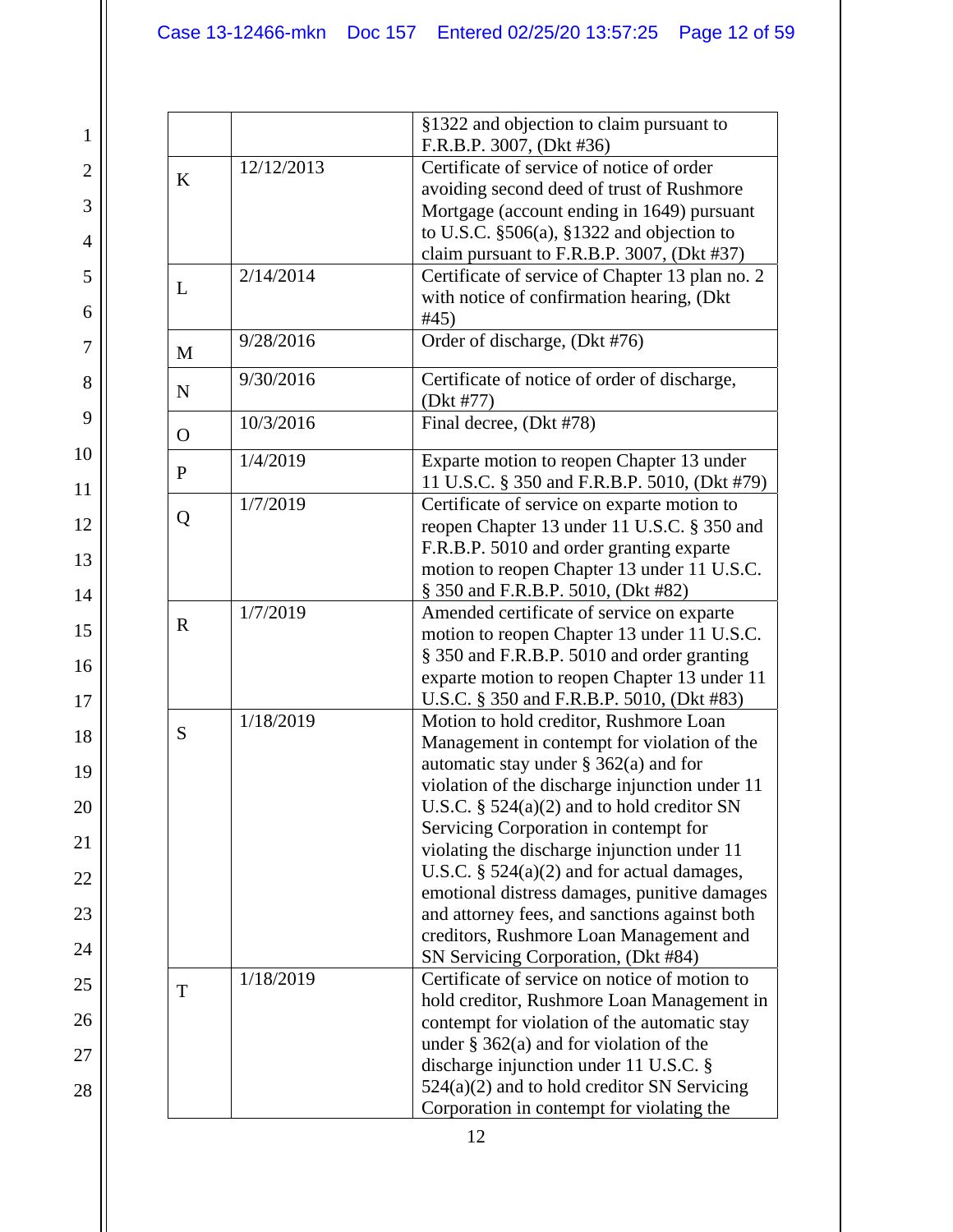|              |                    | discharge injunction under 11 U.S.C. $\S$     |
|--------------|--------------------|-----------------------------------------------|
|              |                    | $524(a)(2)$ and for actual damages, emotional |
|              |                    | distress damages, punitive damages and        |
|              |                    | attorney fees, and sanctions against both     |
|              |                    | creditors, Rushmore Loan Management and       |
|              |                    | SN Servicing Corporation, (Dkt #86)           |
|              | $1/15/2013$ -      | Collection letters, $M1-M451^{12}$            |
| $\mathbf{U}$ | 9/24/2018          |                                               |
|              | $1/27/2012 -$      | Rushmore's call log and telephone             |
| V            | 10/25/2018         | recordings, M452-M477 $13$                    |
|              | $1/1/2000 -$       | Rushmore's customer account activity          |
| W            | 12/31/2018         | statement, M478-M483                          |
|              | 3/11/19            | Rushmore's discovery responses, M484-         |
| X            |                    | M510                                          |
|              | 1/5/2015           | Letters to attorney Michael J. Dawson, M511-  |
| Y            |                    | M <sub>562</sub>                              |
|              | $11/29/2013 -$     | Rushmore's envelopes and payment coupon       |
| Z            | 12/16/2017         | with envelopes, M563-M594                     |
|              | $9/2013 - 10/2018$ | Collections letter one for each year from     |
| AA           |                    | October 2013 to October 2018, M595-M622       |
|              | $9/25/2013 -$      | Motion to value collateral and avoid second   |
| <b>BB</b>    | 12/5/2013          | deed of trust of Rushmore Mortgage (Dkt       |
|              |                    | #29) and order granting motion (Dkt #34),     |
|              |                    | M623-M635                                     |
|              | 4/7/2014           | Confirmation order and amended Chapter 13     |
| CC           |                    | plan no. 2 (Dkt #49), M636-M645               |

20 21 22 23  $12$  Debtors describe the documents in their Exhibit 1 as "collection letters" while Rushmore also describes the same documents in its Exhibit U as "collection letters." Debtors also describe the documents in their Exhibit 7 as collection letters, see note 9, supra, but those documents also are found in Exhibit U as well as in Exhibit AA, below. All of the documents were sent by Rushmore to the borrower. Some of the common documents marked M001 through M031 provide "Account Information" while most of the common documents marked M033 through M451 are entitled "Mortgage Statement." Interspersed amongst the Account Information documents and Mortgage Statements is other correspondence or notices from Rushmore to the borrower.

24 25

26 27 28  $13$  Debtors describe the document in their Exhibit 2 as "Rushmore's Call Log" while Rushmore describes the same document in its Exhibit V as "Rushmore's call log and telephone recordings." The actual title of the document is "Consolidated Notes Log" and it appears to reflect a variety of information collected by Rushmore, including telephone calls made to the borrower, undelivered billing statements, late charges, messages left with the borrower, and the like. Each of the entries is accompanied by a date of the activity and a column containing an acronym that denotes the department at Rushmore that conducted the activity. For purposes of this memorandum decision, the court will refer to the exhibit as the Consolidated Notes Log.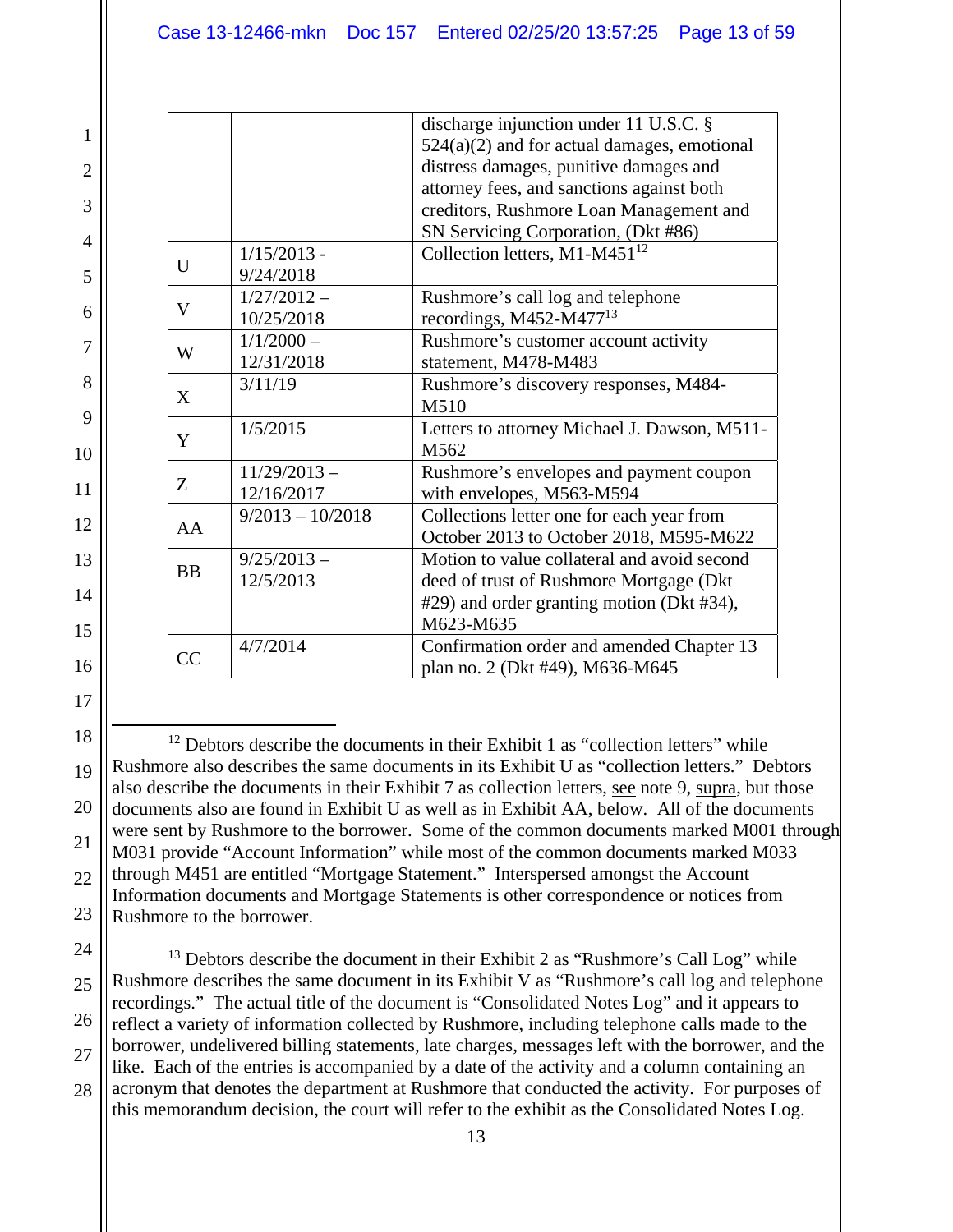| <b>DD</b>    | 8/8/2019                | Adnette M. Gunnels-Moon credit reports,<br>M646-M683          |
|--------------|-------------------------|---------------------------------------------------------------|
| EE           | 8/8/2019                | Willie N. Moon credit report, M684-M713                       |
| FF           | $10/2008 - 3/2016$      | Adnette M. Gunnels-Moon medication list,<br>M714              |
| GG           | $10/2013 - 7/2019$      | Willie N. Moon medication list, M715-M722                     |
| <b>HH</b>    | 8/27/2019               | Willie N. Moon declaration, M723-M727                         |
| $\mathbf{I}$ | 8/27/2019               | Adnette M Gunnels-Moon declaration, M728-<br>M756             |
| JJ           | 8/27/2019               | John Rao declaration, M757-M769                               |
| <b>KK</b>    | $3/2012 - 8/2015$       | Appendix H-30, M770-M774                                      |
| LL           | $1/2014 - 11/2017$      | Actual size collection letters, M775-M802                     |
| <b>MM</b>    | 1/17/2019<br>12/28/2018 | Confidential policy and procedure manuals,<br>RUSH715-RUSH842 |
| <b>NN</b>    | 12/20/2014<br>3/28/2016 | Telephone recordings, $(12/20/14$ and $3/28/16)$              |
| 00           | 9/6/2019                | <b>Affidavit of Anthony Younger</b>                           |

## **B. The Witness Testimony.**

The alternate direct testimony procedure under Local Rule 9017 was used at the Evidentiary Hearing. Affidavits or declarations under penalty of perjury were offered by the parties to provide the direct testimony of each witness. Each witness was present at the Evidentiary Hearing and was subject to cross-examination regarding their direct testimony. A summary of some of their testimony follows.

## **1. Anthony Younger**

The affidavit of Anthony Younger ("Younger") was submitted by Rushmore and admitted into evidence as Exhibit OO. Younger has been employed by Rushmore since January 2014 as a legal proceeding specialist. His job consists of reviewing the information appearing in the business records of Rushmore and to testify in legal proceedings concerning the accuracy of the information in the records. Younger does not create the business records, and he is not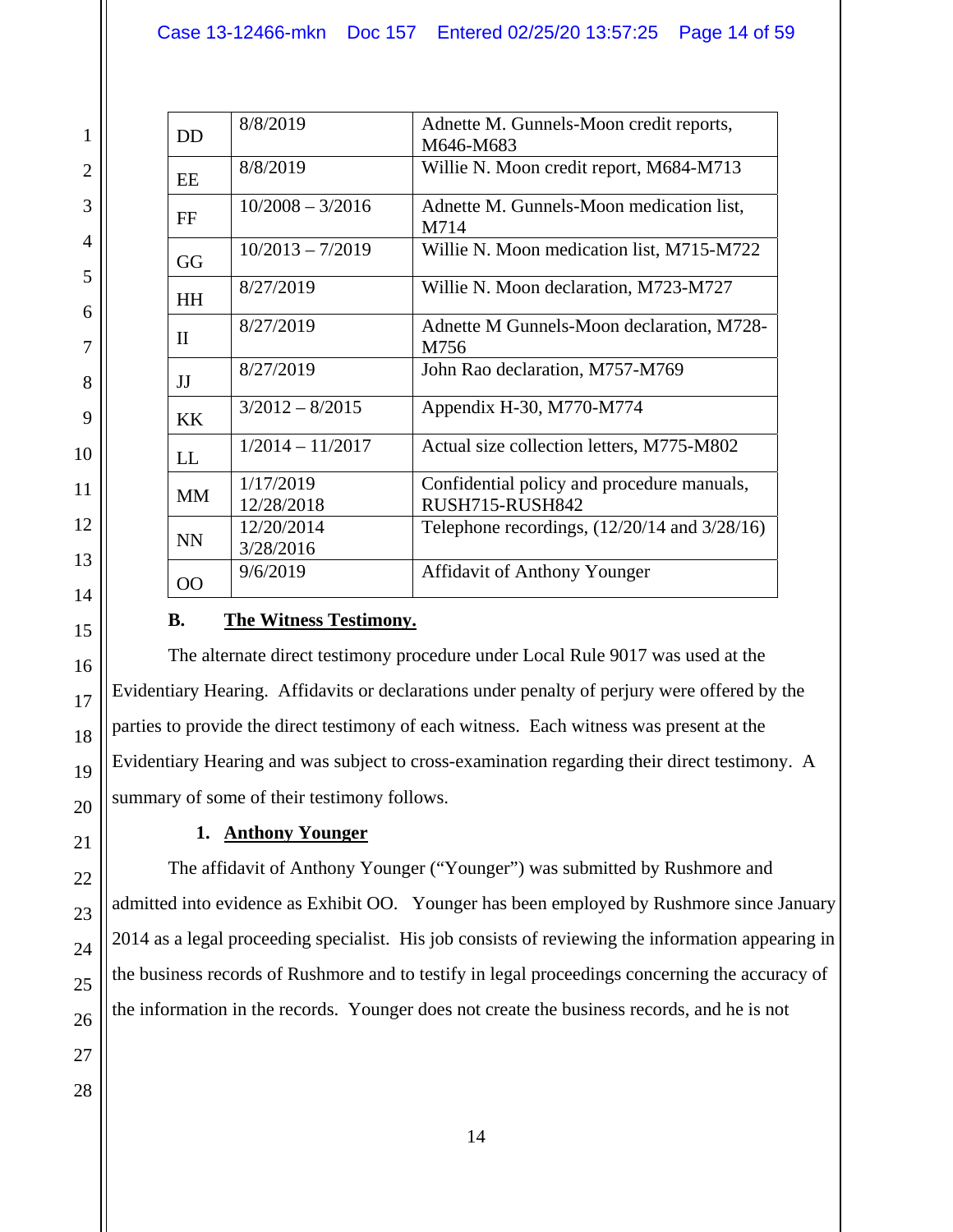2 personally involved in the transactions reflected in the records.<sup>14</sup> He testified that he started reviewing the Debtors' loan file a day or two before signing his affidavit.

1

17

22

23

3 4 5 6 7 8 9 10 11 12 13 Younger testified that Adnette N. Gunnels-Moon ("Adnette") is the borrower on the subject loan, but Willie N. Moon ("Willie") is not. He stated that Rushmore was the servicer of the loan from January 1, 2012, until October 15, 2018. Younger testified that none of the following addresses are correct for Rushmore: (a) Rushmore Mortgage, P.O. Box 82708, Irvine, CA 92619, (b) Rushmore Mortgage, 1508 Mount Rushmore Road, Rapid City, SD, 57702, (c) Rushmore Mortgage, 2020 Jackson Blvd., #4, Rapid City, SD 57702, and (d) Rushmore Mortgage, 1220 Mount Rushmore Road, Rapid City, SD 57702.<sup>15</sup> He testified that the correct address for Rushmore is P.O. Box **52708**, Irvine, CA 92619, and that Rushmore "was never served in connection with this bankruptcy." Younger testified that Rushmore was not aware that its second deed of trust against the Debtors' residence was avoided during the bankruptcy case until the Contempt Motion was filed in January 2019.<sup>16</sup>

14 15 16 Younger conceded that Rushmore's records, including its Consolidated Notes Log, reflects that Willie informed a Rushmore representative during a December 20, 2014, phone call that the Debtors were in bankruptcy. He explained that the abbreviation "SER" on the

18 19 20 21  $14$  Younger is a legal proceeding specialist whose job is to testify on Rushmore's behalf. His testimony is based on his review of business records. Other representatives of Rushmore dealt directly with the Debtors. Other than what may be reflected in Rushmore's business records, Younger has no personal knowledge of the communications that may have occurred between Rushmore representatives and the Debtors. No Rushmore representatives with personal knowledge of those communications were called to testify.

<sup>15</sup> These addresses appear in the proof of service filed in connection with the Valuation Motion. See discussion at 3, supra.

<sup>24</sup> 25 26 27 28 <sup>16</sup> In his affidavit, Younger testified that Rushmore never received any of the pleadings in the Debtors' bankruptcy case until the Contempt Motion was filed in January 2019. In its response to the Debtors' discovery, however, Robert Montoya, an assistant secretary for Rushmore, represented under penalty of perjury that Rushmore first learned of the bankruptcy, the confirmed Chapter 13 plan, the discharge, and the avoidance of the second mortgage, on February 6, 2019, when Rushmore received a copy of the Contempt Motion. (Exhibit 4 and Exhibit X, at M500-M501).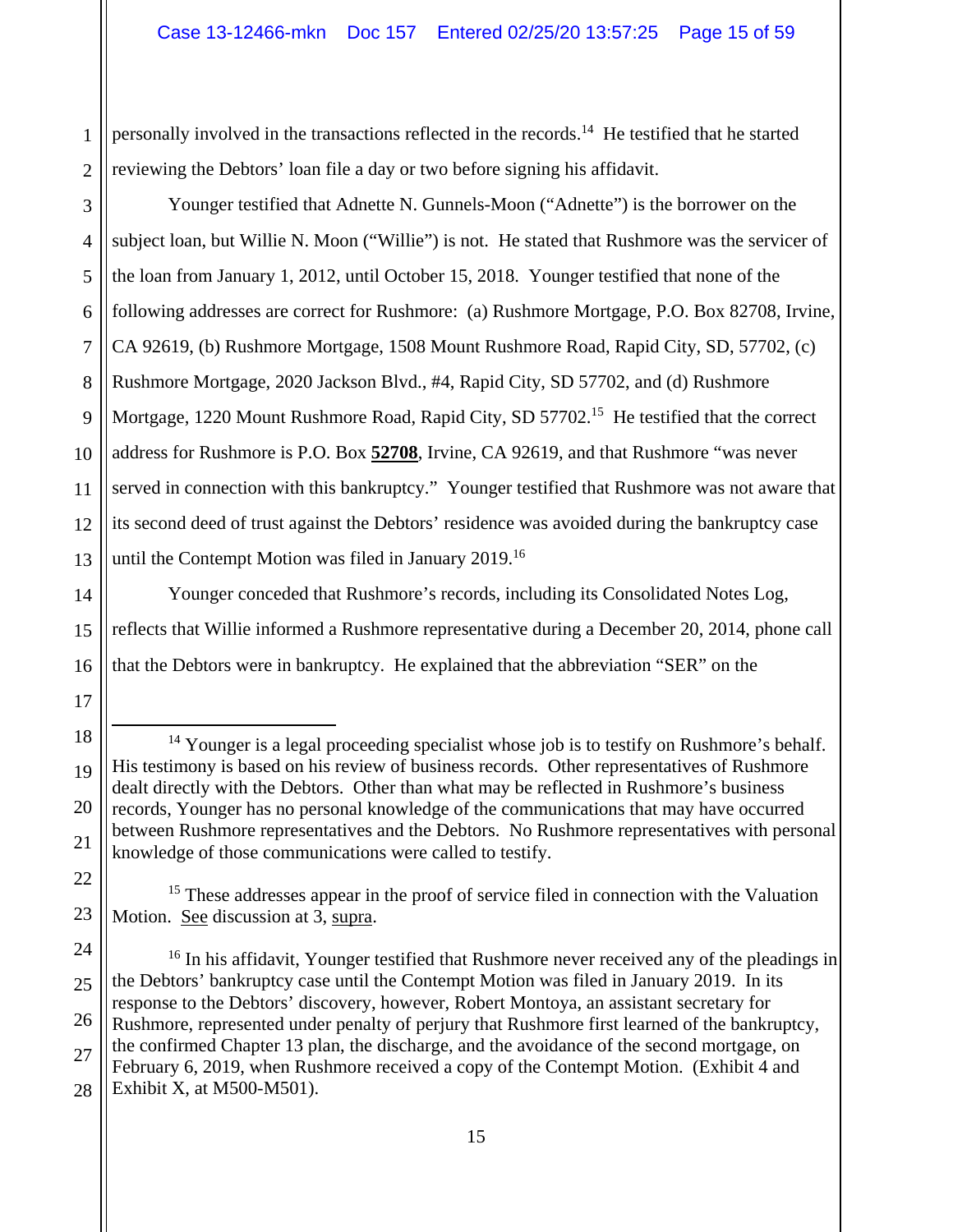1 2 3 4 5 6 7 8 Consolidated Notes Log refers to activity by Rushmore's loan servicing department and that "COL" refers to actions by Rushmore's collection department. Younger testified that the Consolidated Notes Log reflected various daily strategies used by Rushmore's departments in servicing the borrower's loan after a default has occurred, depending on whether the particular department wanted to leave a message on an answering machine, or wanted to reach a live person. He explained that Rushmore may have had communications with the borrower prior to the loan going into default, such as a call that occurred in February 2012, but such communications would not be reflected in the Consolidated Notes Log.

9 10 11 12 13 14 15 16 17 18 19 20 21 22 Younger testified that Rushmore "properly" trains its employees in "properly" adhering to its bankruptcy policies and procedures.<sup>17</sup> He acknowledged that Rushmore's bankruptcy policy manual<sup>18</sup> states that Rushmore will act promptly in response to a notice of any nature that a borrower is in bankruptcy. Younger also testified, however, that Willie is not a party authorized to speak to Rushmore about the servicing of the loan because Willie is not a borrower. He explained that representatives of Rushmore are not to discuss anything about a loan account with an unauthorized party. Younger testified that Rushmore deems an unauthorized third party to be an unreliable and unverifiable source. He testified that even a borrower's spouse would be an unauthorized party if authorization is not given by the borrower. Younger stated that an unverified third party is a person whose relationship to the borrower has not been verified by Rushmore. He testified that Rushmore would have to verify with the borrower that the third party is authorized to speak about a Rushmore account. Younger also testified that after the December 20, 2014 phone call with Willie, Rushmore made multiple phone calls to the borrower, during which the bankruptcy filing could have been verified.

16

23

24

25

 $17$  It is not clear how a legal proceeding specialist has personal knowledge of how other Rushmore employees were trained or to express an opinion on the meaning of proper adherence to Rushmore's policies.

<sup>27</sup> 28 <sup>18</sup> Younger started working for Rushmore in January 2014, and the Rushmore manuals produced in this case were updated in December 2018 and January 2019. He testified that he believes the policies and procedures reflected in the manuals were in effect in 2013.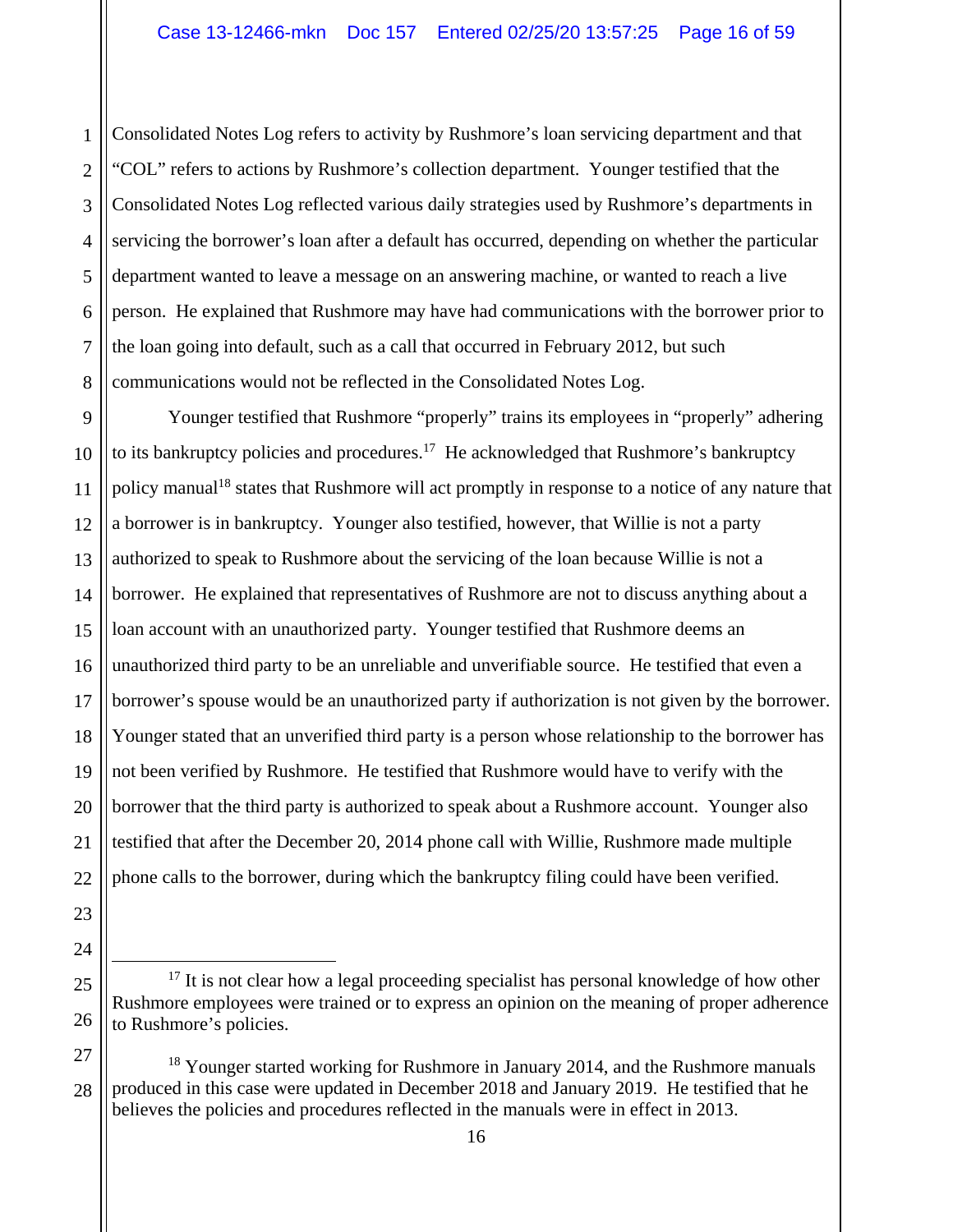1 Younger further stated that if an unauthorized party informs a Rushmore representative that a borrower is in bankruptcy, the representative makes a notation in the file memorializing that the comment was received but does not conduct a PACER search. He testified that Rushmore did not conduct a PACER search in the Debtors' case to confirm or deny the existence of a bankruptcy filing, because notice of a potential bankruptcy case from an "unauthorized" third party is not one of the five methods of notice included in Rushmore's bankruptcy procedures manual.

Younger testified that Rushmore's procedures limit its communications with borrowers that are in bankruptcy. Under its approved communications, he testified that the monthly billing statements for a borrower in bankruptcy should not include a due date, a payment coupon, a past due amount, or late charges. Younger testified that transmitting such statements to a borrower in bankruptcy would be a violation of Rushmore's policies.<sup>19</sup>

#### **2. John Rao**

The declaration of John Rao ("Rao") was submitted by the Debtors as expert testimony and admitted into evidence as Debtors' Exhibit 16 and as Rushmore's Exhibit JJ. At its request, Rushmore conducted a voir dire of Rao and objected to his testimony as an expert witness. The

<sup>&</sup>lt;sup>19</sup> On redirect examination, Younger was questioned about a delinquency letter dated August 9, 2016, that Rushmore mailed to the borrower. (Exhibit 1 and Exhibit U, at M237). He testified that that the letter would not have been sent by Rushmore had it actually known of the borrower's bankruptcy. That testimony is questionable, however, in light of the "State Specific Notices" that apparently was transmitted with that letter. (Id., at M238). The "Additional Notices" appearing at the bottom of that page states: "Rushmore Loan Management Services LLC is a Debt Collector, who is attempting to collect a debt. Any information obtained will be used for that purpose. However, if you are in Bankruptcy or received a Bankruptcy Discharge of this debt, this letter is being sent for informational purposes only, is not an attempt to collect a debt and does not constitute a notice of personal liability with respect to the debt." (Emphasis added). The bankruptcy disclaimer routinely included in Rushmore's monthly billing statements, see note 12, supra, was included in the August 9, 2016 delinquency letter. Contrary to the suggestion of Rushmore's witness, the act of sending a delinquency letter that includes a bankruptcy disclaimer creates no inference that the loan servicer is unaware of a borrower's bankruptcy.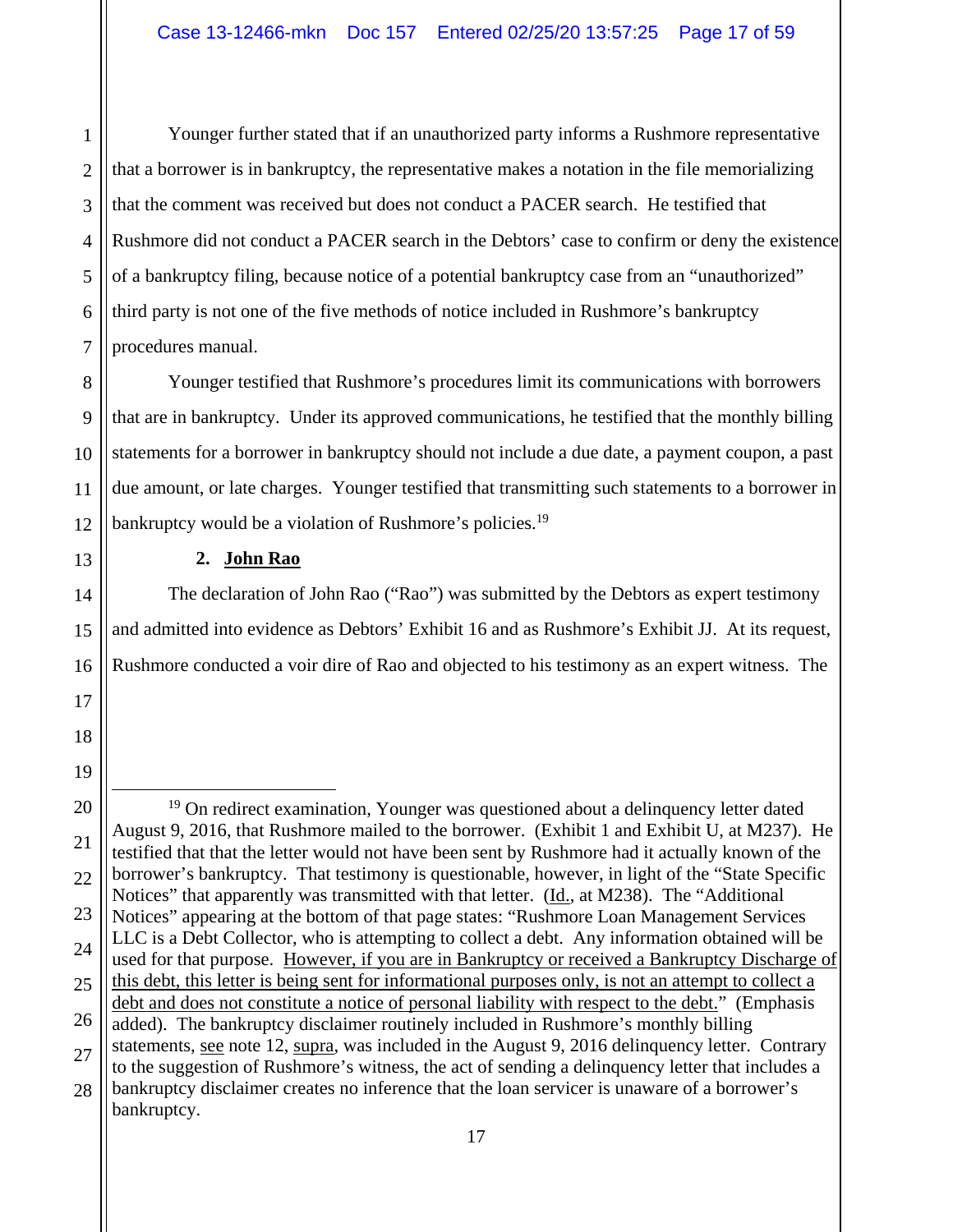objection was overruled inasmuch as Rao's testimony was reliable and relevant to the court's understanding of the evidence presented in the matter.<sup>20</sup>

Rao is an attorney at the National Consumer Law Center, and his testimony was presented to discuss Rushmore's actions vis-à-vis the standards of the mortgage servicing industry. He testified that his recitation of industry standards was formed by reviewing other servicers' policies and procedures and by speaking with other servicers on matters unrelated to this case. In his declaration, Rao presented opinions based on his education and experience and his review of various documents and records related to this matter, including Rushmore's policies and procedures. He clarified that his opinions regarding Rushmore's alleged violations of industry standards assumed that Rushmore acted with prior knowledge of the pendency of the Chapter 13 case.

Rao testified that Rushmore's policies were consistent with industry standards as to a loan servicer's conduct upon receipt of notice of a borrower's bankruptcy.He testified that Rushmore's policies and procedures appear to be consistent with this industry standard upon being notified of a potential bankruptcy case from a "Borrower phone call." Rao believed that it was implausible but not impossible, that Rushmore did not receive notice in any of the ways identified in their policies and procedures manual.

Rao testified that Rushmore received actual notice of this Chapter 13 bankruptcy case from Willie during his conversation with a Rushmore representative on December 20, 2014, after which time the Rushmore representative notated Adnette's account to reflect that an "unknown person stated account was in Chapter 13 bankruptcy." He testified that upon being notified of a borrower's bankruptcy case from any source, the standard in the mortgage industry would be to

 $20$  As elicited during Rao's testimony, some of Rao's opinions in his declaration were case-determinative legal conclusions that are within the province of this court to determine without the benefit of expert testimony. Inasmuch as Rushmore's witness expressly testified that Rushmore's representatives are properly trained, however, Rao's testimony as to the standards of the loan servicing industry was material in assessing Rushmore's actual conduct in connection with the borrower's loan in this case.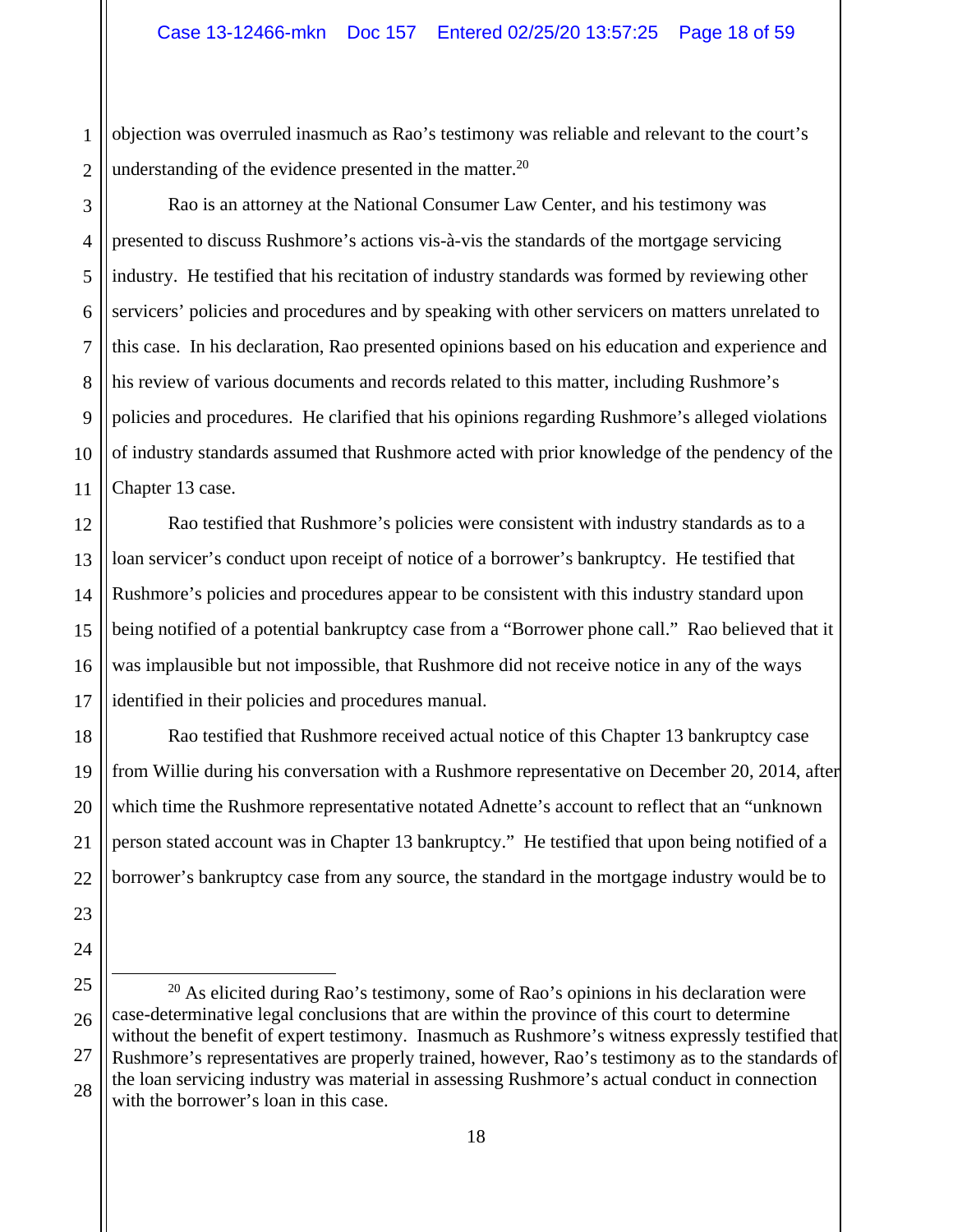1 2 notify a supervisor or bankruptcy specialist and/or attempt to verify the existence of a bankruptcy case through PACER.

3 Rao testified that Rushmore sent account statements to Adnette during the pendency of her Chapter 13 case that contravened mortgage servicing industry standards. He testified that Rushmore also sent account statements to Adnette after she had received her discharge. Rao testified that Rushmore was subject to exemptions under the Truth in Lending Act and was not obligated to send periodic statements to Adnette after the commencement of her Chapter 13 case and after entry of the discharge. He testified that Rushmore's own policies and procedures reflected this industry standard regarding exemptions. Rao elaborated that these exemptions did not foreclose a servicer's right to send periodic statements, although, in his experience, servicers normally do not send such statements in scenarios where a mortgage loan has been discharged and the mortgage lien has been avoided.

Rao testified that Rushmore also sent several other letters to Adnette after entry of the discharge, including some for loss mitigation, that continued to list an ongoing indebtedness under the mortgage loan. Rao testified that such letters were not modified to reflect the current state of Adnette's loan, her Chapter 13 case, or the discharge. Rao opined that those letters were inconsistent with the standards of the mortgage servicing industry. He testified that due to concerns about the automatic stay and the discharge injunction, mortgage servicers in his experience do not send such letters to borrowers in pending bankruptcy cases or who have received a bankruptcy discharge of a mortgage loan.

 Rao also testified that Rushmore's communications log indicates that Rushmore called Adnette more than one hundred times after December 20, 2014. He observed that these communications were completely inconsistent with the standards of the mortgage industry for the servicing of an account in bankruptcy or following a discharge of a mortgage loan.

#### **3. Willie N. Moon**

Willie's declaration was submitted by the Debtors and admitted into evidence as Exhibit 14 and as Rushmore's Exhibit HH. Willie testified that he and his wife, Adnette, filed a joint Chapter 13 bankruptcy case and listed Rushmore as a creditor holding a mortgage lien on their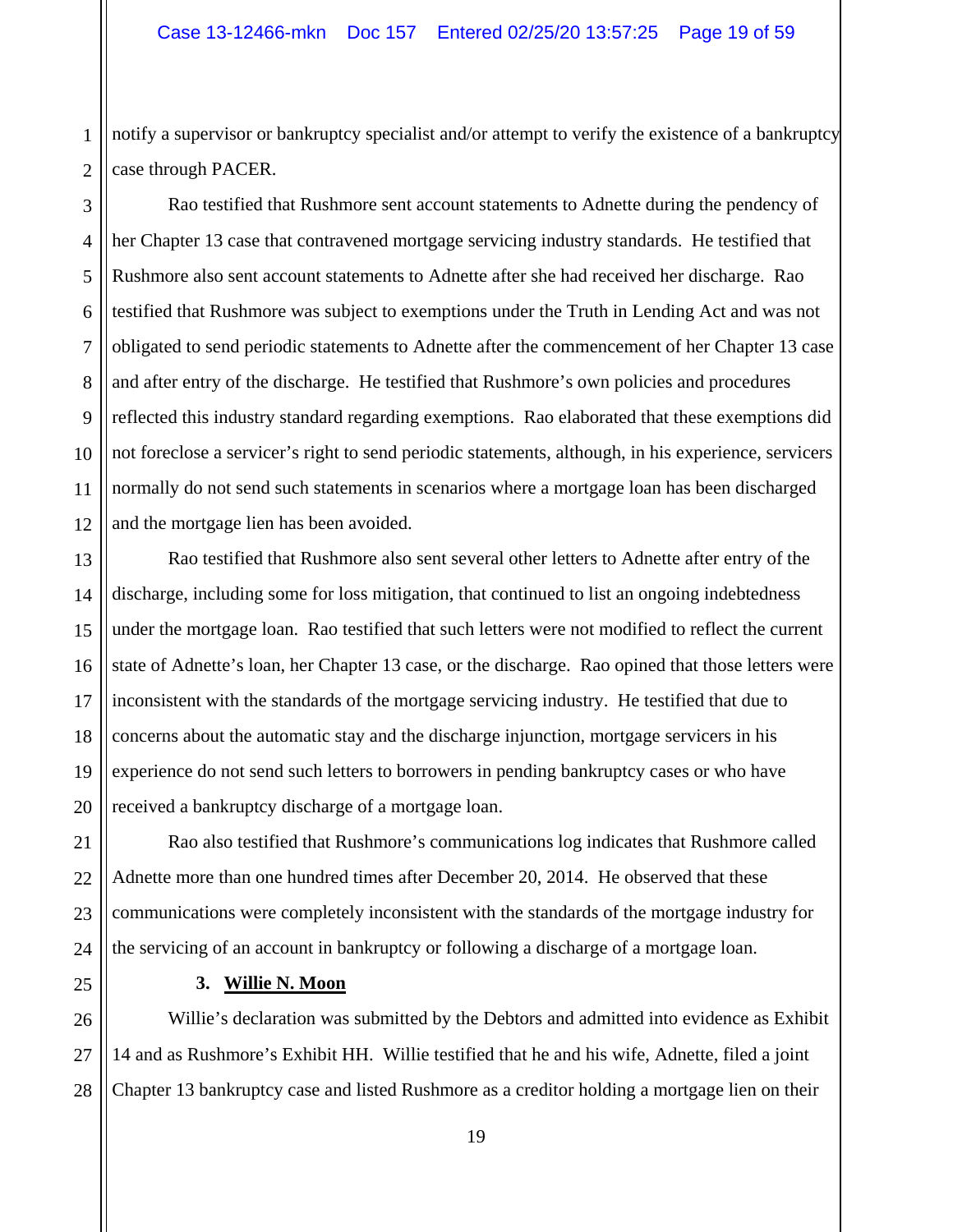1 2 3 resident. Willie testified that Debtors listed the notice address for Rushmore from bills they received from Rushmore. Willie conceded, however, that the address listed on the initial Creditor Matrix was not one of the addresses included in a Rushmore bill dated March 14, 2013 and admitted into evidence as part of Exhibit 1 and Exhibit U, marked as M005-M006. Willie testified that he would not have intentionally signed his bankruptcy petition if he knew that it contained an incorrect address for Rushmore.

Willie testified that after he retired in 2007, he was home every day and took over managing the bills for the household. He gathered, opened, and read the mail each day. Willie testified that because he was home each day, he was the one who would answer the telephone. He testified that Rushmore called the Debtors' phone number almost daily during the Chapter 13 case and would sometimes leave a message for Adnette. During one such phone call in December 2014, he testified that he informed the Rushmore representative that the Debtors were involved in a Chapter 13 bankruptcy case. During another phone call in March 2016, Willie testified that he told the Rushmore representative to contact the Debtors' bankruptcy attorney.<sup>21</sup> During another phone call after the Debtors received their discharge, he testified that a Rushmore representative named Ariel "very rudely told me, 'I am not calling your attorney's phone number and I will call your home whenever I want to' and that he 'didn't care about our discharge."<sup>22</sup> Willie testified that between 2014 and 2017 he informed Rushmore representatives of the Debtors' bankruptcy case approximately ten times.

Willie testified that the Debtors filed a motion and a Chapter 13 plan seeking to avoid Rushmore's lien, both of which were approved by the court. He testified that Rushmore

<sup>&</sup>lt;sup>21</sup> Attached to the Consolidated Notes Log at M477 is a transcription of a telephone call that took place on March 28, 2016, between "Ariel" and Willie.

 $22$  Exhibit 1 and Exhibit U include the written communications from Rushmore to the borrower that the parties describe as "collection letters." The correspondence dated September 22, 2015 (M160), March 22, 2016 (M195), March 23, 2016 (M207), March 25, 2016 (M210), September 15, 2016 (M249), August 14, 2017 (M274), August 16, 2017 (M277), August 29, 2017 (M280), February 20, 2018 (M316), and August 13, 2018 (M392) are all signed on Rushmore's behalf by Ariel Villela or identify Ariel Villela as the loss mitigation specialist,

relationship manager, point of contact, or in some similar capacity in connection with the loan.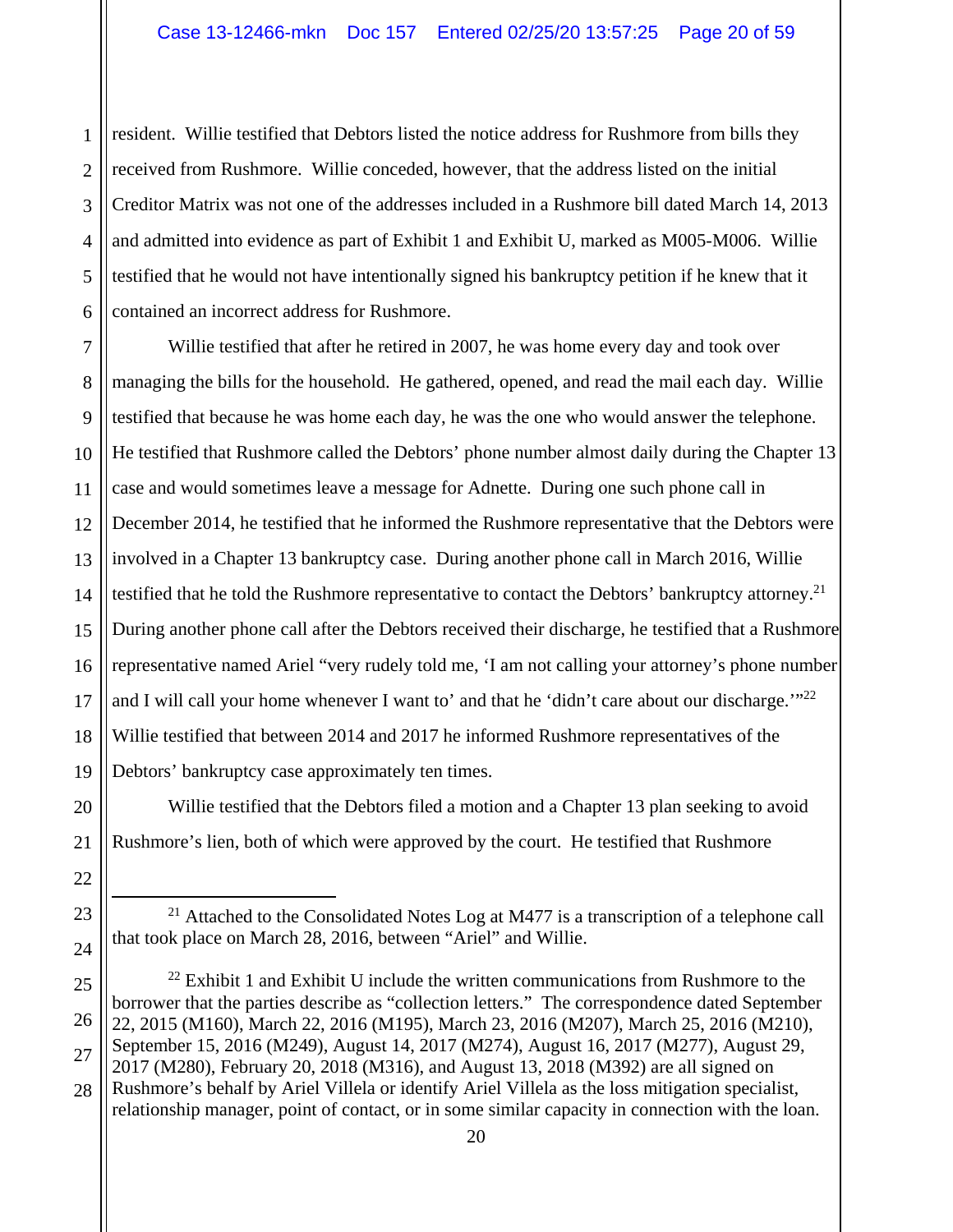1 2 3 4 5 6 7 8 9 10 11 12 nevertheless continued to call the Debtors' phone number and send them collection letters during the bankruptcy case and even after the Debtors obtained their discharge. Willie estimates that Rushmore called the Debtors more than 400 times between 2013 and 2018, though Willie conceded that he did not keep or review any records to verify this estimate. He testified that he soon came to recognize Rushmore's phone number, and he did not answer the phone when they called. Willie testified that Rushmore would sometimes leave messages on the answering machine, but he did not save these messages because he did not anticipate having to come to court regarding this matter. He further testified that he returned some of Rushmore's written bills and communications, and, on at least one occasion, he included a note informing Rushmore of the Debtors' bankruptcy case and discharge. Willie testified that the record does not contain a copy of any such note or notes he sent to Rushmore, but he did identify his handwriting on one envelope showing that it was marked "Return" and sent back to Rushmore.

13 14 15 16 17 Willie is seventy-four years old and testified that being involved in a bankruptcy case was a stressful experience. He stated that this stress, which was further exacerbated by Rushmore's actions, led to arguments between he and his wife. At one point, the arguments created by the stress caused the Debtors to consider divorce, but Willie testified that he and his wife were able to work things out and avoid dissolving their marriage.

Willie testified that he is a veteran of the Vietnam War who was exposed to Agent Orange<sup>23</sup> during his tour of duty. He testified that he was diagnosed with post-traumatic stress disorder ("PTSD") in approximately  $2007<sup>24</sup>$  Willie testified that he attends meetings with other

18

19

20

21

22

23

24

27

28

PTSD is a leading mental health disorder diagnosis for those veterans. According to Dr. Arthur Blank, a psychiatric expert who testified before the district court, this disorder is a "psychological condition that occurs when people are exposed to extreme, life-threatening circumstances, or [when they are in] immediate contact

<sup>&</sup>lt;sup>23</sup> "Agent Orange is a chemical defoliant used by the United States Armed Forces in Vietnam to clear dense jungle land during the war. It contains the toxic substance dioxin. Since its use, Agent Orange has been statistically linked with the occurrence of many diseases in those exposed, including prostate cancer." Nehmer v. Veterans' Admin. of Government of U.S., 284 F.3d 1158, 1160 (9th Cir. 2002).

<sup>25</sup> 26  $24$  Willie was not asked to describe his diagnosis. As described by one panel in this circuit: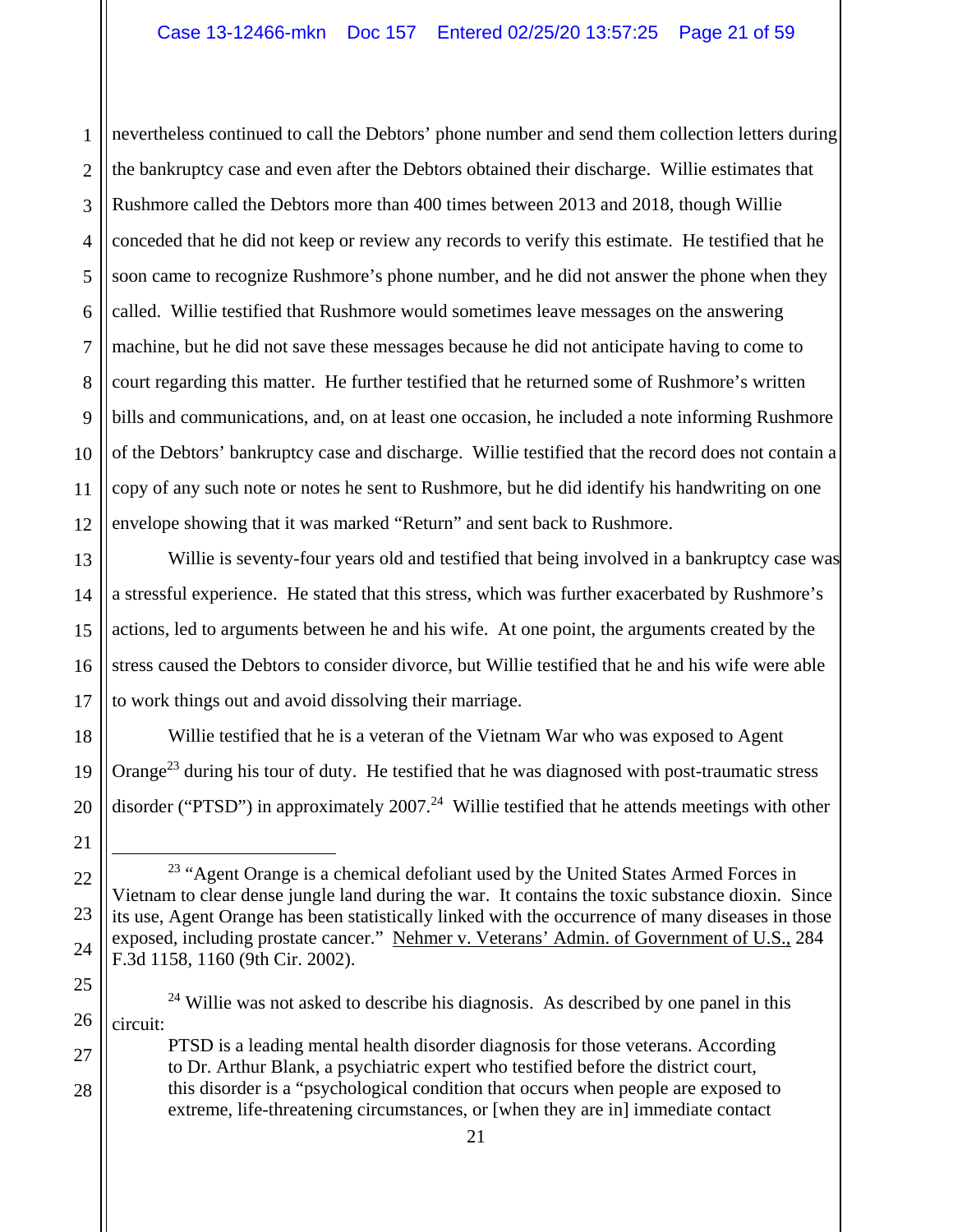1 2 3 4 5 6 7 Vietnam veterans, all of whom have PTSD. He testified that his health professionals have not been able to determine a trigger for his PTSD symptoms. However, Willie attributed some of his post-petition PTSD symptoms to Rushmore's attempts to collect the loan, though he conceded that he never discussed Rushmore during his weekly meetings and that there are no medical records attributing any of his PTSD symptoms to Rushmore's communications. He testified that in 2017 he was hospitalized six or seven times for PTSD or anxiety, but that his PTSD problems subsided in 2018.

8 9 10 11 12 13 14 15 16 17 18 19 Willie testified that he was diagnosed with chronic obstructive pulmonary disease ("COPD") sometime prior to 2013, for which he uses a rescue inhaler. He did not attribute any of his COPD symptoms to the Rushmore communications. However, Willie attributed some of his post-petition stress to the Rushmore communications, and he further testified that he has difficulty breathing when he becomes stressed. Willie attributed this Rushmore-related stress to an increase in his blood pressure, though he conceded that there are no medical records attributing that increase to Rushmore's communications. He testified that he also suffers from diabetes, high cholesterol, and asthma. Willie takes numerous prescribed and over-the-counter medications to alleviate his various medical conditions, which are described in a list of his medications. (Exhibit 13). He acknowledged that his doctors have suggested a variety of lifestyle changes to reduce his diabetes, blood pressure and cholesterol issues, and that he has never told any doctor about Rushmore's communications.

20

21

22

23

24

25

26

27

 $\overline{a}$ with death and/or gruesomeness, such as [what] occurs in combat, severe vehicular accidents or natural disasters. It produces a complex of psychological symptoms which may endure over time." Those symptoms include anxiety, persistent nightmares, depression, uncontrollable anger, and difficulties coping with work, family, and social relationships. From 2002 to 2003 there was a 232 percent increase in PTSD diagnoses among veterans born after 1972. A 2008 study by the RAND Institute shows that 18.5 percent of U.S. service members who have returned from Iraq and Afghanistan currently have PTSD, and that 300,000 service members now deployed to Iraq and Afghanistan "currently suffer PTSD or major depression." Delays in the treatment of PTSD can lead to alcoholism, drug addiction, homelessness, anti-social behavior, or suicide. Veterans for Common Sense v. Shinseki, 644 F.3d 845, 853 (9th Cir. 2011) (footnote omitted),

vacated on other grounds, 678 F.3d 1013 (9th Cir. 2012), cert. denied, 568 U.S. 1086 (2013).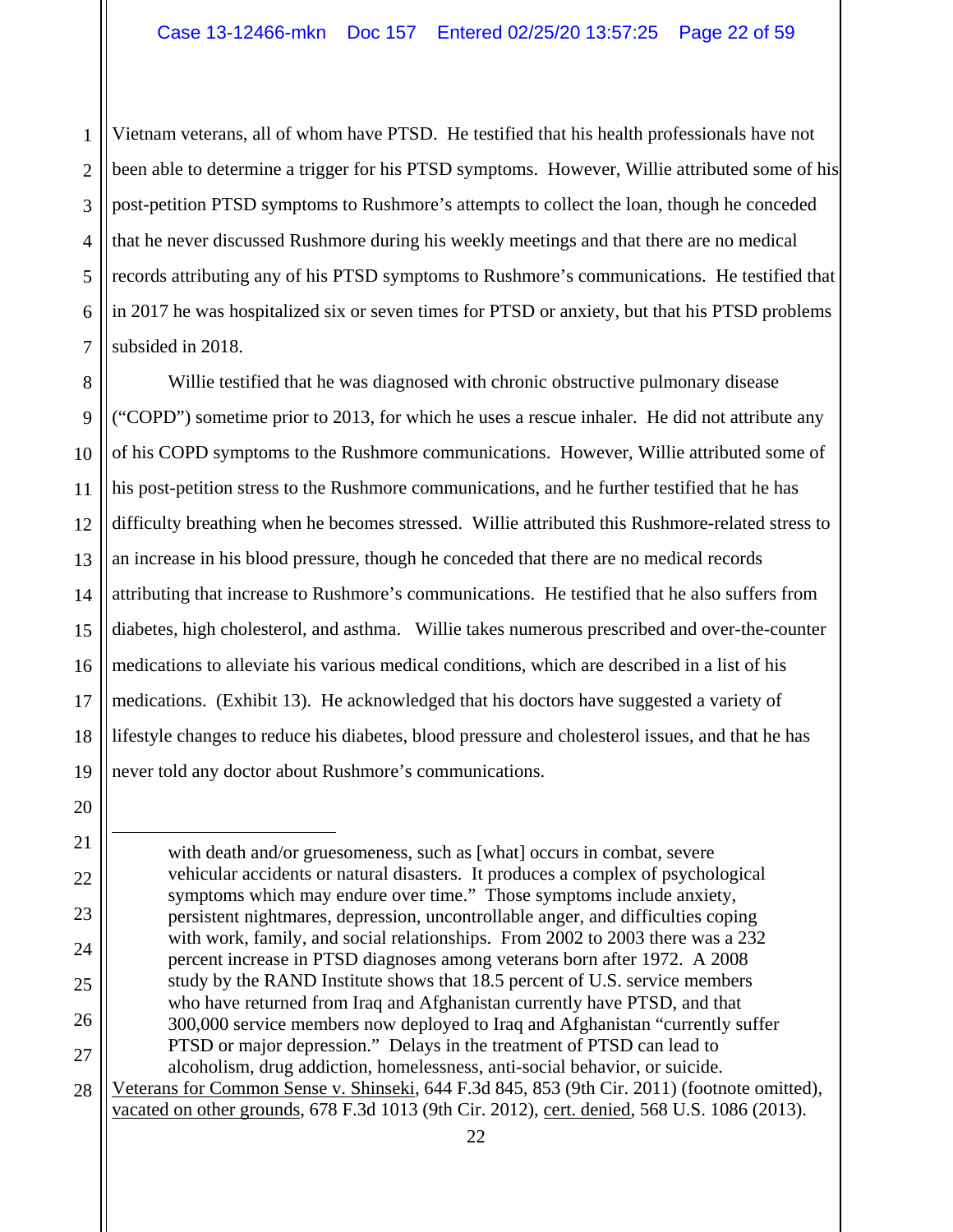1 2 3 4 Willie testified that he and his wife have suffered damages as a result of Rushmore's actions. Specifically, he testified that he and his wife were unable to refinance their mortgage because of the lien Rushmore continues to assert against their real property. Willie further testified that he incurred approximately \$150,000 in medical bills, though he conceded the absence of any evidence in the record to corroborate this estimate. He further testified that all of these medical bills were paid by his insurance company and did not come out of his pocket. Willie finally testified that he and his wife paid \$260 to reopen this case, but he has not made any other payments to his current attorney, Christopher Burke. He further testified that he has not received any invoices from Mr. Burke and does not otherwise have an agreement with Mr. Burke providing for the payment of attorney's fees and costs.

#### **4. Adnette N. Gunnels-Moon**

Adnette's declaration was submitted by the Debtors and admitted into evidence as Exhibit 15 and as Rushmore's Exhibit II. She testified that she stopped paying Rushmore on the mortgage loan sometime in 2012, which prompted Rushmore to call her house and send her mail regarding the delinquency.

Adnette testified that she is seventy-two years old and has been married to Willie since December 31, 1998. She testified that she and Willie filed a joint Chapter 13 bankruptcy case and listed Rushmore as a creditor holding a mortgage lien on their residence. Adnette testified that she provided copies of Rushmore's billing statements, which included Rushmore's address, to her bankruptcy attorney. Her bankruptcy attorney thereafter utilized these billing statements to complete the Creditor Matrix. Adnette testified that her review of the Creditor Matrix and bankruptcy petition consisted of simply glancing at the documents to ensure that the creditors had been listed, but not checking if her bankruptcy attorney used the correct addresses appearing on the creditors' billing statements. She testified that she never contacted Rushmore herself to inform it that she had filed a bankruptcy or that she had received a bankruptcy discharge.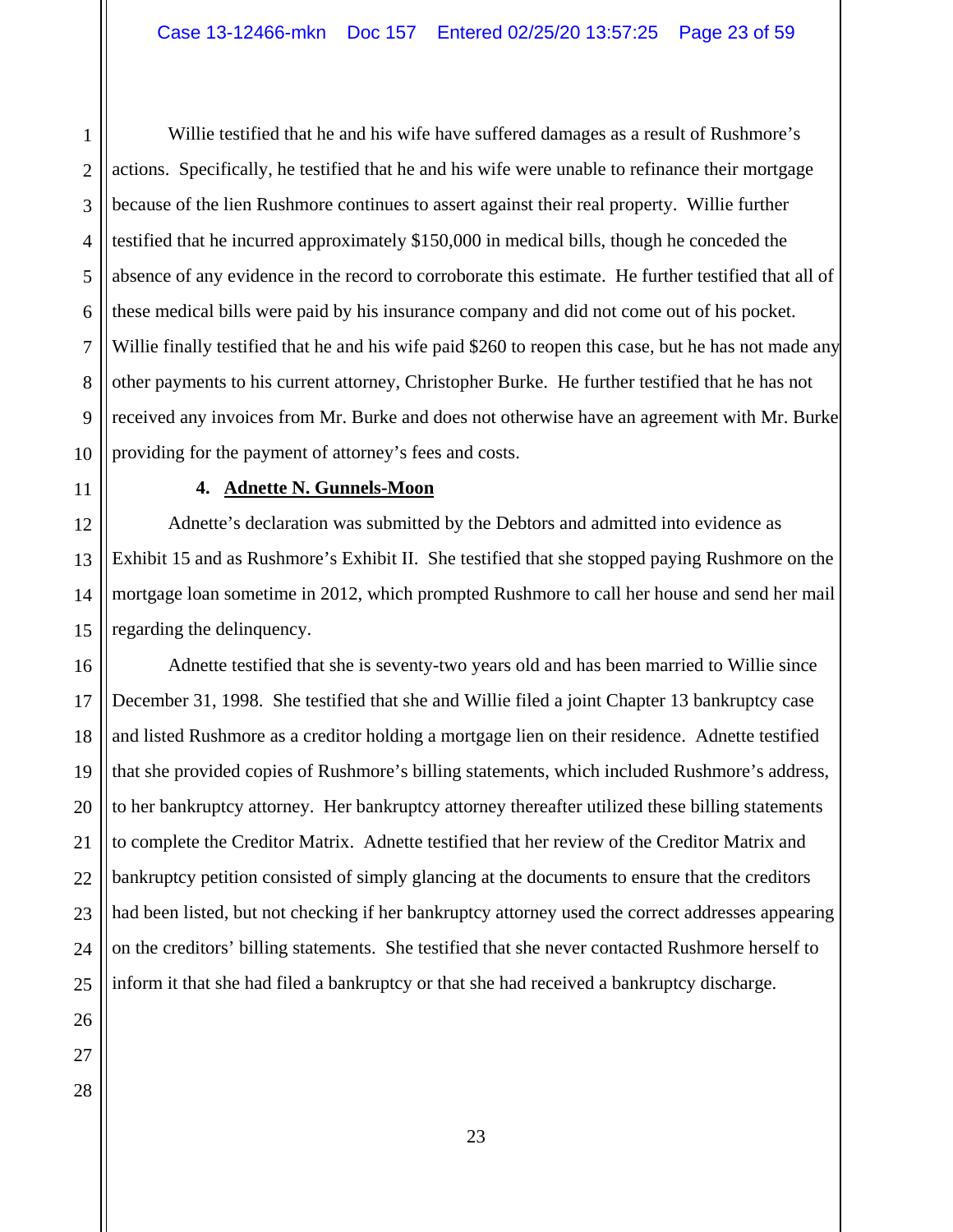Adnette testified that she and Willie filed a motion to avoid Rushmore's second deed of trust, which the court approved. She testified that she nevertheless received no less than fifty<sup>25</sup> "collection letters" during the bankruptcy case and no less than twenty- $six^{26}$  "collection letters" after the entry of discharge on September 28, 2016. By these "collection letters," Rushmore continued to assert a balance owed on the mortgage loan and sought payment from Adnette.

Adnette testified that she never answered any calls from Rushmore, but that Rushmore called the Debtors' phone number "hundreds of times between 2013 and 2018." She testified that Willie answered the phone because she was working. Adnette testified that Willie opened the mail, including all of the statements in Exhibit 1 and Exhibit U, but that she also reviewed the mail. She testified that she received a letter dated September 24, 2018, informing her that the servicing of her loan was transferred from Rushmore to SN Servicing Corporation.<sup>27</sup> Adnette testified that Willie answered some of Rushmore's phone calls, though she could not recall whether she was present at any time when Willie spoke with Rushmore. Adnette testified that she did not keep records of, or record, any of these phone calls, though she referred to Rushmore's call logs in support of some of these phone calls. She further testified that she did not save any of Rushmore's messages left on her answering machine.

Adnette testified that she never called Rushmore to inform them of her bankruptcy case or discharge. She did, however, inform her bankruptcy attorney of Rushmore's communications

 $25$  Adnette testified that she received these fifty "collection letters" between November 25, 2013 and September 15, 2016. Copies of these letters are included in Exhibit 1 and Exhibit U, and marked as M026, M031, M033, M038, M051, M058, M063, M067, M071, M074, M077, M081, M085, M089, M093, M098, M103, M108, M113, M119, M124, M129, M134, M139, M144, M152, M157, M160, M163, M168, M173, M180, M185, M190, M195, M207, M210, M217, M222, M227, M232, M237, M239, M244, M249 and M434. Thirty of those letters are dated between December 20, 2014, and September 28, 2016.

<sup>&</sup>lt;sup>26</sup> Adnette testified that she received these twenty-six "collection letters" between October 11, 2016 and September 24, 2018. Copies of these letters are included in Exhibit 1 and Exhibit U, and marked as M258, M263, M266, M272, M274, M277, M280, M286, M291, M296, M301, M306, M311, M316, M346, M352, M358, M363, M368, M373, M378, M385, M392, and M421.

 $27$  A copy of that letter from Rushmore to Adnette was included in Exhibit 1 and Exhibit U, and marked as M428, and indicates that the servicing was transferred effective October 15, 2018.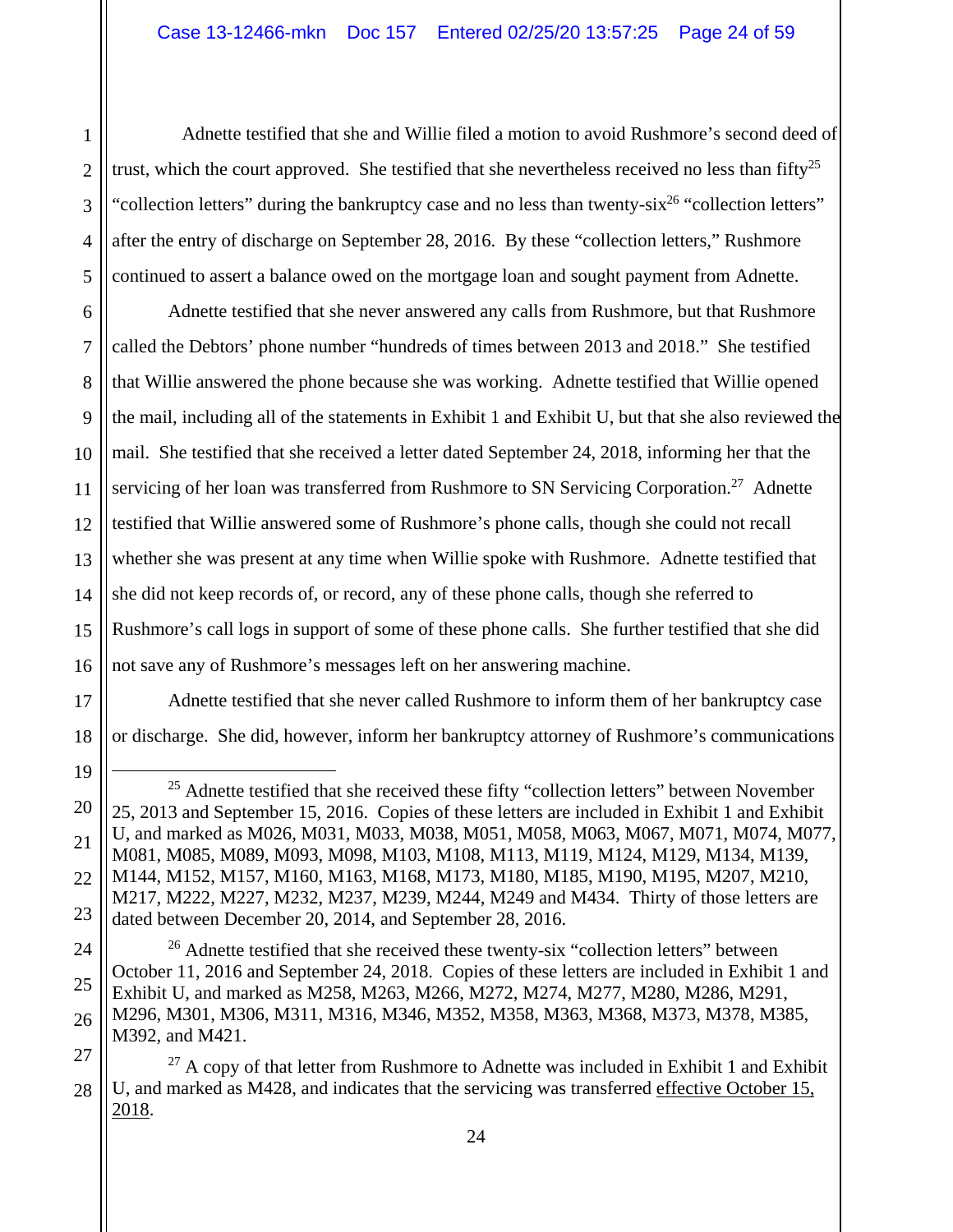1 2 3 4 5 6 7 8 9 10 11 on at least four<sup>28</sup> occasions and asked him to assist in stopping Rushmore's "nonstop" harassment." Adnette testified that she faxed a letter to her bankruptcy attorney on January 5, 2015, which is part of Exhibit 5 and Exhibit Y, marked as M512. She testified that other than sending a fax to her attorney, she made no other efforts to confirm that Rushmore knew of the bankruptcy because Willie had already told Rushmore of the bankruptcy. Adnette testified that shortly before the discharge, she received a letter dated August 9, 2016, informing her that she was delinquent on her loan and another letter dated October 11, 2016, advising her of Rushmore's efforts to contact her.<sup>29</sup> She explained that she saw no reason to respond to Rushmore because the discharge would be or had been entered. Adnette acknowledged receiving another letter from Rushmore dated July 6,  $2017<sup>30</sup>$  but felt no need to respond because she had already received her discharge.

12 13 14 15 16 Adnette testified that at the beginning of her bankruptcy case, she did not feel any specific emotional distress or stress when she received Rushmore's letters because she was under the impression that Rushmore knew that she was in bankruptcy and was simply sending statements. However, she testified that even though her bankruptcy attorney assured her that he handled the Rushmore communications, her stress increased after the discharge because she could not understand why Rushmore was continuing to send letters to her. Adnette testified that it was stressful for her to open Rushmore's letters asking her to pay money. She testified that Rushmore's communications caused marital issues with Willie—her husband of 21 years—

27

28

 $29$  Copies of those letters are included in Exhibit 1 and Exhibit U and marked as M237 and M256.

<sup>30</sup> A copy of that letter is included in Exhibit 1 and Exhibit U and marked as M272.

<sup>17</sup> 18 19 20 21 22 23 24 25

<sup>26</sup>  $28$  Adnette testified that she faxed and/or wrote to her bankruptcy attorney regarding Rushmore's communications on January 5, 2015, August 25, 2015, April 5, 2016, and September 23, 2016. Copies of those communications were admitted as Exhibit 5 and Exhibit Y. Marked as M531 is a transmittal letter to her bankruptcy counsel on August 25, 2015, wherein she enclosed a copy of notice from the Rushmore collection department (M537) that was placed on the door of the Residence on Saturday, August 22, 2015. In pertinent part, that notice states: "IMPORTANT. PLEASE CALL RMLM Collection Dept. 888-504-7200. PLEASE BE READY TO GIVE YOUR ACCOUNT NUMBER. WE ARE EXPECTING YOUR CALL TODAY."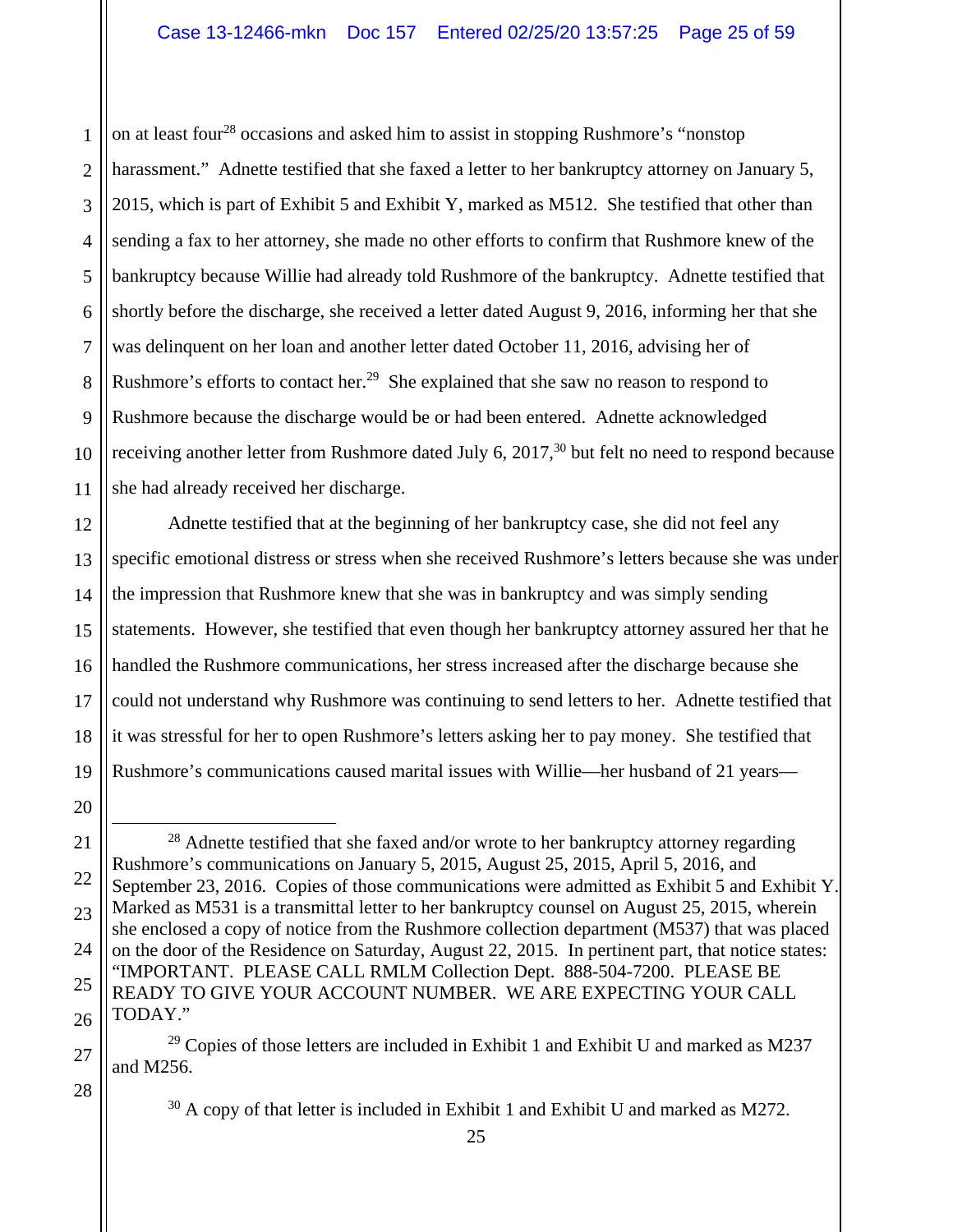2 3 which resulted in her wanting a divorce at one point in time. Adnette testified that the stress caused by the Rushmore communications, among other everyday stressors, exacerbated her preexisting high cholesterol, high blood pressure, and asthma, although she conceded that there are no medical records attributing her stress or other medical conditions to Rushmore's communications. She takes numerous prescribed and over-the-counter medications to alleviate her various medical conditions, which are described in a list of her medications. (Exhibit 12).

Adnette testified that she has suffered damages as a result of Rushmore's actions. Specifically, she hired her current attorney, Mr. Burke, in January 2019 at the suggestion of her prior bankruptcy attorney. She testified that she does not have an agreement with Mr. Burke regarding the payment of his attorney's fees and expenses, and Mr. Burke has not provided her with a billing statement. Adnette testified that she does not know how much Mr. Burke's attorney's fees and costs will be, though she is asking the court to hold Rushmore responsible to pay any such fees and costs.

Adnette testified that she has spent approximately \$100 on copies made on her own copier and on gas utilized to travel to and from Mr. Burke's office, though she does not have receipts regarding these expenses. She testified that she has also missed approximately 30 hours of work from January 2019 to the date of the Evidentiary Hearing. Adnette also testified that she attempted to refinance her first mortgage in June 2019 to reduce her interest rate from 7.7 percent to 4.00 percent. She testified that her attempt to refinance, however, was put in suspension due to Rushmore's incorrect notations on her credit report regarding the existence of a lien and a delinquency under the mortgage loan.

## **DISCUSSION**

Debtors seek an award of damages against Rushmore on two separate theories: that Rushmore violated the automatic stay in effect during their Chapter 13 case, and that Rushmore violated the discharge injunction in effect after completion of their Chapter 13 case.<sup>31</sup> Each theory involves different legal standards and different standards of proof.

1

<sup>&</sup>lt;sup>31</sup> Debtors do not allege that Rushmore received any loan payments, before bankruptcy, during the bankruptcy, and after discharge, that must be returned. In other words, there is no restitution component to the Debtors' claim, nor a suggestion of a continuing violation of the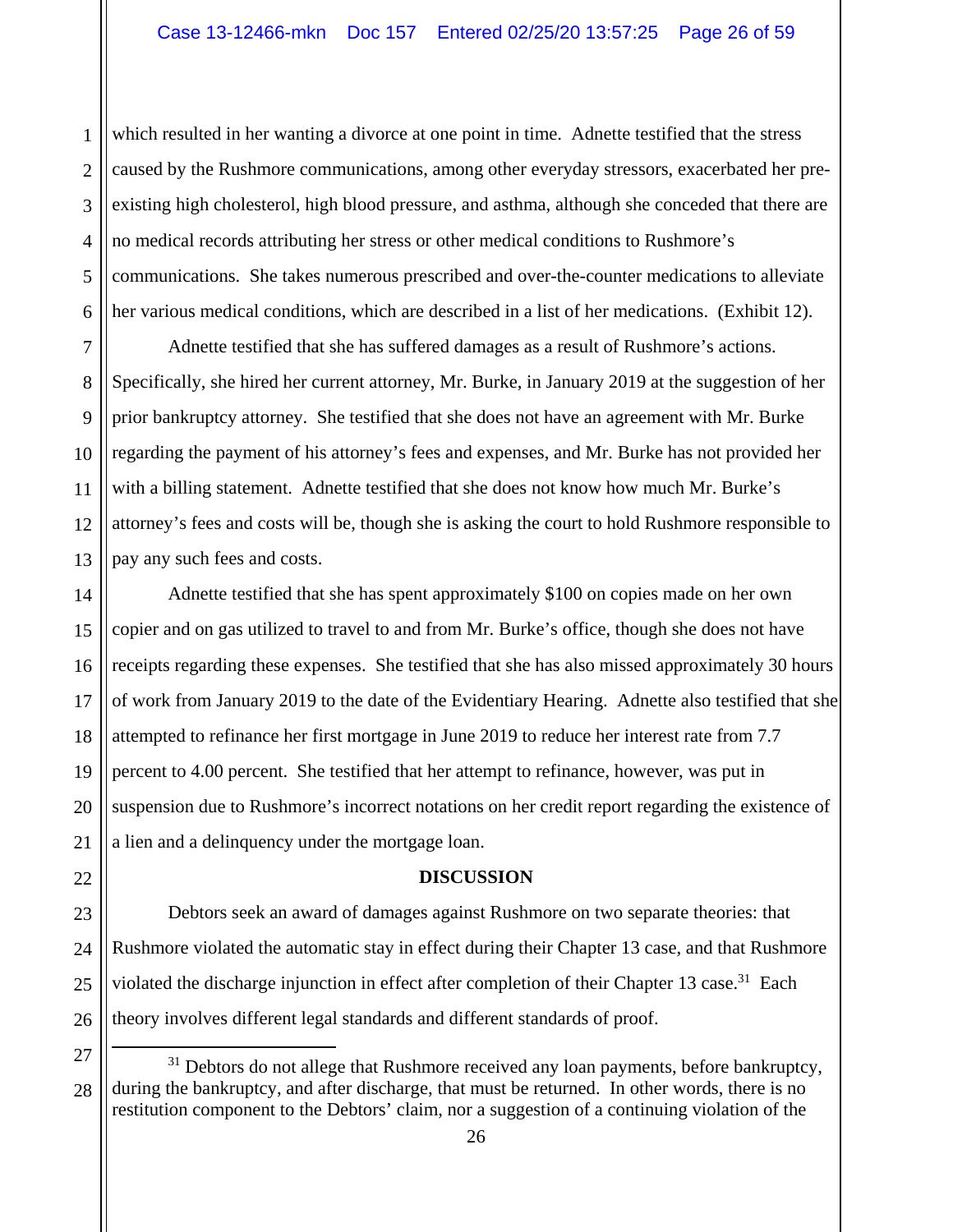# **A. Applicable Legal Standards.**

1

2

## **1. Automatic Stay Violations.**

3 4 5 6 7 8 9 10 11 12 13 14 15 16 17 18 19 20 21 22 23 The automatic stay under Section 362(a) generally arises as soon as a bankruptcy petition is filed. $32$  Congress has stated: The automatic stay is one of the fundamental debtor protections provided by the bankruptcy laws. It gives the debtor a breathing spell from his [or her] creditors. It stops all collection efforts, all harassment, and all foreclosure actions. It permits the debtor to attempt a repayment or reorganization plan, or simply to be relieved of the financial pressures that drove him into bankruptcy. H.R. Rep. No. 595, 95th Cong., 1st Sess. 340 (1978), *reprinted in* 1978 U.S.Code.Cong. & Admin.News 5787, 5963, 6296-97, *quoted in* Schwartz v. United States (In re Schwartz), 954 F.2d 569, 571 (9th Cir. 1992) (emphasis added). See also 3 COLLIER ON BANKRUPTCY, ¶362.03 (Richard Levin and Henry J. Sommer, eds., 16th ed. 2019) ("The stay provides the debtor with relief from the pressure and harassment of creditors seeking to collect their claims. It protects property that may be necessary for the debtor's fresh start and, in terms of a debtor in a chapter 11, 12 or 13 case, provides breathing space to permit the debtor to focus on rehabilitation or reorganization."). The automatic stay precludes all entities from committing "any act to…enforce any lien against property of the estate." 11 U.S.C.  $\S$  362(a)(4). It also applies to "any act to ...enforce against property of the debtor any lien to the extent such a lien secures a claim that arose before the commencement" of the bankruptcy case. 11 U.S.C.  $\S$  362(a)(5). Additionally, the automatic stay bars "any act to collect, assess, or recover a claim against the debtor that arose before the commencement" of the bankruptcy case. 11 U.S.C.  $\S 362(a)(3)$ . Because the stay arises  $\overline{a}$ automatic stay or of the discharge injunction as of the Evidentiary Hearing. Compare Snowden

24 25 26 v. Check Into Cash of Washington, Inc. (In re Snowden), 769 F.3d 651 (9th Cir. 2014) (creditor's failure to return funds taken from Chapter 7 debtor's bank account postpetition constituted continuing violation of automatic stay that was not remedied until debtor's sanction motion was resolved).

27 28  $32$  Notable exceptions exist when an individual debtor has had two or more bankruptcy cases dismissed within the previous year, see 11 U.S.C.  $\S 362(c)(4)$ , and where in rem relief from stay has been ordered in a prior bankruptcy encompassing the same real property. See 11 U.S.C. § 362(d)(4). Neither exception applies in the Debtors' case.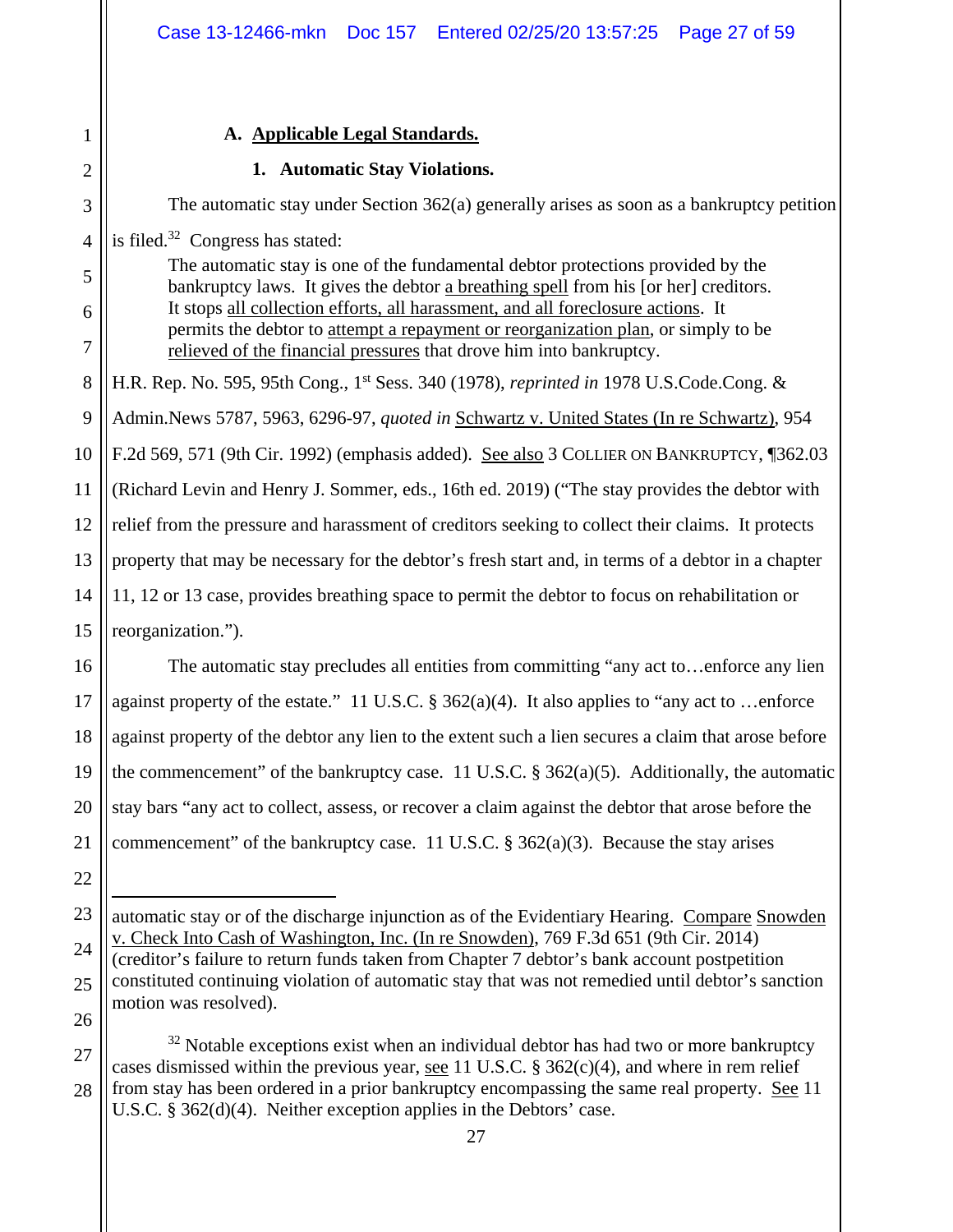2 3 "automatically" upon the filing of a bankruptcy petition, it applies regardless of whether a party has actual knowledge or even notice that the bankruptcy petition was filed. See generally 3 COLLIER ON BANKRUPTCY, supra, ¶362.02.

4 5 6 7 8 9 10 11 12 13 14 15 16 Section 362(k) provides that an individual debtor injured by a willful violation of the automatic stay shall recover actual damages, including costs and attorneys' fees, and, may recover, in appropriate circumstances, punitive damages. 11 U.S.C. §362(k)(1). A violation is willful if a movant shows by a preponderance of the evidence that a party knew of the automatic stay, and its actions in violation of the stay were intentional. See Eskanos & Adler, P.C. v. Leetien, 309 F.3d 1210, 1215 (9th Cir. 2002); In re Paxton, 596 B.R. 686, 694 (Bankr. N.D. Cal. 2019), amended in part on reconsideration, 2019 WL 2462797 (Bankr. N.D. Cal. June 12, 2019). "Knowledge of the bankruptcy filing is the legal equivalent of knowledge of the automatic stay." Ozenne v. Bendon (In re Ozenne), 337 B.R. 214, 220 (B.A.P. 9th Cir. 2006). "No specific intent is necessary, and a creditor's good faith belief that it was not violating the stay is irrelevant to the issue of willfulness." Paxton, 596 B.R. at 694, citing Morris v. Peralta (In re Peralta), 317 B.R. 381, 389 (B.A.P. 9th Cir. 2004).<sup>33</sup> Upon a determination that a willful violation has caused injury to an individual, Section  $362(k)(1)$  expressly provides that the individual "shall recover" the types of damages and attorney's fees specified in the statute.

1

# **2. Discharge Injunction Violations.**

A discharge entered in any bankruptcy case "operates as an injunction against the commencement or continuation of…an act, to collect, recover or offset any such debt as a personal liability of the debtor…" 11 U.S.C. § 524(a)(2). Parties who violate the statutory

<sup>23</sup> 24 25 26 27 28 <sup>33</sup> In Knupfer v. Lindblade (In re  $Dyer$ ), 322 F.3d 1178 (9th Cir. 2003), the circuit panel stated the following regarding a bankruptcy court's findings that a creditor violated the automatic stay in bad faith: "Nor need we decide whether the bankruptcy court must find bad faith by clear and convincing evidence or under a preponderance of the evidence standard, a question not yet resolved in this circuit." Id. at 1197 n.20. There appears to be some confusion in the caselaw regarding the use of civil contempt authority to remedy a violation of the automatic stay. For example, in In re Matthews, 2017 WL 2821532, at \*3 (Bankr. C.D. Cal. June 29, 2017), the court acknowledged that a clear and convincing standard applies for civil contempt but applied a preponderance standard under Section 362(k) and a clear and convincing standard under Section 105(a) for an alleged violation of the discharge order.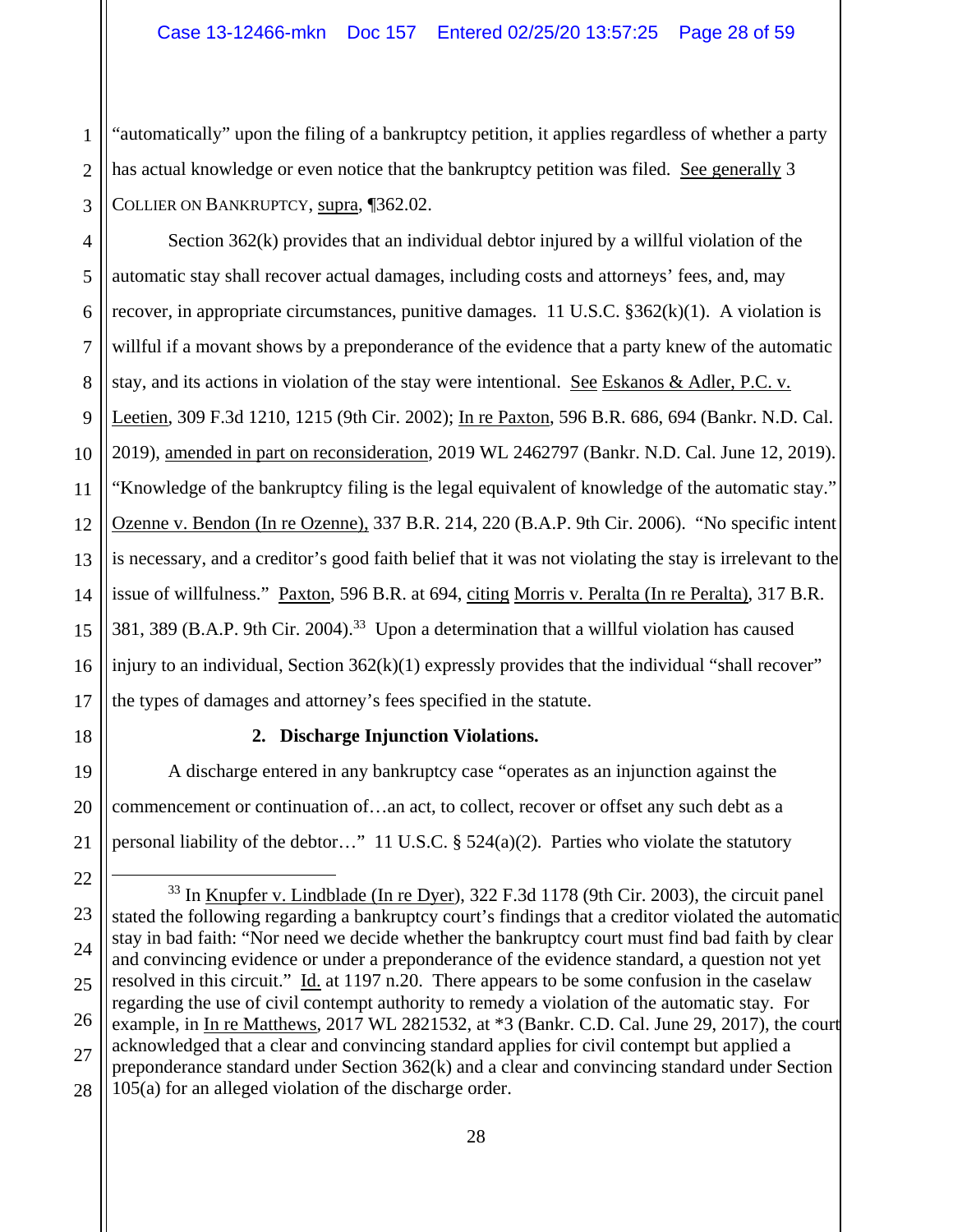1 2 3 4 injunction imposed by Section 524(a)(2) may be held in contempt under Section 105(a).<sup>34</sup> See Taggart v. Lorenzen, 139 S.Ct. 1795, 1801 (2019) ("In our view, these provisions authorize a court to impose civil contempt sanctions when there is no objectively reasonable basis for concluding that the creditor's conduct might be lawful under the discharge order.").

5 6 7 8 "To find a party in civil contempt, the movant must prove by clear and convincing evidence that the alleged contemnor violated a specific and definite order of the court." Bateman v. GemCap Lending I, LLC (In re Bateman), 2019 WL 3731532, at \*6 (B.A.P. 9th Cir. Aug. 7, 2019), citing In re Dyer, 322 F.3d at 1190-91.<sup>35</sup>

9 "The bankruptcy court must also find that the contemnor had sufficient notice of the order's terms and the fact that sanctions would follow a failure to comply." In re Bateman, 2019 WL 3731532, at \*6, citing Hansbrough v. Birdsell (In re Hercules Enters., Inc.), 387 F.3d 1024, 1028 (9th Cir. 2004).

"Once a contemnor's noncompliance with a court order is established, the burden shifts, and [the contemnor] must produce sufficient evidence of its inability to comply to raise a question of fact." Bateman, 2019 WL 3731532, at \*6, citing Kismet Acquisition, LLC v. Diaz-Barba (In re Icenhower), 755 F.3d 1130, 1139 (9th Cir. 2014). "This is because a 'contemnor in violation of a court order may avoid a finding of civil contempt only by showing it took all reasonable steps to comply with the order." Bateman, 2019 WL 3731532, at  $*6$ , quoting Kelly v. Wengler, 822 F.3d 1085, 1096 (9th Cir. 2016).

"Whether the contemnor violated a court order is not based on subjective beliefs or intent in complying with the order, 'but [based on] whether in fact [the] conduct complied with the order at issue." Bateman, 2019 WL 3731532, at \*6, quoting Dyer, 322 F.3d at 1191. "The standard for evaluating civil contempt, thus, is an objective one." Bateman, 2019 WL 3731532,

 $34$  In pertinent part, that statute authorizes a court to "issue any order, process, or judgment that is necessary or appropriate to carry out the provisions" of the Bankruptcy Code. 11 U.S.C. § 105(a).

<sup>&</sup>lt;sup>35</sup> "[C]lear and convincing evidence 'indicat[es] that the thing to be proved is highly probable or reasonably certain. This is a greater burden than a preponderance of the evidence,…but less than evidence beyond a reasonable doubt…'" U.S. v. Jordan, 256 F.3d 922, 930 (9th Cir. 2001), quoting Black's Law Dictionary 577 (7th ed. 1999).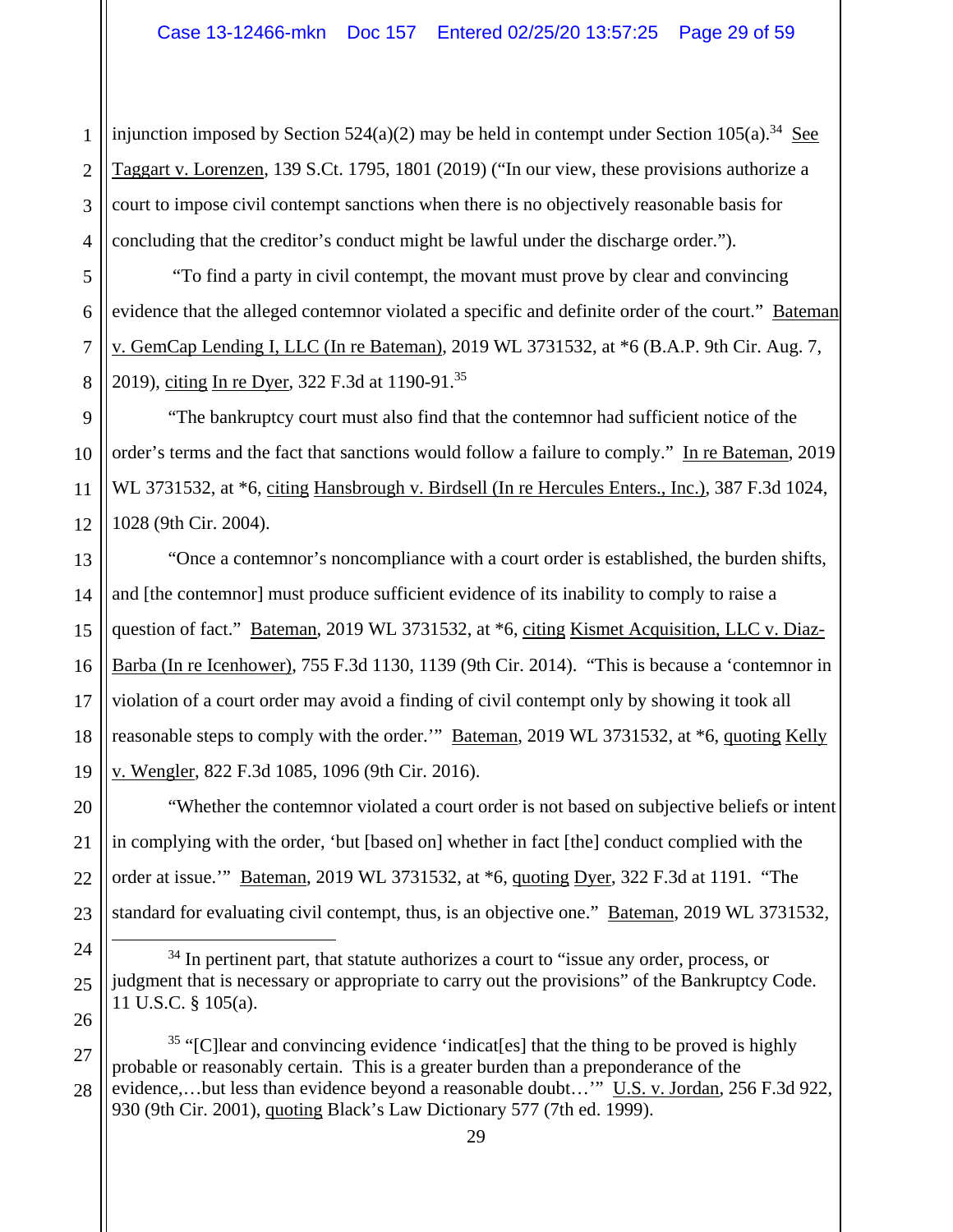1 2 3 4 5 6 7 8 at \*6, citing Taggart, 139 S.Ct. at 1804. The Supreme Court has explained "'that a party's subjective belief that she was complying with an order ordinarily will not insulate her from civil contempt if that belief was objectively unreasonable."" Freeman v. Nationstar Mortg. LLC (In re Freeman), 608 B.R. 228, 234 (B.A.P. 9th Cir. 2019), quoting Taggart, 139 S.Ct. at 1802. "That said, subjective intent is not always irrelevant: 'Our cases suggest, for example, that civil contempt sanctions may be warranted when a party acts in bad faith.'…On the other hand, a party's good faith, even if it does not prevent a finding of civil contempt, might help determine the appropriate sanction." Freeman, 608 B.R. at 234, quoting Taggart, 139 S.Ct. at 1802.

9

10

# **B. Violation of the Automatic Stay.**

# **1. Rushmore Had Notice of the Debtors' Bankruptcy Proceeding.**

11 12 13 14 15 16 17 18 19 20 21 It is not disputed that Rushmore was included on the Creditor Matrix submitted by the Debtors. It also is not disputed that the Debtors received at least three Account Information statements from Rushmore, dated January 15, 2013, February 12, 2013, and March 14, 2013, before they filed their Petition. (Exhibit 1 and Exhibit U, at M001, M003, M005).<sup>36</sup> Page 2 of those statements provides the contact information for a borrower to communicate with Rushmore concerning the subject loan. (Id., at M002, M004, M006). The left side of the page lists various telephone and facsimile numbers where Rushmore can be reached for customer service, home retention assistance, payoff statements/information, hazard/homeowners insurance, property tax information/assistance, and collection department. The left side of the page also includes code information for the borrower to make payments through Western Union, as well as the information to access the Rushmore website. The right side of the page lists various mailing

22 23 24 25 26 27 28  $36$  On each of those statements, the following language appears: "THIS COMMUNICATION IS FROM A DEBT COLLECTOR AND ANY INFORMATION RECEIVED WILL BE USED FOR THAT PURPOSE. THIS DOES NOT IMPLY THAT RUSHMORE LOAN MANAGEMENT SERVICES IS ATTEMPTING TO COLLECT MONEY FROM ANYONE WHOSE DEBT HAS BEEN DISCHARGED PURSUANT TO (OR WHO IS UNDER THE PROTECTION OF) THE BANKRUPTCY LAWS OF THE UNITED STATES; IN SUCH CIRCUMSTANCES, IT IS INTENDED SOLELY FOR INFORMATIONAL PURPOSES." Modified versions of this language appear in the statements dated from January 16, 2014 through March 12, 2015, and in the statements from April 10, 2015, through August 10, 2018.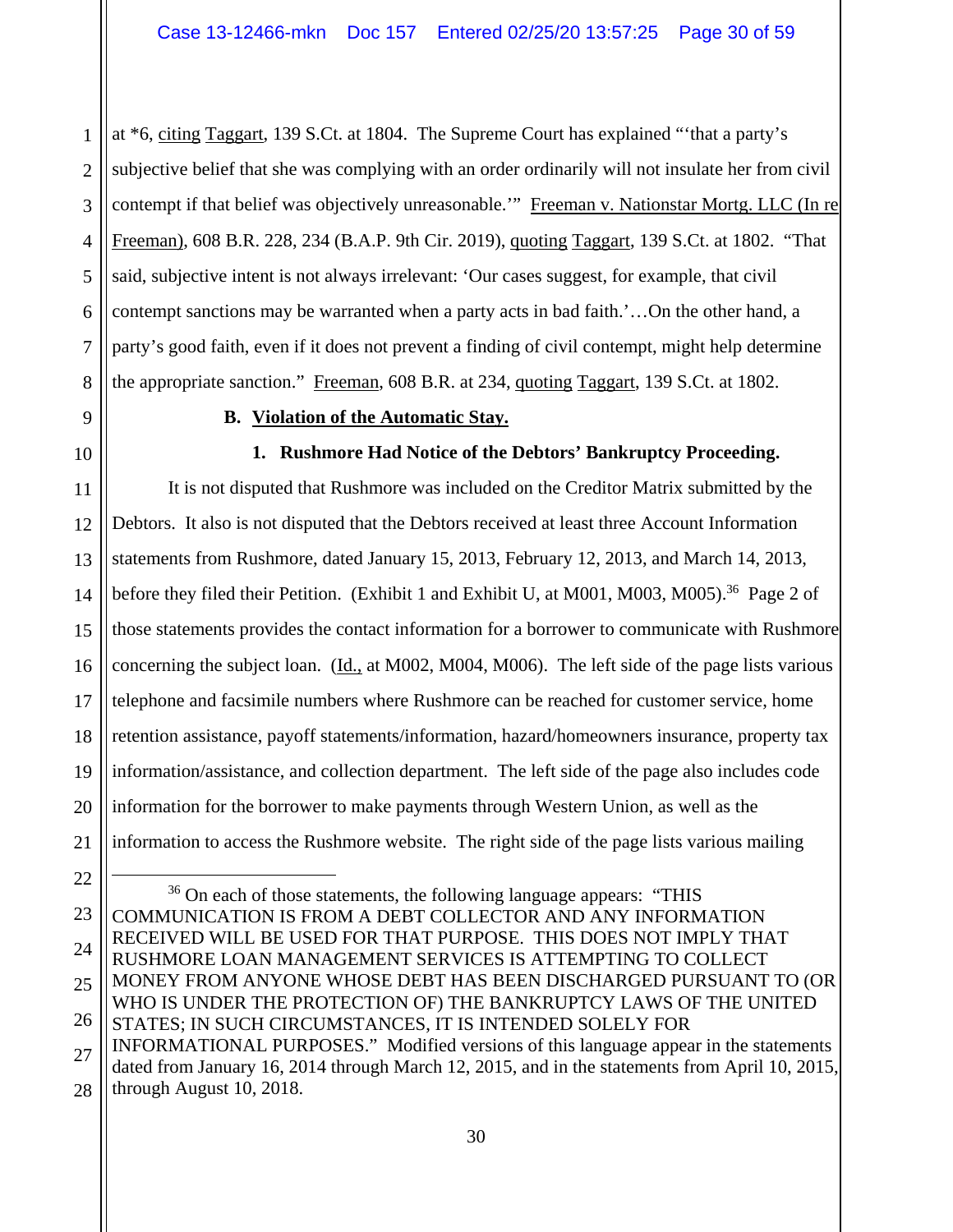|                | Case 13-12466-mkn  Doc 157  Entered 02/25/20 13:57:25  Page 31 of 59                            |
|----------------|-------------------------------------------------------------------------------------------------|
| 1              | addresses for Rushmore to receive various communications from the borrower. The listed items    |
| $\overline{2}$ | are as follows:                                                                                 |
| 3              | <b>OVERNIGHT PAYMENT ADDRESS:</b>                                                               |
| 4              | <b>Rushmore Loan Management Services</b><br>15480 Laguna Canyon Rd., Suite 100                  |
| 5              | Irvine, California 92618                                                                        |
| 6              | <b>SEND TAX BILLS FOR ESCROWED/IMPOUNDED LOANS TO:</b>                                          |
| 7              | <b>Rushmore Loan Management Services</b><br>P.O. Box 2505                                       |
| 8              | Covina, CA 91722                                                                                |
| 9              | <b>SEND INSURANCE BILLS AND POLICIES TO:</b>                                                    |
| 10             | <b>Rushmore Loan Management Services</b><br>P.O. Box 692409                                     |
| 11             | San Antonio, TX 78269-2409                                                                      |
| 12             | <b>SEND CORRESPONDENCE TO:</b>                                                                  |
| 13             | <b>Rushmore Loan Management Services</b><br><b>Customer Service Department</b>                  |
| 14             | P.O. Box 55004                                                                                  |
| 15             | Irvine, California 92619-5004                                                                   |
| 16             | <b>SEND QUALIFIED WRITTEN REQUEST TO:</b>                                                       |
| 17             | <b>Rushmore Loan Management Services</b><br><b>Compliance Department</b>                        |
| 18             | P.O. Box 52262                                                                                  |
| 19             | Irvine, California 92319-2262                                                                   |
| 20             | PAYMENTS WITH COUPONS:<br><b>Rushmore Loan Management Services LLC</b>                          |
|                | P.O. Box 514707                                                                                 |
| 21             | Los Angeles, California 90051-4707                                                              |
| 22             | PAYMENTS WITHOUT COUPONS:<br><b>Rushmore Loan Management Services LLC</b>                       |
| 23             | P.O. Box 52708                                                                                  |
| 24             | Irvine, CA 92619-2708                                                                           |
| 25             | (Emphasis added). At the bottom of the list on the right side of the page appears a "FEE        |
| 26             | SCHEDULE" setting forth a \$25.00 fee for a borrower's returned check. At the bottom of the     |
| 27             | entire page is a form for the borrower to inform Rushmore of a change of the borrower's mailing |
| 28             | address and phone number.                                                                       |
|                |                                                                                                 |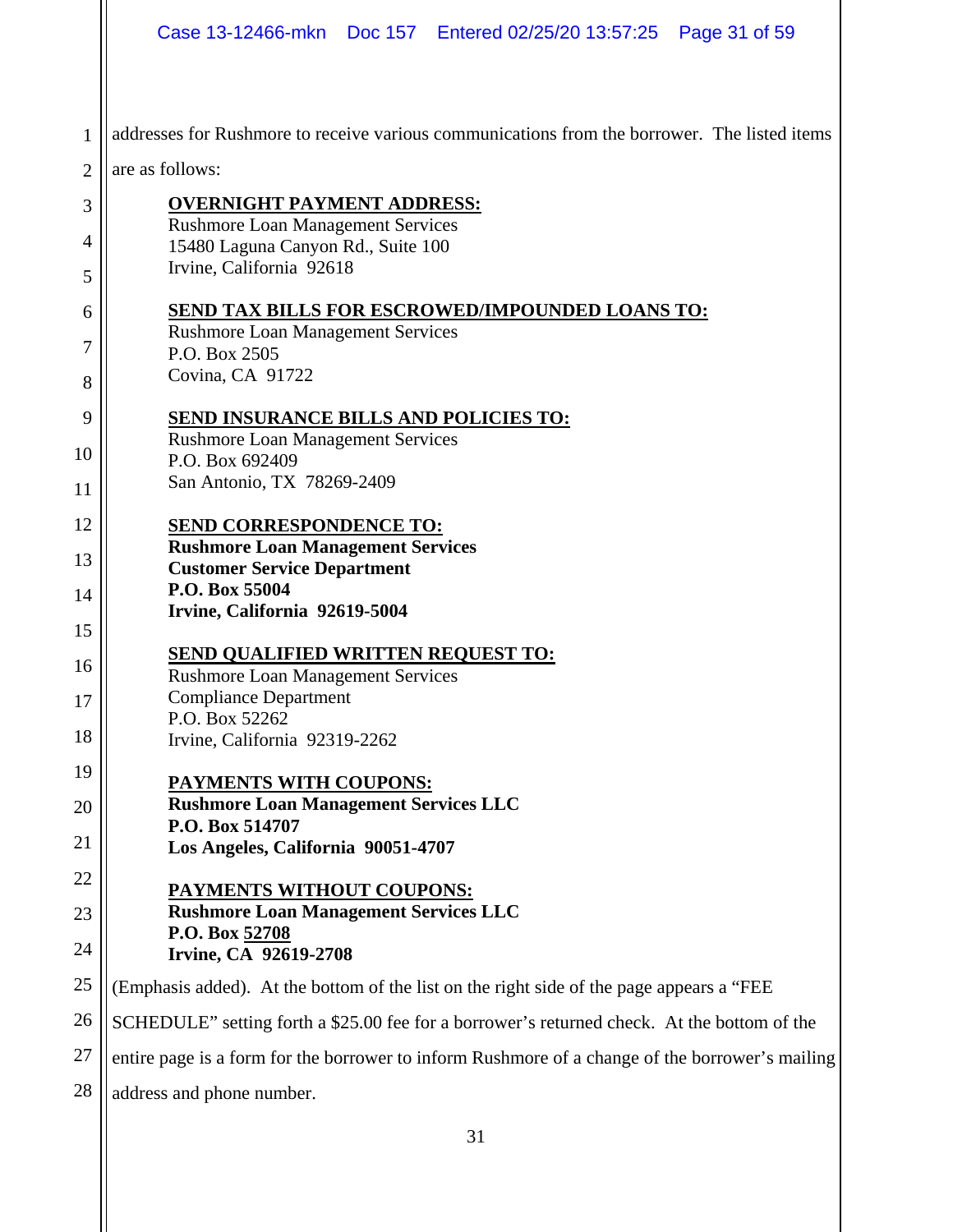1 It also is not disputed that the Debtors received multiple Account Information or Mortgage Statements from Rushmore after they filed their Petition. It is not disputed that the face of all of the Account Information or Mortgage Statements reflect that they were sent by Rushmore from an address of "PO Box **52708**, Irvine, CA 92619," while the payment coupon at the bottom of each statement instructs the borrower to send payments to Rushmore at "P.O. Box 514707, Los Angeles, CA 90051-4707."

It also is not disputed, however, that one of those statements is dated October 11, 2013. (Exhibit 1 and Exhibit U, at M019). Page 2 of that statement also provides contact information for a borrower to communicate with Rushmore concerning the subject loan. (Id., M020). Unlike the statements for the prior months, the right side of Page 2 no longer included any information or a mailing address for the borrower to make "PAYMENTS WITHOUT COUPONS," but continued to include the same information and mailing address for the borrower to "SEND CORRESPONDENCE TO" Rushmore.

It is not disputed that one of those Mortgage Statements is dated January 18, 2014. (Ex. 1, M033; Ex. U, M033). Page 2 of that statement also provides contact information for a borrower to communicate with Rushmore concerning the subject loan. (Id., at M034). Unlike the Account Information Statements for the prior months, the right side of Page 2 no longer included any information or a mailing address for the borrower to make "PAYMENTS WITHOUT COUPONS," "PAYMENTS WITH COUPONS," or to "SEND QUALIFIED WRITTEN REQUEST TO" Rushmore. Instead of that information, the right side of Page 2 added information to "SEND NOTICE OF ERROR RESOLUTION AND INFORMATION REQUEST TO" along with an address of "Rushmore Loan Management Services, Compliance Department, P.O. Box 52262, Irvine, California 92619-2262."

It is not disputed that all of the subsequent Mortgage Statements sent to the borrower by Rushmore include the same contact information and mailing addresses set forth in the January 18, 2014 statement. Based on Rushmore's own Account Information and Mortgage Statements sent to their borrowers, it appears that at all relevant times, P.O. Box 52708, Irvine, California 92619, has never been a designated mailing address for Rushmore to receive correspondence or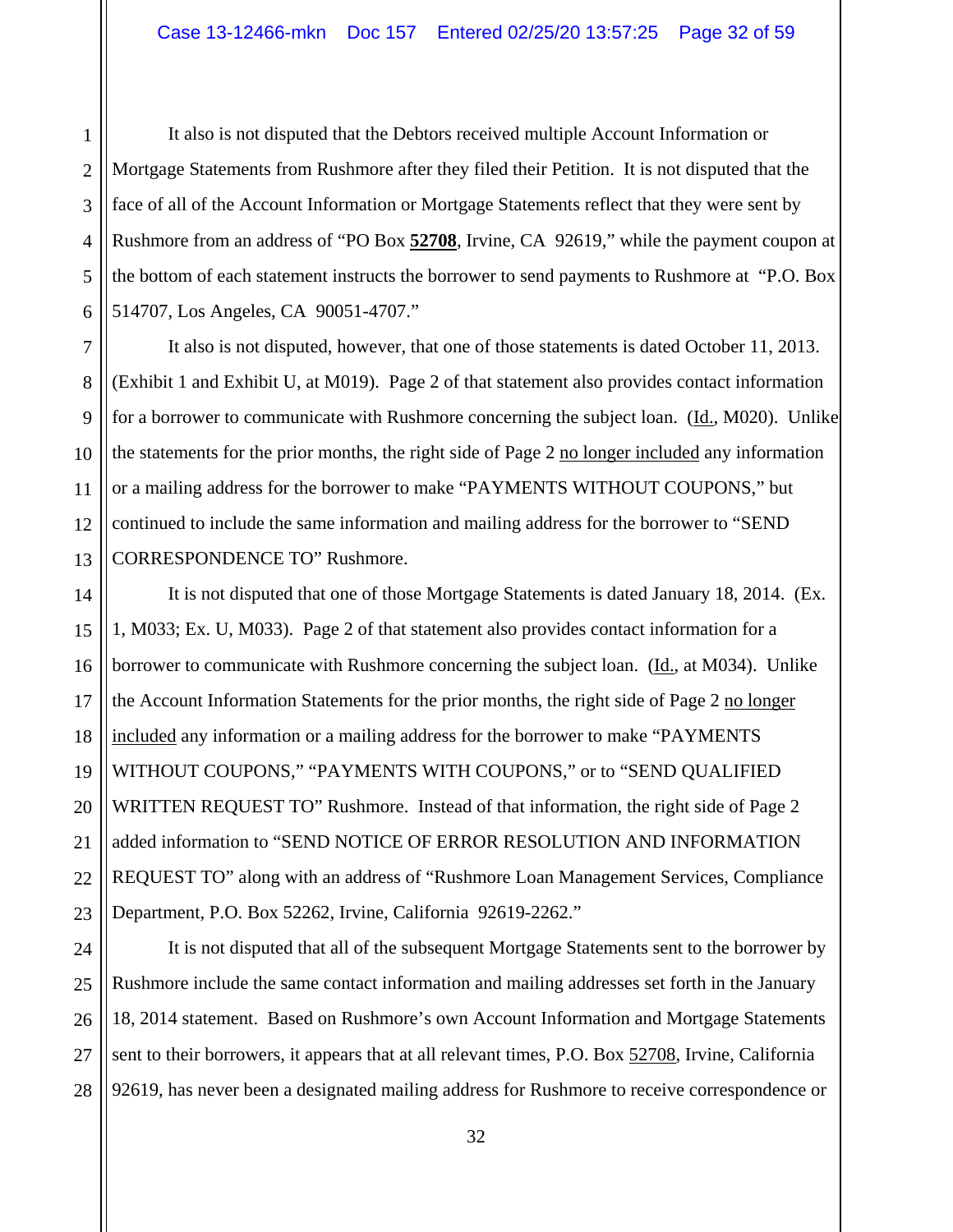legal notices of any kind. Instead, for a brief period of time, Rushmore instructed its borrowers to use the P.O Box 52708 address only if sending a payment without using a coupon that appears at the bottom of each statement. For all relevant times, Rushmore has instructed its borrowers to send correspondence to P.O. Box 55004, Irvine, California 92619-5004.<sup>37</sup>

It is not disputed that the P.O. Box 52708 address for Rushmore appears on Schedule "D" filed by the Debtors, but that address does not appear on the Creditor Matrix. It is not disputed that the only mailing address for Rushmore that appears on the Creditor Matrix is P.O. Box 82708, Irvine, CA 92619. As a result, none of the other mailing addresses specified on Page 2 of the Account Information and Mortgage Statements appear on the Creditor Matrix. It also is not disputed that none of those addresses appear on any of the certificates of service, or proofs of service, for any of the motions, applications, notices of hearing, court orders, documents, or other papers filed by the Debtors, the Trustee, the clerk of the court, or any party in interest during the Chapter 13 case.<sup>38</sup> In other words, it appears that none of the documents filed during the Chapter 13 case were served by first class or certified mail to Rushmore at the P.O. Box 52708 address, or any other addresses set forth in the Account Information and Mortgage Statements.

It also is undisputed, however, that a Rushmore representative had a telephone conversation with Willie during the Chapter 13 proceeding. It also is undisputed that Willie informed the Rushmore representative that there was a pending Chapter 13 proceeding. It further is undisputed that the Rushmore representative noted that telephone conversation in the Consolidated Notes Log as occurring on December 20, 2014. On cross-examination, Rushmore's only witness acknowledged that Willie informed a Rushmore representative during

<sup>&</sup>lt;sup>37</sup> The other documents found amongst the parties' common "collection letters" include correspondence sent by Rushmore from the P.O. Box 52708 address (Exhibit 1 and Exhibit U, at M021, M025, M026, M043, M056, M113, M160, M178, M207, M210, M237, M249, M256, M272, M274, M346, M352, M428), or from P.O. Box 55004, Irvine, CA 92618 (Id., at M149, M157, M195, M263, M266, M277, M280, M316, M321, M392).

<sup>&</sup>lt;sup>38</sup> At the Evidentiary Hearing, Debtors made no effort to suggest that the mailing address appearing on the Creditor Matrix was correct. Nor did the Debtors suggest that Rushmore was effectively given notice through any of the mailing addresses used during the case.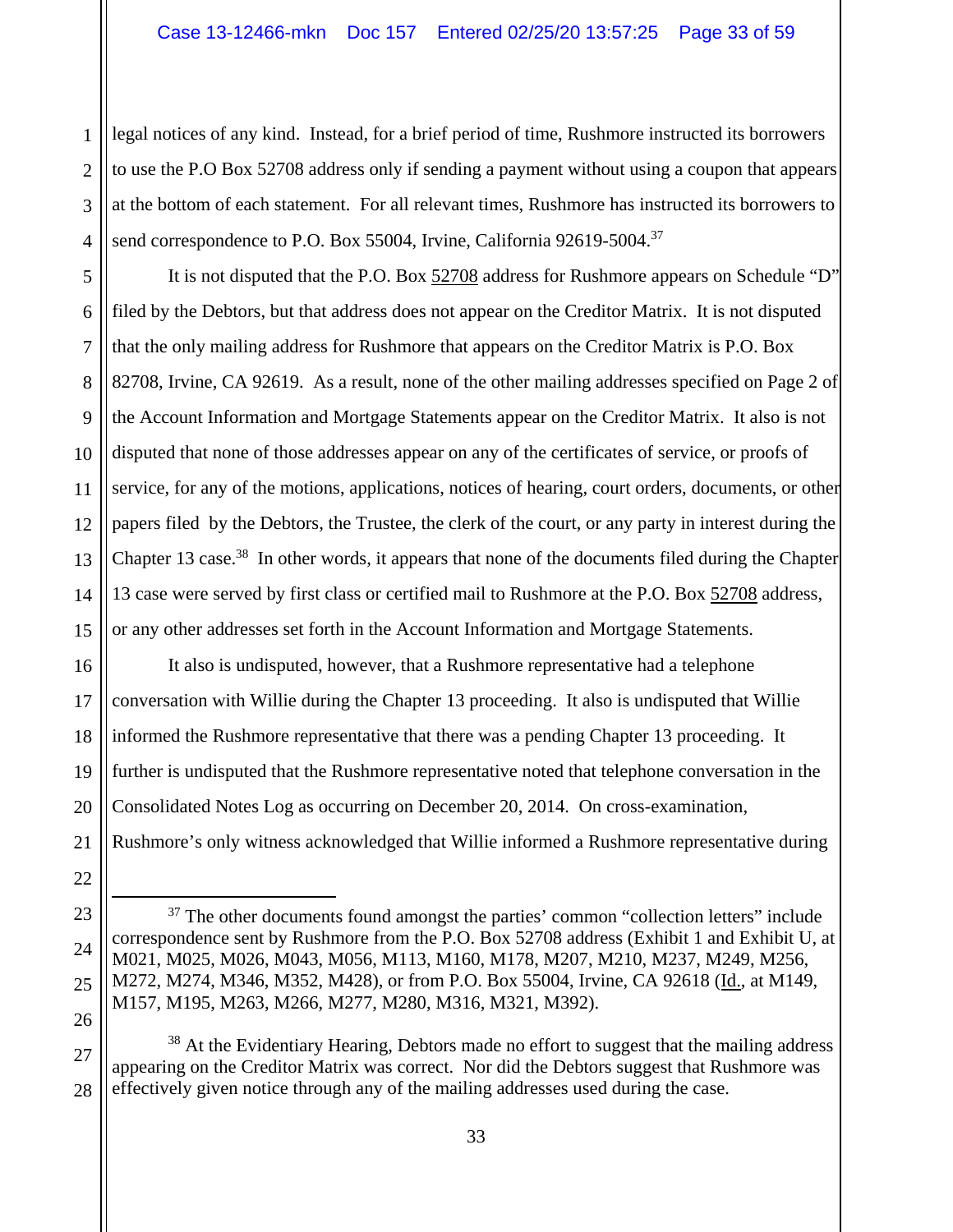1 2 3 4 5 6 7 8 9 10 11 12 a December 20, 2014, phone call that the Debtors were in bankruptcy. Rushmore's witness attested, however, that Willie is not a party authorized to speak to Rushmore about the servicing of the loan because Willie is not a borrower. Rushmore's witness explained that its representatives are not to discuss anything about a loan account with an unauthorized party. He further explained that if a Rushmore representative receives information from an unauthorized party that a borrower is in bankruptcy, the representative only makes a notation in the file memorializing that the comment was received. In spite of the notation being made in the borrower's file, Rushmore's witness testified that Rushmore did not conduct a PACER search to confirm or deny the existence of its borrower's bankruptcy case. Rushmore's witness testified that under Rushmore's policies and procedures, receipt of information from an unauthorized party of a borrower's potential bankruptcy is not one of the five methods for receipt of notice specified in the Rushmore manuals.

13 14 15 16 17 A redacted copy of the Rushmore manuals, specifying its bankruptcy policies and bankruptcy procedures, was filed under seal, but offered into evidence by both parties. (Exhibit 19 and Exhibit MM). The Rushmore manuals consist of two separate documents: a 13-page manual of "Bankruptcy Policy" ("Policy Manual") and a 115-page manual of "Bankruptcy Procedures" ("Procedures Manual").<sup>39</sup> Page 7 of the Policy Manual states, in full, as follows:

## **Identification of a Borrower in Bankruptcy**

# **Notice Regarding Borrower in Bankruptcy**

18

19

20

21

22

23

24

25

26

Rushmore will act promptly in respect to a notice of any nature, whether written or oral (telephonic or in person), that a borrower has filed for bankruptcy protection under any Policy of the Bankruptcy Code. Rushmore shall utilize procedures designed to ensure prompt identification of borrowers in bankruptcy, including requiring that bankruptcy notices be processed immediately upon receipt, with a protocol for where and to whom such notice must be sent.

Rushmore shall subscribe to, and review on a daily basis, an automated notification service that provides alerts of consumer

27 28 <sup>39</sup> As previously mentioned in note 7, supra, Debtors requested copies of the Rushmore manuals in effect from 2013 through 2017, but the manuals produced by Rushmore were from late 2018 and early 2019. Rushmore's witness testified that he believed the policies and procedures in those manuals were in place in 2013.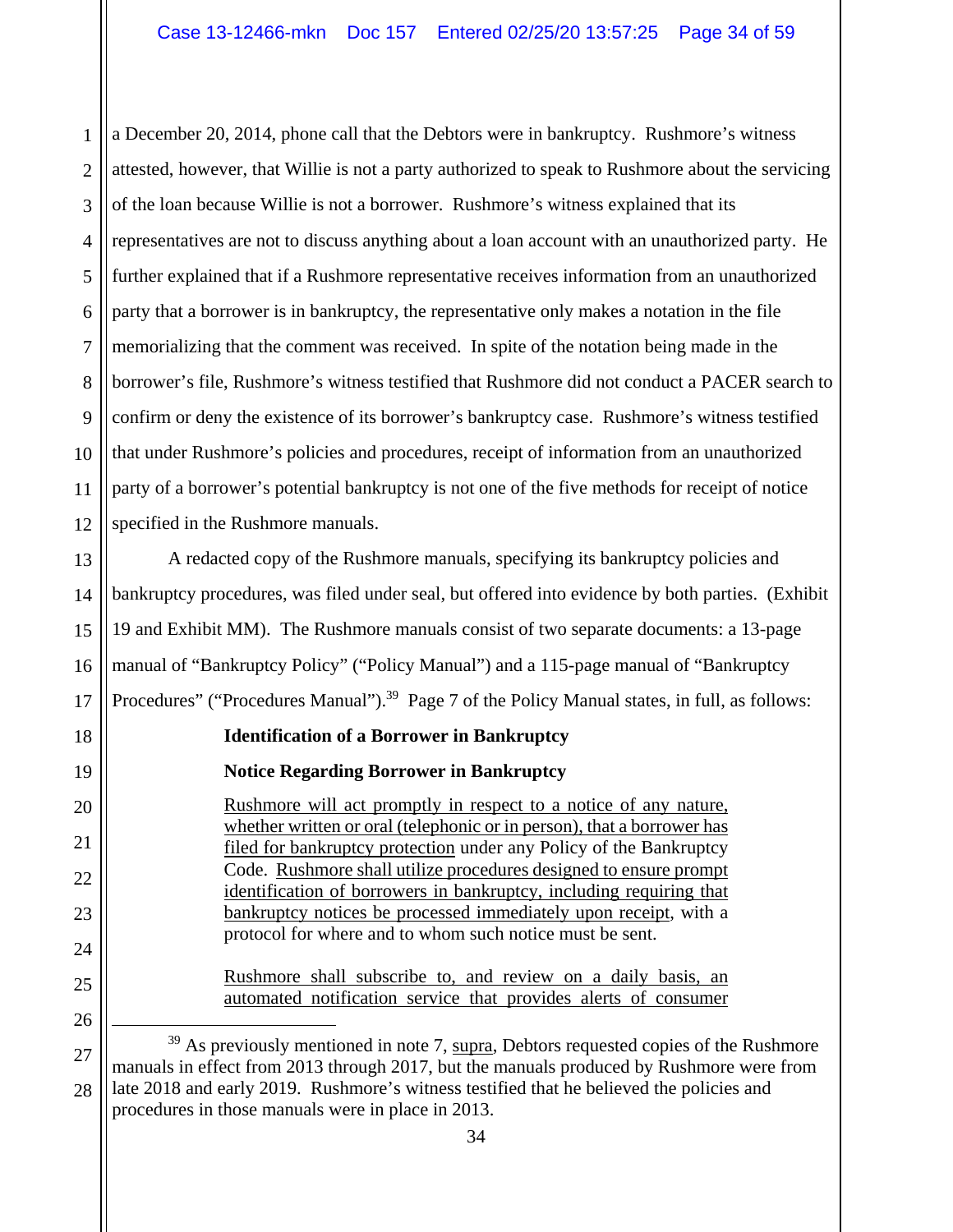bankruptcy filings. Upon notification of such a filing Rushmore shall take steps to confirm the identity of the debtor and/or property and match it to a Rushmore loan record. Upon confirmation Rushmore shall immediately implement the actions set forth below consistent within approved procedures.

#### **Action upon Notice of Filing**

Upon verification of a bankruptcy filing by a borrower with respect to that borrower and the property securing the borrower's loan, Rushmore shall immediately:

- Transfer the borrower's file to personnel trained to handle files subject to bankruptcy protection;
- Notify departments involved in servicing of the loan to stop all collection activities and refrain from further communications with the debtor through designated stops and flags set at loan level; and
- Notify third party vendors, including outside counsel, to cease any and all collection activities with respect to the debtor.

## **The Automatic Stay**

While the automatic stay is in effect, Rushmore shall not engage in any form of collection activity to attempt to collect the debt, including but not limited to lawsuits, letters, phone calls, threats of criminal proceedings or other adverse actions intended to bring about repayment.

(Emphasis added). Rushmore's own Policy Manual expressly acknowledges that notice of a

20 borrower's bankruptcy can be of any nature, written or oral, and by telephone or in person. Its

21 Policy Manual also expressly provides that upon any such notice of any nature, it will use

22 procedures designed to ensure prompt identification of borrowers in bankruptcy. Its Policy

23 Manual also expressly provides that it will immediately transfer the borrower's file to personnel

24 trained in bankruptcy matters and will refrain from any further collection activities or

25 communications with the debtor in bankruptcy. Rushmore's Policy Manual also acknowledges

26 27

1

2

3

4

5

6

7

8

9

10

11

12

13

14

15

16

17

18

19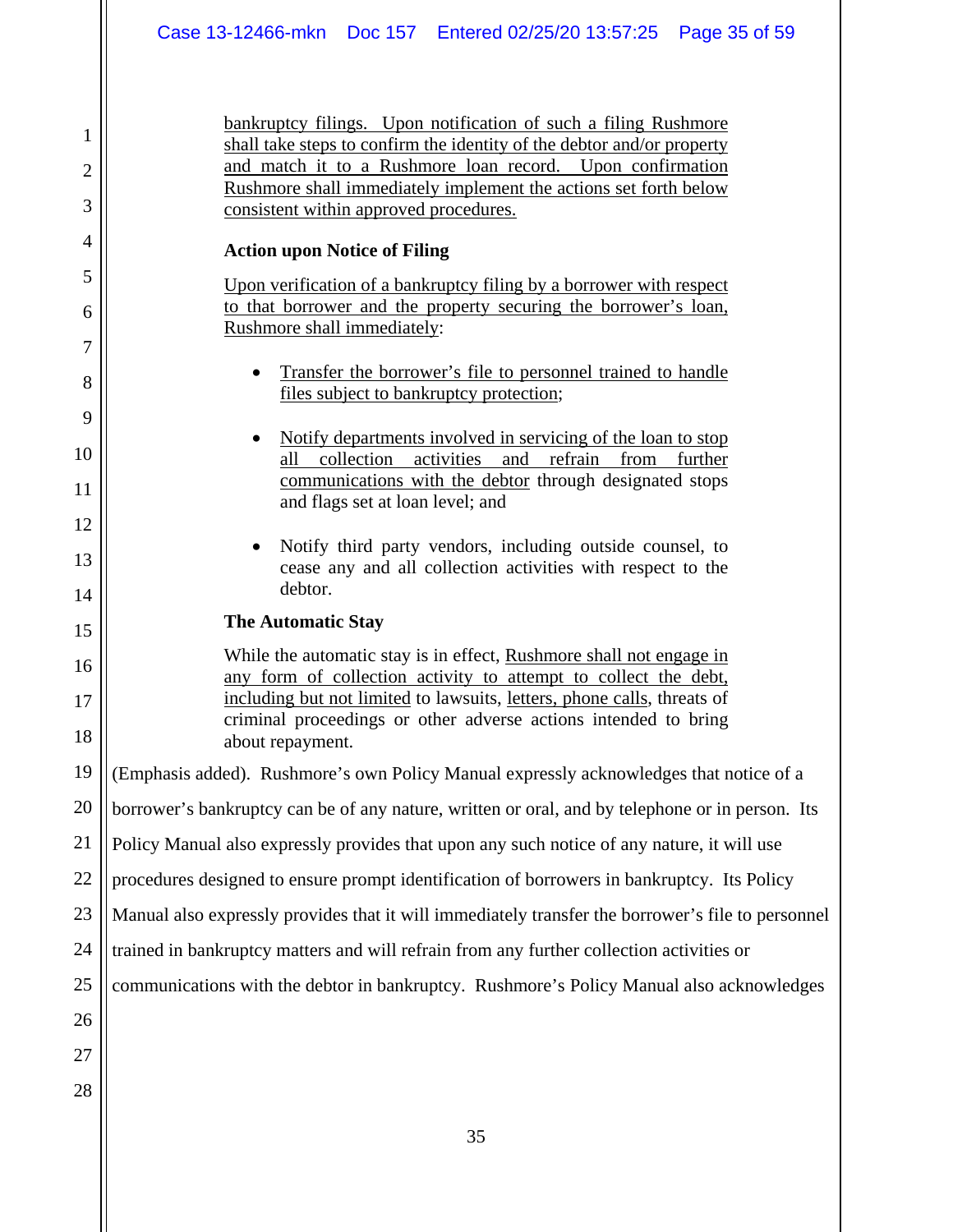1 2 the automatic stay's prohibition on any form of collection activity to collect the debt, including letters and phone calls to the debtor.<sup>40</sup>

3 4 5 6 7 8 Despite the glowing language of its express bankruptcy policies, Rushmore's witness testified that Rushmore has adopted its own standard for determining when it has received notice of a borrower's bankruptcy. According to its witness, notice of a bankruptcy filing is not acknowledged by Rushmore unless it receives information through one of the five methods set forth in its own bankruptcy procedures. Page 2 of the Procedures Manual expressly provides as follows:

9 10 11 12 13 14 15 16 17 18 19 20 21 22 23 24 25 26 27 28 **Notification**  Notification of a new bankruptcy filing can come through the following sources: • Foreclosure Specialist • Foreclosure Attorney Borrower phone call Mail ACCER Notification Upon receipt of a bankruptcy notification, the bankruptcy specialist will verify the information received by accessing the Public Access to Court Electronic Records (PACER) website. (Emphasis added).<sup>41</sup> Rushmore's witness testified that the December 20, 2014 telephone call between the borrower's spouse and the Rushmore representative was not one of the five  $40$  The top of page 8 of the Policy Manual is entitled "Communications with Borrowers in Bankruptcy." Rushmore's policy states: "Only approved communications may be sent to a borrower in bankruptcy and should generally include a disclaimer, described more fully in the Bankruptcy Procedures, that the communication is not an attempt to collect a debt in violation of the automatic stay, or an attempt to collect discharged amounts in violation of the discharge order." Rushmore appears to include such disclaimer language in its monthly billing statements irrespective of whether it has knowledge of a borrower's bankruptcy status. See note 36, supra.  $41$  The text of the Procedures Manual consists of 110 pages, but the information in pages 22 to 91 and 100 to 110 is completely redacted, even in the copy provided to the court under seal. Pages 92 through 99 are not redacted. Page 93 describes the permissible treatments of a junior lienholder's claim in Chapter 13. Pages 94 through 98 describe the process of cramdown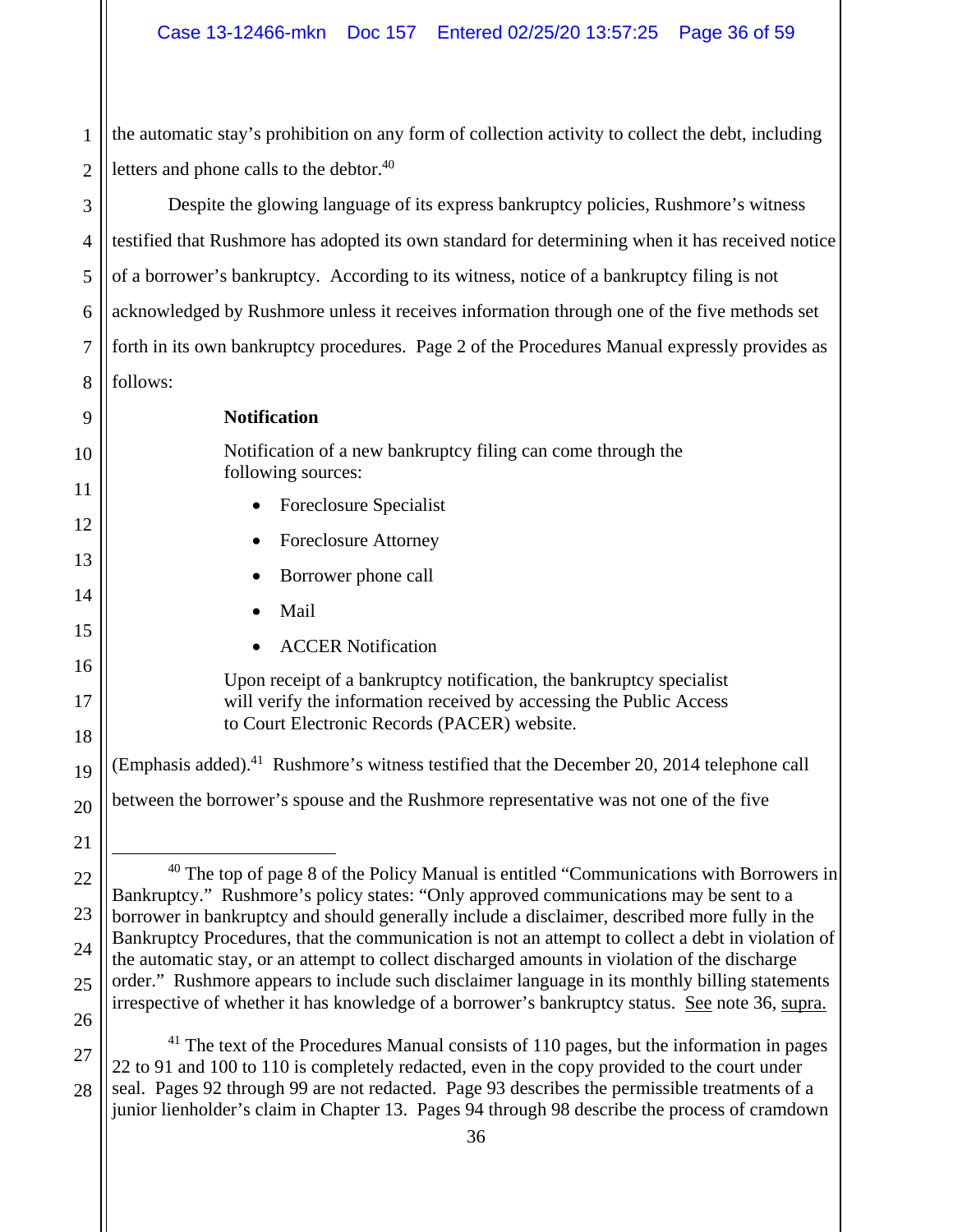1 2 3 4 5 6 7 8 9 10 11 12 13 14 15 16 17 18 19 20 21 22 23 24 25 26 27 notification sources specified in the Procedures Manual because Willie was an "unauthorized" third party. Because the telephone call with Willie did not fall into one of those five categories, Rushmore's witness testified that the loan file does not reflect that a PACER search was conducted, or that any other steps were taken to verify that the borrower had filed for bankruptcy relief. Rushmore's own procedures describe the process of accessing the PACER system at page 8 of the Procedures Manual, and then describes the capabilities of that system at page 9: **PACER Search Capability**  PACER Case Locator allows you to search nationwide by case number, party name, complete or last four digits of a social security number, case filing dates, etc. The search criteria vary by court type, depending on the relevancy of the search information. **Search Options**  • All Court Types Appellate **Bankruptcy**  Civil Criminal Multi-District Litigation (Emphasis added). According to Rushmore's Procedures Manual, the PACER system has the ability to conduct a nationwide search under a borrower's name and/or social security number to confirm the borrower's bankruptcy history. In describing the "Search Results," page 10 of the Procedures Manual states: "The search produces a list of cases that match the criteria entered. (The party name, court where the case is located, case number, filing date, chapter, closing date, etc.)." In discussing the PACER verification process, page 13 of the Procedures Manual also states: "Once PACER verification is completed, the bankruptcy specialist activates the

<sup>28</sup>  $\overline{a}$ of a junior lien in Chapter 13 and the bankruptcy court's determination of the fair market value of the real property securing the claim.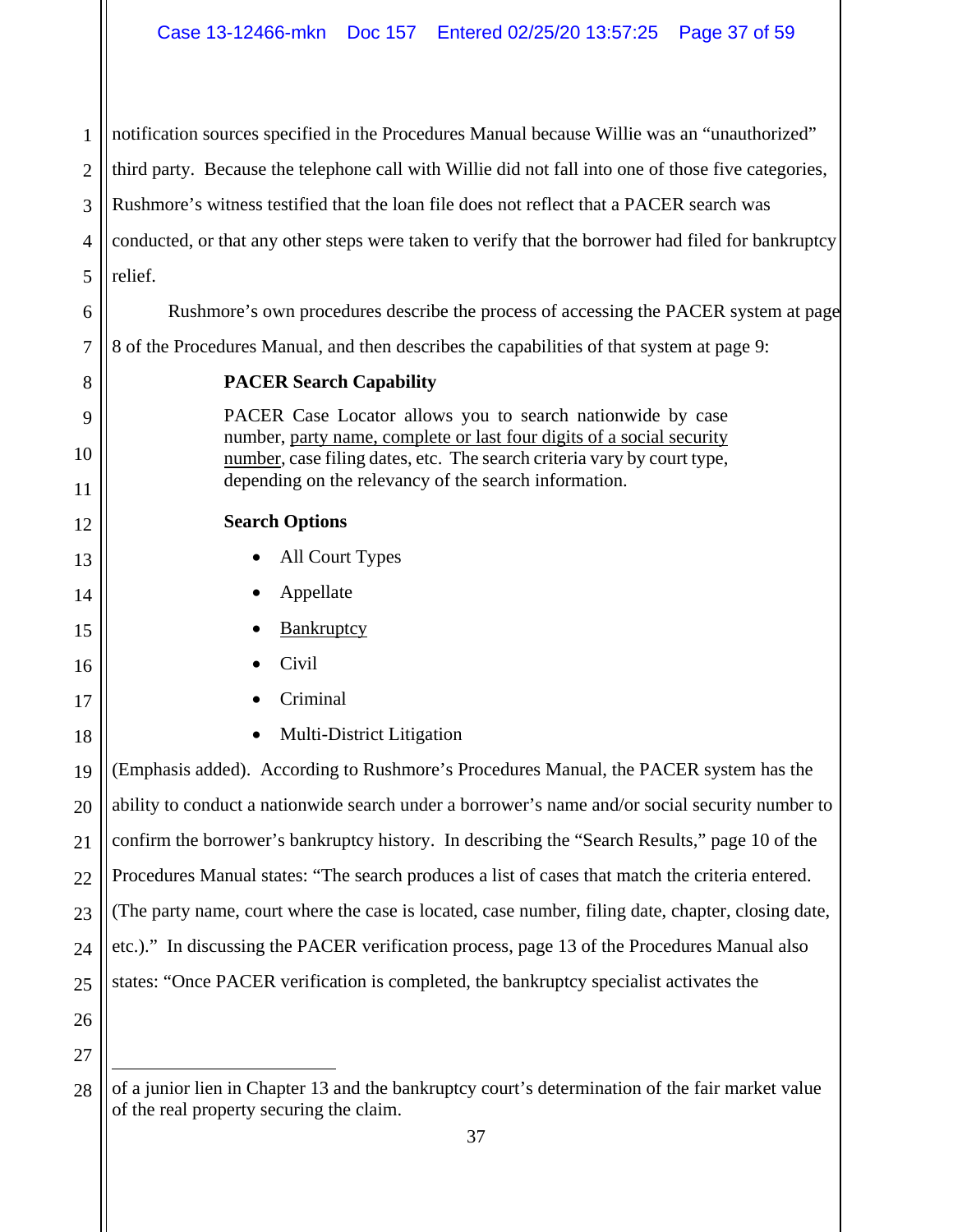1 2 Bankruptcy Workstation in MSP and determines the appropriate course of action based on Chapter and due date."

3 4 5 6 7 8 9 10 11 12 13 14 15 16 17 18 19 Disclaimers of intent to violate bankruptcy protections are a common method by which debt collectors attempt to limit their liability to individual debtors. See, e.g., In re Vanamann, 561 B.R. 106 (Bankr. D.Nev. 2016) (inclusions of disclaimers in letters, notices, mortgage statements and informational statements insufficient to avoid sanctions). Disclaimers of notice of bankruptcy is another common method by which debt collectors attempt to limit their liability. See, e.g., In re Bush, 2019 WL 5875705 (Bankr. D.Nev. Mar. 1, 2019) (unscheduled creditor in a Chapter 7 no asset case sanctioned for violation of discharge injunction). From the evidence presented, it appears that Rushmore's policy is to disclaim any intention to violate a borrower's bankruptcy protections, see note 36, supra, while its procedures function to disclaim that it received notice of a borrower's bankruptcy. In this particular instance, Rushmore's witness acknowledges that its representative received oral notice of the borrower's bankruptcy on December 20, 2014, during a telephone call with Willie, but Rushmore did nothing to verify the bankruptcy filing because of Rushmore's internal procedures. Moreover, after the Rushmore representative memorialized the information that the borrower was in bankruptcy by making a notation in the loan file, no one else at Rushmore followed up on the information.<sup>42</sup> Thus, in spite of Rushmore's expressly stated policy that it "will act promptly in response to notice of any nature, whether written or oral (telephonic or in person), that a borrower has filed for bankruptcy

20 21 22

23

24

25

26

27

 $42$  The Consolidated Notes Log and one of the transcripts attached at M477 confirms that Rushmore's representative named "Ariel" had a telephone conversation with Willie on March 28, 2016, during which Willie implored him that the Debtors had a lawyer who should be contacted. Thus, Rushmore's own record reflects an entry on December 20, 2014, that the borrower's husband had represented that a bankruptcy was filed, and another entry on March 28, 2016, that the borrower's husband had represented that the Debtors' attorney should be called. Despite these two entries, Rushmore's witness testified that until Rushmore received the Contempt Motion in January 2019, it never had notice of the Debtors' bankruptcy or of their discharge.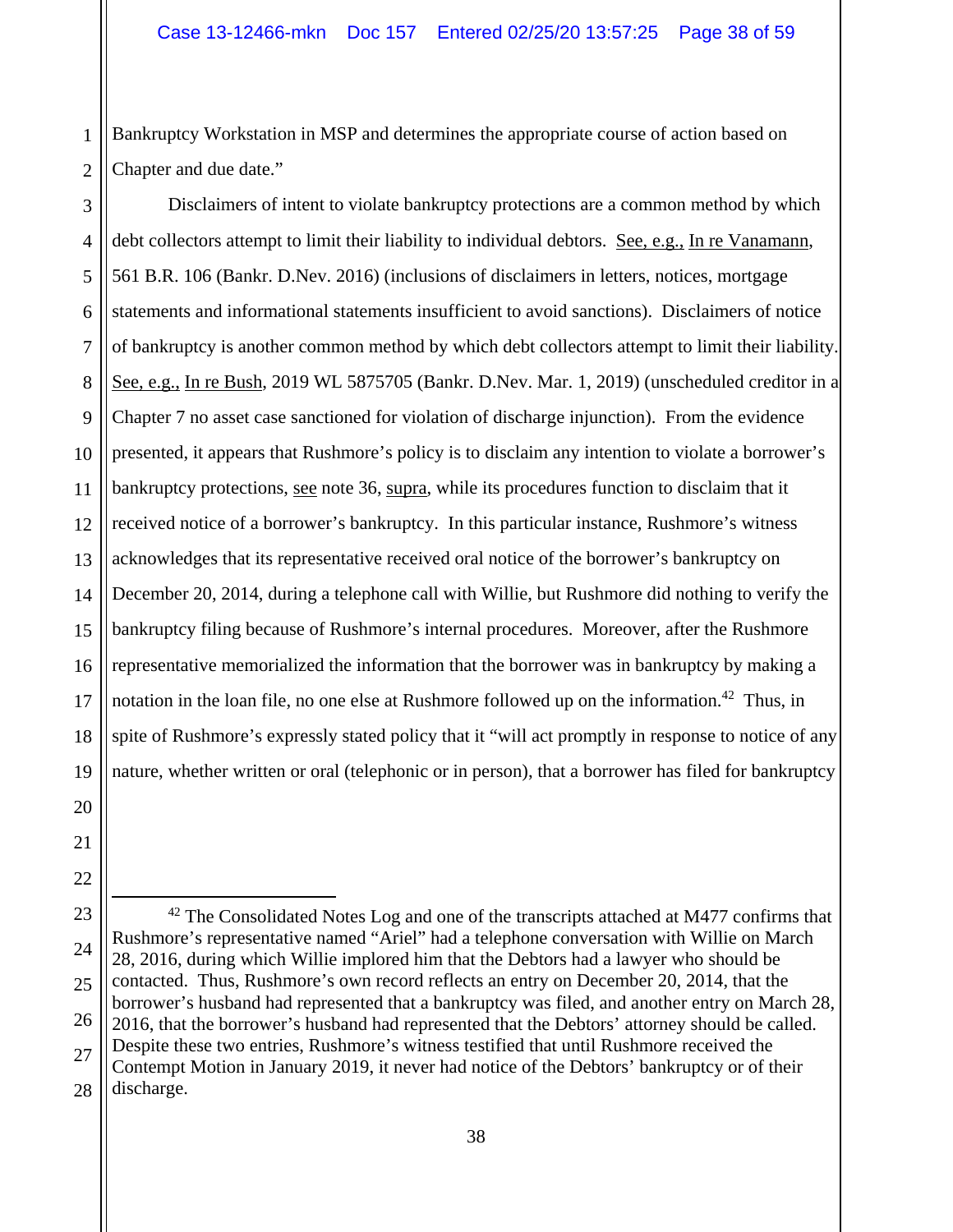1 2 protection," its express procedures prevented Rushmore's representative from doing so in this specific case.<sup>43</sup>

3 4 5 6 7 8 9 10 Moreover, the explanation provided by Rushmore's witness for why this occurred in the Debtors' case is unpersuasive at best. He testified that Willie is not the borrower and therefore is an unauthorized party with whom Rushmore representatives were prohibited from discussing the borrower's loan account. The sources of notification specified in Rushmore's procedures, however, are not limited to the borrower. A "Foreclosure Specialist" or a "Foreclosure Attorney" would not be the actual borrower.<sup>44</sup> "Mail" is not limited to information from the borrower.<sup>45</sup> "ACCER" is a data mining service that provides public bankruptcy information regarding a borrower rather than information from a borrower.<sup>46</sup> To suggest that a borrower's

12 13 14 15 16 17 <sup>43</sup> Rushmore's witness testified that there are no less formal communications from the borrower in the loan file, such as an email, but he also testified that a facsimile transmission would not constitute a notification of a borrower's bankruptcy under Rushmore's internal procedures. While Rushmore's policy expressly contemplates that oral notice of bankruptcy may be provided in person, Rushmore's express procedures contemplate that a borrower may provide oral notice only through a phone call. There is, of course, a visual absurdity of an inperson, face-to-face meeting between a borrower and a Rushmore representative that requires the borrower to speak to the representative through a telephone. It also is not clear whether a "Borrower phone call" to a Rushmore representative would rule out a borrower's use of a smartphone device to provide a bankruptcy notification by text, email, or social media platform.

11

22

23

24

25

26

27

28

18 19 20 21 <sup>44</sup> Rushmore's witness testified that the Foreclosure Specialist or Foreclosure Attorney would be informed of a bankruptcy filing by the borrower or borrower's attorney, and then the Foreclosure Specialist or Foreclosure Attorney would then provide the bankruptcy notification to Rushmore. In either event, however, the Foreclosure Specialist or Foreclosure Attorney still would be a non-borrower, third-party.

 $45$  It is unclear whether Rushmore has ever taken steps under Section 342(f) to provide an address to bankruptcy courts for notice to be sent by first class mail in all Chapter 13 and Chapter 7 cases in which it is listed as a creditor. The "preferred" address so designated by a creditor typically is identified with the symbol "(p)" on certificates of service generated by the bankruptcy noticing center ("BNC"). None of the BNC certificates filed in this case reflect a preferred address for Rushmore. Moreover, it is not clear whether Rushmore's reference to "Mail" is limited to information received through the United States Postal Service, or if it also includes bankruptcy information received through other delivery services such as Federal Express ("FedEx"), United Parcel Service, or similar providers.

<sup>46</sup> As previously discussed at 34-35, supra, Rushmore's Policy Manual specifically requires it to "subscribe to, and review on a daily basis, an automatic notification service that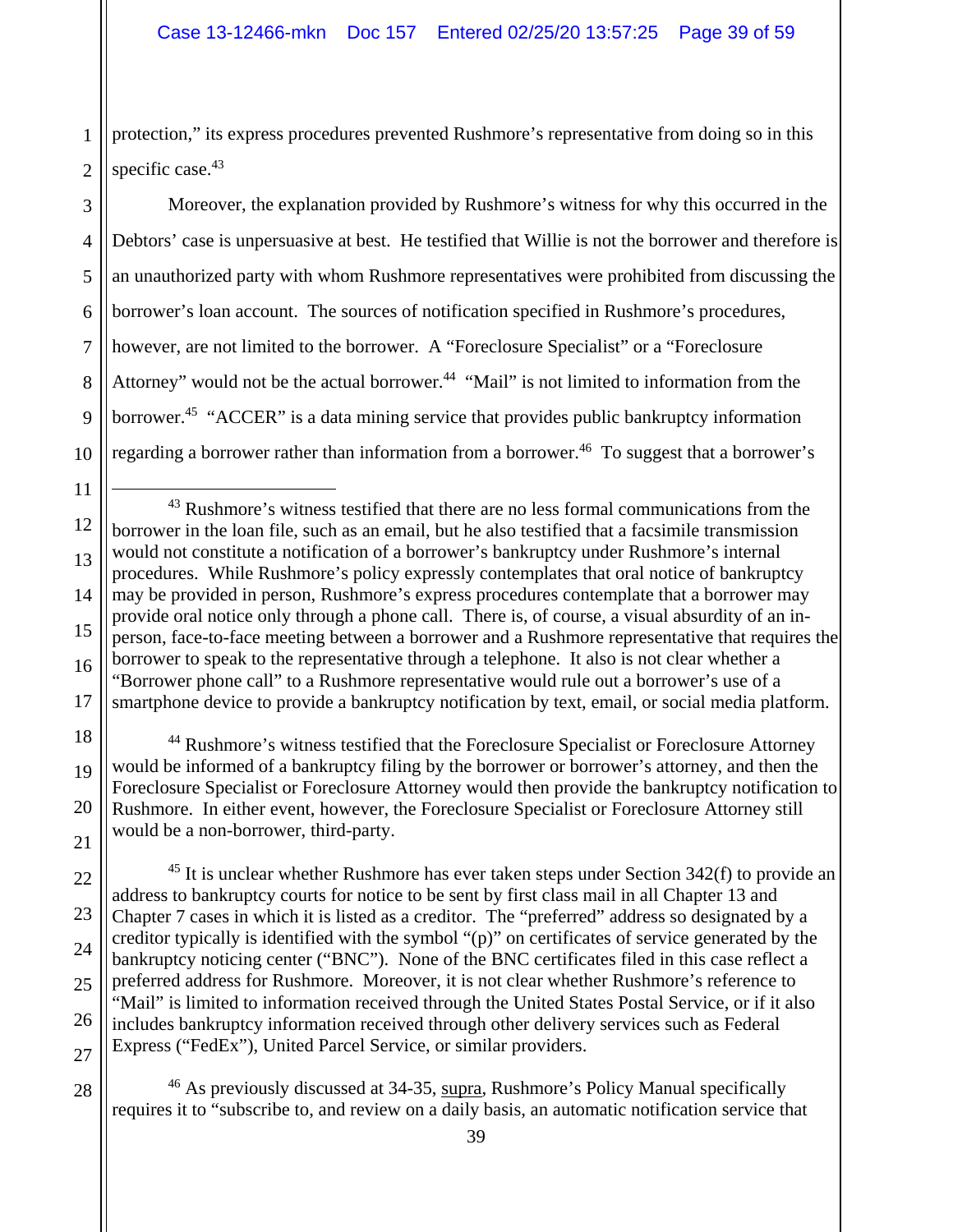1 2 3 spouse would be an unauthorized third party, while multiple non-borrower third party sources would be authorized sources of notification under Rushmore's express written procedures,<sup>47</sup> is absurd at best.<sup>48</sup>

4 5 6 7 8 9 10 11 12 13 14 Moreover, the court is not aware of any authority that would permit creditors to create a shield of ignorance to protect themselves from liability for violating the bankruptcy laws. Compare Gonzalez-Servin v. Ford Motor Co., 662 F.3d 931, 934 (7th Cir. 2011) ("The 'ostrichlike tactic of pretending that potentially dispositive authority against a litigant's contention does not exist is as unprofessional as it is pointless.'"). In this instance, Rushmore is not ignorant of bankruptcy law, but has adopted procedures to remain ignorant of a borrower's resort to bankruptcy relief. As attested by its own witness, Rushmore's representatives are instructed not to follow up on information unless it is provided through five specific sources. As previously discussed, the information from four of the five sources specified in Rushmore's Procedures Manual are not required to originate from the borrower at all, and the fifth source limits a borrower to communication by telephone. Those five sources are under-inclusive at best regardless of whether they comply with industry standards. To allow any institutional creditor to

 $\overline{a}$ 

22

23

24

25

26

27

provides alerts of consumer bankruptcy filings." There appears to be no dispute that Rushmore was listed as a creditor in the Debtors' bankruptcy case and that notice of various matters during the case was mailed to multiple addresses. It is unclear why an automatic notification service would not have reported to Rushmore that a bankruptcy had been filed by the borrower, even if an incorrect mailing address for Rushmore had been used. ACCER apparently is the service that Rushmore was required to engage to comply with its own policy. The affidavit submitted by Rushmore's witness did not discuss ACCER but he did testify at the hearing that no ACCER notification appears in the loan file.

<sup>&</sup>lt;sup>47</sup> Nowhere in Rushmore's Policy Manual or Procedure Manual is there a reference to or mention of an "authorized third party" or an "unauthorized third party" whose information would or would not qualify as a source of bankruptcy notification.

<sup>&</sup>lt;sup>48</sup> During cross-examination of Rao, Rushmore's counsel suggested that Rushmore would have complied with industry standards if only Adnette had given it the opportunity by returning its phone calls or letters. Rao agreed that another opportunity might have arisen but observed that it is unknown whether Rushmore would have complied.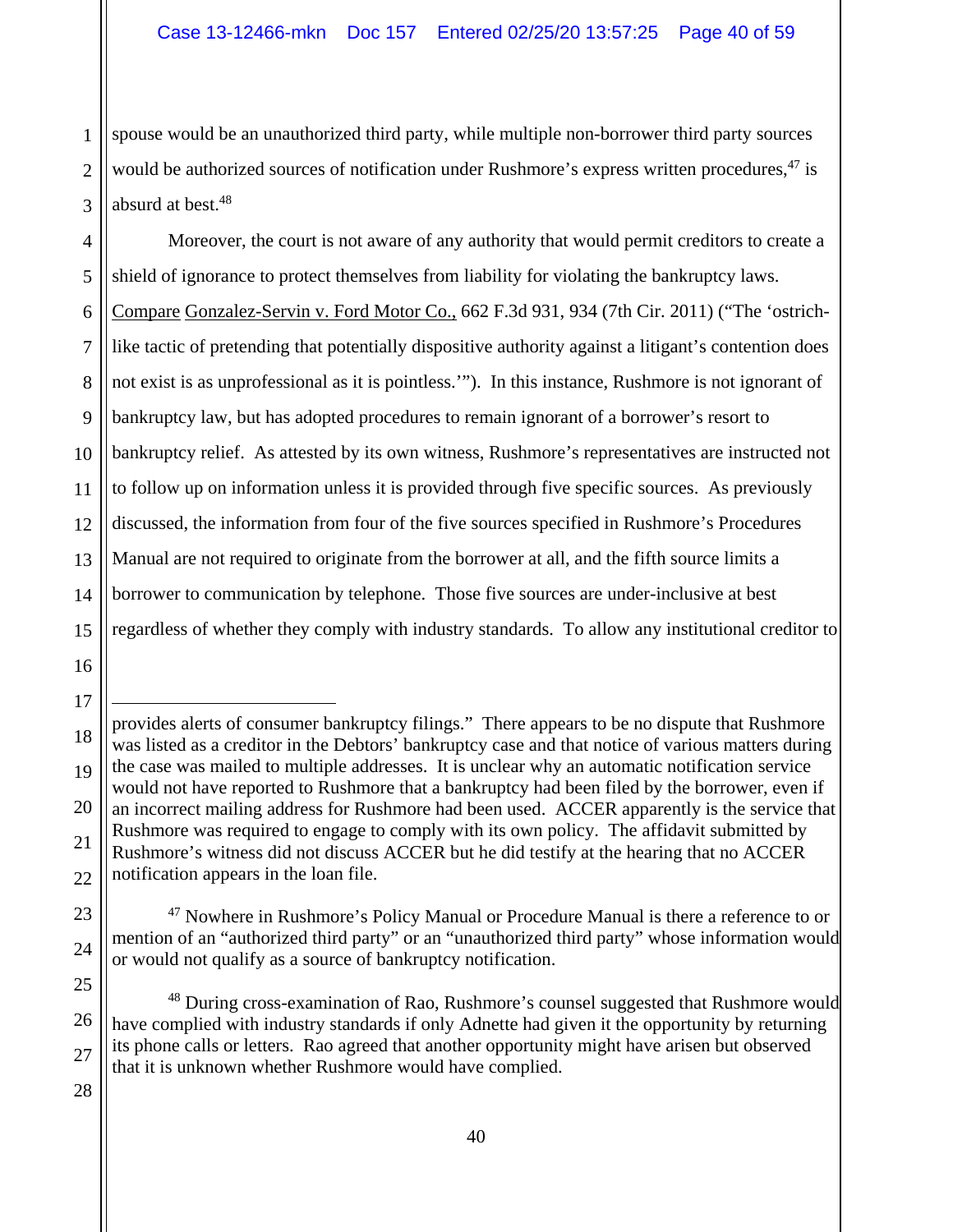2 insulate itself from notice<sup>49</sup> of a bankruptcy proceeding would deny debtors of bankruptcy's most fundamental protections: the automatic stay and the discharge of personal liability.

Based on the evidence presented, the court concludes that the Debtors have established by a preponderance of the evidence that Rushmore received notice of the Debtors' bankruptcy proceeding on December 20, 2014.<sup>50</sup> Rushmore's decision not to take steps to verify the Debtors' bankruptcy filing was entirely its own choice.<sup>51</sup>

7

1

3

4

5

6

8

9

10

11

13

14

18

19

20

21

## **2. Rushmore Intentionally Acted to Collect the Loan.**

Debtors received their Chapter 13 discharge on September 28, 2016, at which time the automatic stay terminated under Section  $362(c)(2)(C)$ . During the 648-day period between December 20, 2014, and September 28, 2016, Rushmore mailed at least fifty Account

12 15 16 17 <sup>49</sup> Resort to epistemology might provide an explanation for Rushmore's behavior. In the context of the automatic stay, however, limiting the sources of knowledge of a bankruptcy is as foolish as it is perilous: acts in violation of the automatic stay are void *ab initio* even if the actor is unaware of the bankruptcy case. See In re Schwartz, 954 F.2d at 571 (IRS tax assessment while unaware of debtors' prior Chapter 11 was void and without effect in debtors' subsequent Chapter 13 proceeding). So it is unclear to the court why a loan servicer, in the interests of its lender clients, would not use all available means to verify a borrower's bankruptcy upon the receipt of any information whatsoever.

50 After December 20, 2014, Debtors do not dispute that they contacted their original bankruptcy counsel by facsimile on at least four occasions seeking assistance of counsel to stop Rushmore's postpetition collection efforts. See note 28, supra. Rushmore did not call the Debtors' former bankruptcy counsel as a witness and it is unclear whether actions by such counsel could have prevented the automatic stay and discharge violations that are the subject of this proceeding.

22 23 24 25 26 27 28 <sup>51</sup> Rushmore does not suggest that the PACER system is an unreliable means to verify the existence of a bankruptcy filing. In this case, Rushmore's witness testified that its representatives attempted to call the borrower to verify the bankruptcy filing despite its stated policy that "[w]hile the automatic stay is in effect, Rushmore shall not engage in any form of collection activity, including but not limited to…letters [and] phone calls…or other adverse actions intended to bring about payment." See discussion at 16, supra. Debtors' expert testified that this policy statement is consistent with loan servicing industry standards, but that when the Rushmore representative received bankruptcy information from the borrower's husband during the December 20, 2014 phone call, industry standards also required notification to be given to a supervisor or bankruptcy specialist and/or an attempt to verify the existence of a bankruptcy case through PACER.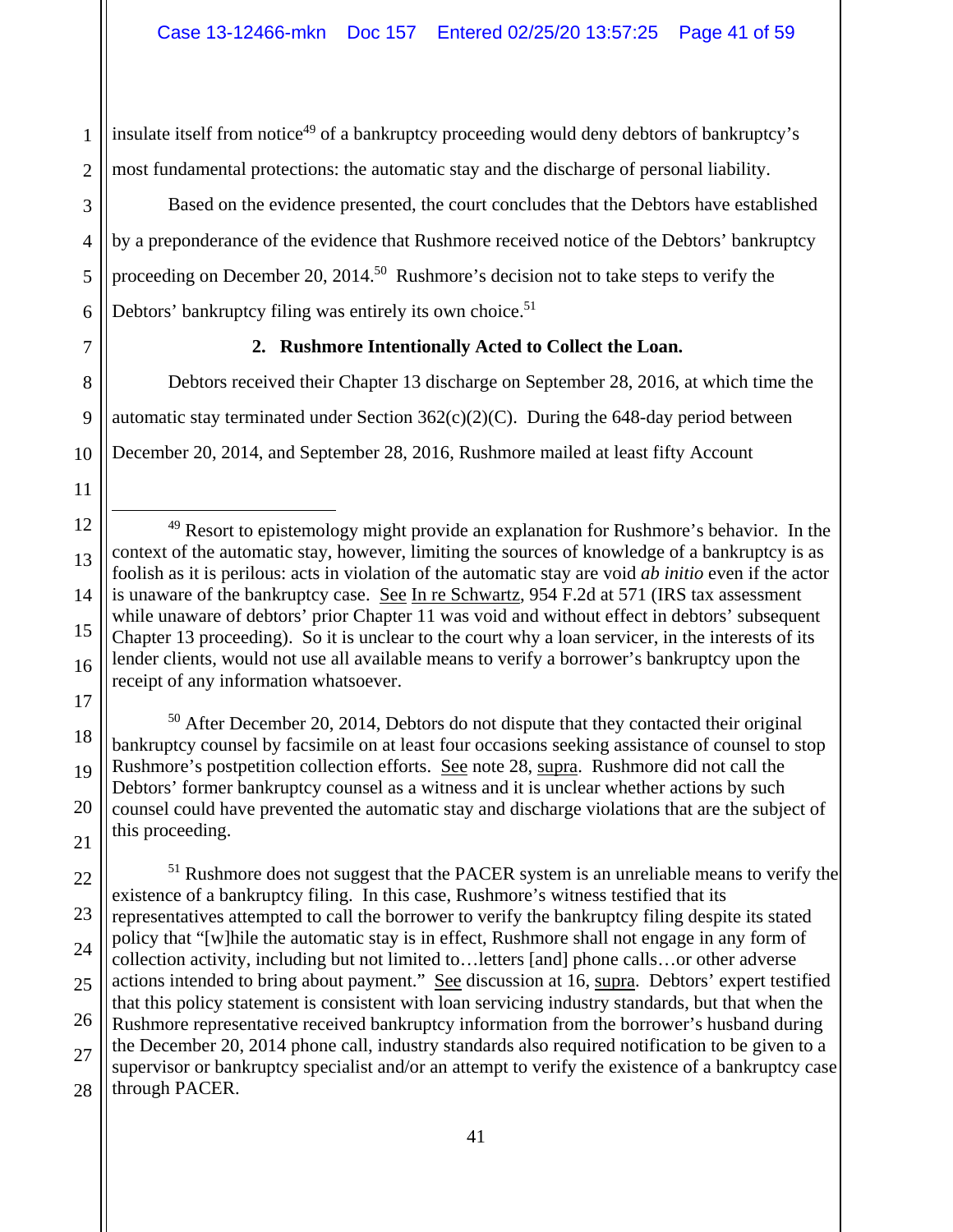1 2 3 Information and Mortgage Statements, and other collection letters to the Debtors and made hundreds of telephone calls to the Residence.<sup>52</sup> It is not disputed that Rushmore did not seek or obtain relief from the automatic stay at any time during the Chapter 13 proceeding.

4 Rushmore's only witness offered no evidence or suggestion that the Account Information and Mortgage Statements and other letters were not sent by Rushmore or received by the borrower. Rushmore's only witness did not dispute that all of the Account Information and Mortgage Statements included a statement of the amount due, a deadline for payment, a past due amount, a late charge amount, and a payment coupon. The same witness testified that transmitting such statements to a borrower in bankruptcy would be a violation of Rushmore's own policies.

Rushmore's only witness also testified that the various telephone calls made by Rushmore's representatives are accurately identified by date in the Consolidated Notes Log and that the "COL" abbreviation would reflect a communication from the collections department as opposed to a communication from the loan servicing department bearing the "SER" abbreviation.<sup>53</sup> The Consolidated Notes Log reflects that Rushmore made 68 telephone calls to the Debtors during the 648-day period between December 20, 2014, and September 28, 2016. Of those calls, the Consolidated Notes Log also indicates that 58 were made from the collections department and 10 appear to have been made from the loss mitigation department.<sup>54</sup>

<sup>54</sup> The Consolidated Notes Log contains a multiple of entries with respect to Rushmore's telephonic communications with the borrower. In addition to identifying if the call was made from the collections department or loss mitigation department, the Consolidated Notes Log indicates whether the call was made to the borrower's residence, cell phone, or some other number. The Consolidated Notes Log also indicates whether a call was answered or connected, whether there was a busy signal, whether a message was left on an answering machine, and

<sup>&</sup>lt;sup>52</sup> Between the commencement of their Chapter 13 proceeding on March 26, 2013 and the entry of discharge on September 28, 2016, the automatic stay was in effect for 1,284 days. For 648 of those days, or roughly fifty percent of statutory duration of the automatic stay, Rushmore continued its efforts to collect the loan and asserts that it was not aware that the borrower was in bankruptcy.

<sup>53</sup> The abbreviation "LMT" also appears in the same column of the Consolidated Notes Log where SER and COL appear. The court assumes that LMT refers to Rushmore's loss mitigation department.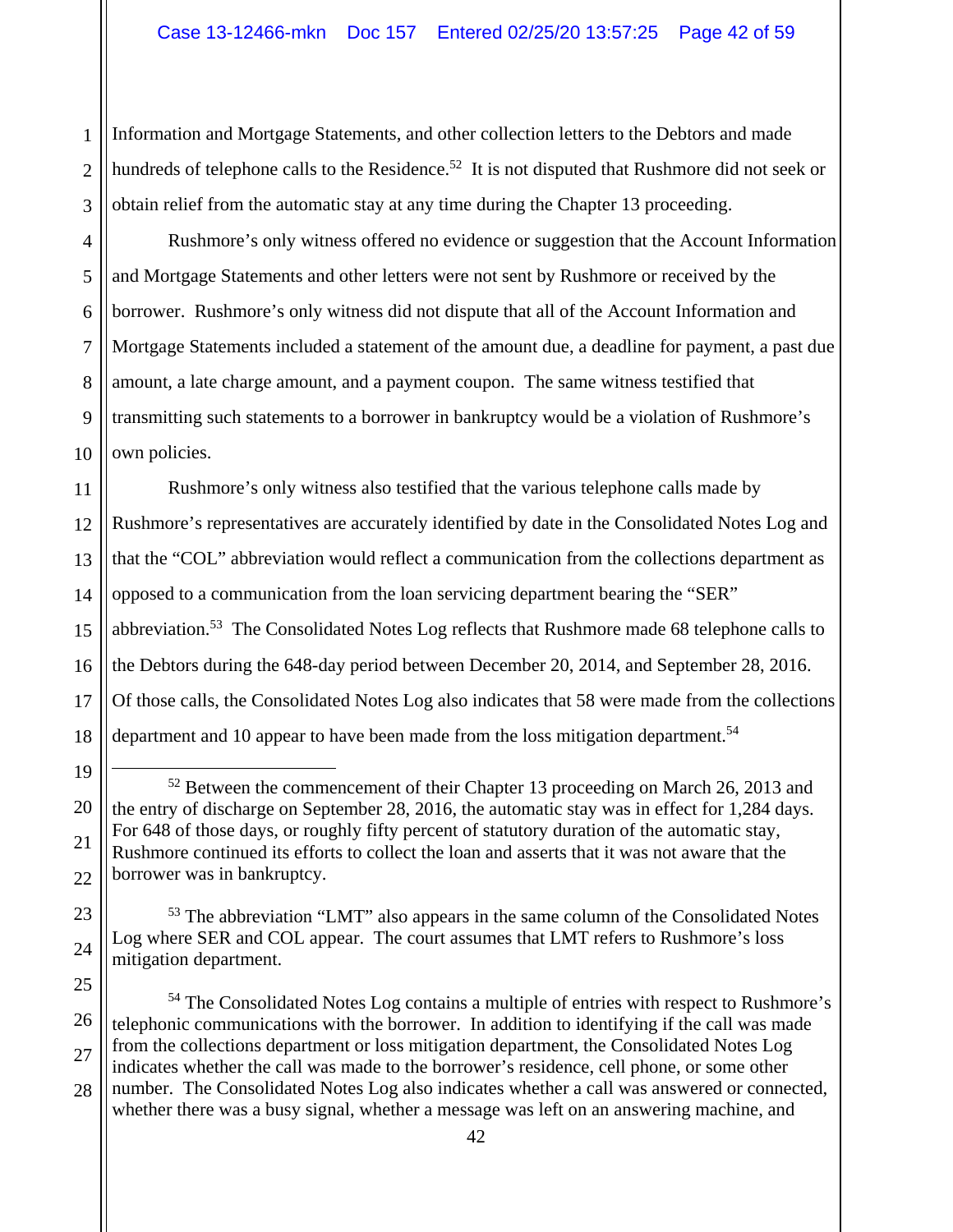1 2 3 Although Rushmore maintains that it never intended to violate the automatic stay, there is no dispute that Rushmore intended its communications with the Debtors. Those communications attempted to collect a prepetition debt. Because the automatic stay was in place until the Debtors received their Chapter 13 discharge, no more is required for a willful violation of the automatic stay to be established under Section 362(k). Accordingly, the court concludes that the Account Information and Mortgage Statements sent by Rushmore during the 648-day period between December 20, 2014 and September 28, 2016, as well as the collection calls during the same period, were in willful violation of the automatic stay.

## **C. Violation of the Discharge Injunction.**

As previously discussed, it appears that none of the documents filed or entered on the docket during the Chapter 13 case were mailed to Rushmore, by first class mail or certified mail, providing constructive notice of the Debtors' bankruptcy case. The Discharge Order was entered on September 28, 2016, but notice by first class mail was sent to Rushmore only at the P.O. Box 82708 address as well as another address in Rapid City, South Dakota. Debtors have not offered evidence that either of those addresses were effective to provide notice of the Discharge Order to Rushmore.55

Unlike the December 20, 2014 telephone conversation acknowledged by Rushmore and confirmed by its Consolidated Notes Log, the only direct evidence of Rushmore's knowledge of the Discharge Order consists of Willie's testimony. He testified that sometime after the

<sup>&</sup>lt;u>.</u> whether a party answered the call and hung up. Debtors testified that they did not keep any voicemail messages that had been left by Rushmore.

<sup>55</sup> Notice, of course, must be "reasonably calculated, under all the circumstances, to apprise interested parties of the pendency of the action and to afford them an opportunity to present their objections." Mullane v. Central Hanover Bank & Trust Co., 339 U.S. 306, 314 (1950). See, e.g., Deutsche Bank Nat'l Trust Co. v. SFR Inv. Pool 1, LLC, 2019 WL 4280041, at \*6 (D.Nev. Sept. 9, 2019). Serving a party at an incorrect or non-existent address hardly meets the Mullane standard. Moreover, Debtors never offered testimony from their former bankruptcy counsel as to whether any of the notices sent to the addresses used were returned as undeliverable. Similarly, neither party offered evidence that materials mailed to Rushmore at other addresses were forwarded and received by Rushmore at any of the addresses listed by Rushmore in its Account Information and Mortgage Statements.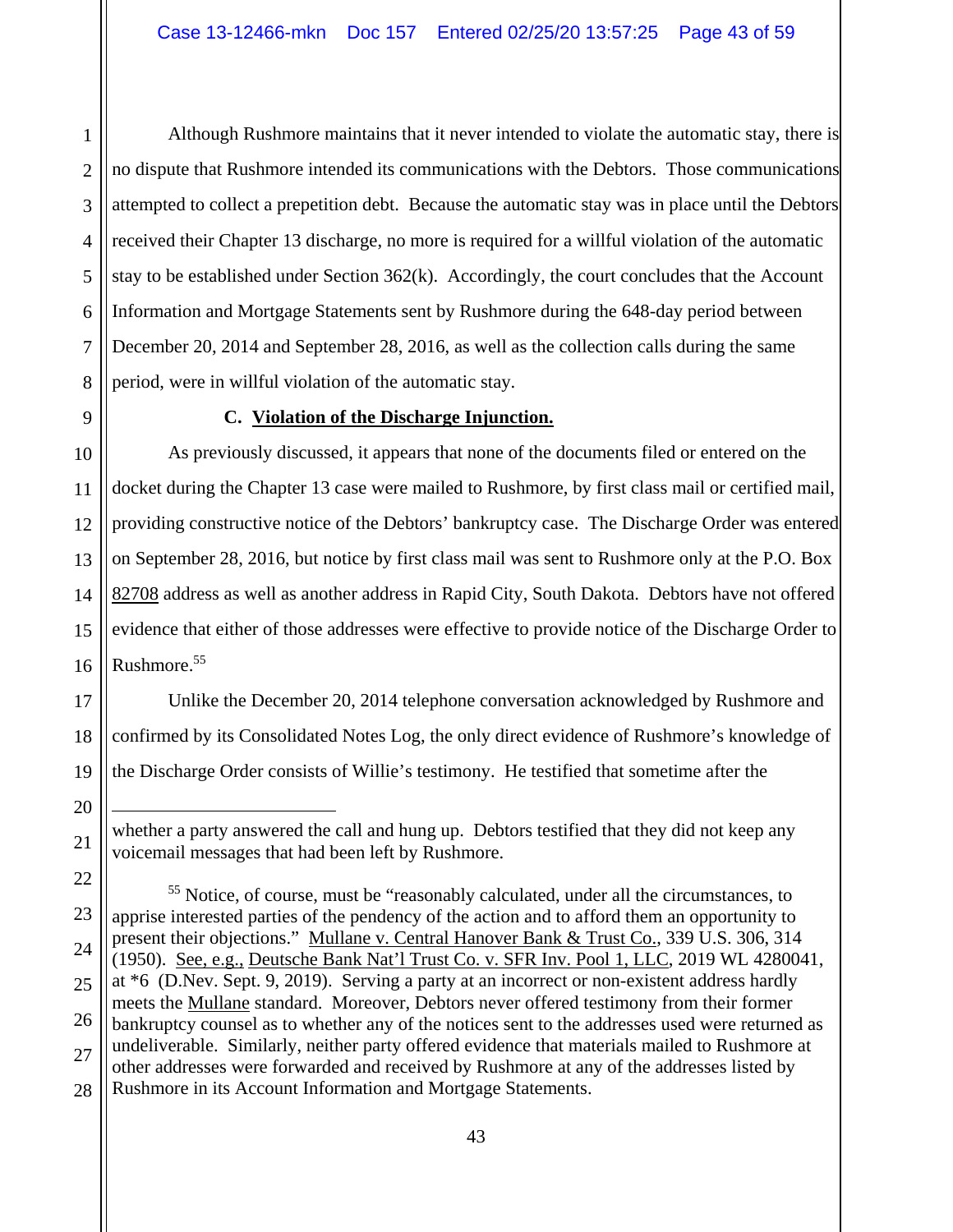1 2 3 4 5 6 7 8 9 10 11 12 13 discharge was entered on September 28, 2016, he had another telephone conversation with a Rushmore representative. Willie testified that he informed the representative that a discharge had been received by the Debtors, but that he was rebuffed by the Rushmore representative. The Consolidated Notes Log does not include any notations describing such a telephone conversation. Rather, the Consolidated Notes Log reflects that after the entry of discharge on September 28, 2016, Rushmore made 52 telephone calls to the Debtors. Of those calls, the log indicates that Rushmore's calls to the Debtors at a number other than the Residence, were answered five times (March 20, 2018, March 30, 2018, April 17, 2018, May 18, 2018, and October 2, 2018), but the answering party had hung up. No description of the content of those calls appears in the Consolidated Notes Log, but the "COL" abbreviation appears for all of the calls made after the Discharge Order was entered. Thus, it appears from Rushmore's own records that a total of 52 collection calls were made by Rushmore after the discharge injunction arose under Section 524(a)(2).

14 15 16 17 18 19 20 21 22 Likewise, it appears that during the 747-day period between entry of the discharge on September 28, 2016, and when Rushmore ceased servicing the loan on October 15, 2018, see note 27, supra, Rushmore transmitted twenty-six Mortgage Statements and other collection letters to the Debtors after the Discharge Order was entered. See note 26, supra.Rushmore does not dispute that these communication efforts, in addition to the telephone calls, were done intentionally. It does not dispute that such efforts would be in violation of the Debtors' discharge if it was aware of the discharge. Thus, Rushmore does not suggest that there would be an "objectively reasonable basis for concluding that [Rushmore's] conduct might be lawful under the discharge order." Taggart, 139 S.Ct. at 1801.

23 24 25 26 27 28 Other than the telephone call with a Rushmore representative attested to by Willie, however, there is no written record or percipient witness offered to corroborate that call. Rushmore did not offer any witness who actually spoke to the Debtors at any time during or after bankruptcy case, nor did the Debtors call any representatives from Rushmore to testify. Willie testified that he returned certain mail received from Rushmore and indicated on the return mail that he and Adnette had filed for bankruptcy relief and received a discharge. Debtors apparently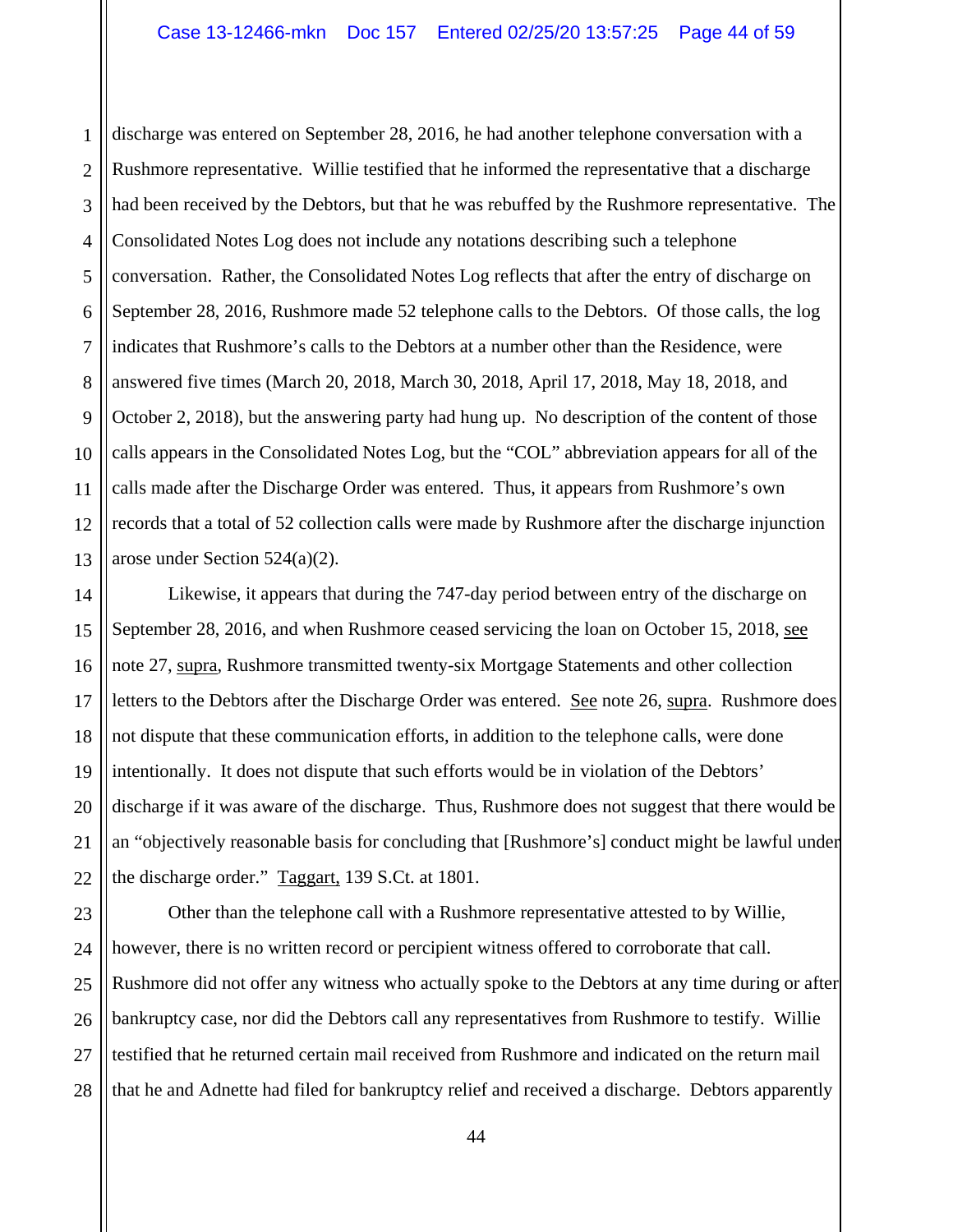1 2 3 did not retain any copies of the returned mail from which to confirm that information. Likewise, Rushmore's records apparently do not include any returned mail from the Debtors where any bankruptcy information had been written on the envelopes.<sup>56</sup>

4 5 6 7 8 9 10 11 12 During the 747-day period between the entry of the Discharge Order on September 28, 2016, and Rushmore's cessation of loan servicing on October 15, 2018, the most that can be said is that Rushmore was informed of the Debtors' discharge at some point during the period.<sup>57</sup> Willie testified that he returned mail to Rushmore and informed it of the bankruptcy by including a note advising of the discharge, but neither a copy of the returned mail nor the note was retained. Likewise, Willie did not offer any testimony as to when that note was sent to Rushmore. Willie expressly testified that he does not know when his contentious phone call with the Rushmore representative actually took place. His testimony was credible, but even he does not know when it occurred. Adnette did not witness or participate in the call.

No witnesses were called by either side to corroborate the call or to establish when the telephone call occurred.<sup>58</sup> If the mail was returned or the telephone call took place shortly after

15

16

17

18

19

20

21

22

23

24

14

13

<sup>57</sup> At the Evidentiary Hearing, Rushmore's witness acknowledged that the Consolidated Notes Log does not include reference to a telephone call that Adnette had placed to Rushmore on February 2, 2012. The transcript of that call is marked as M471.

 <sup>56</sup> Both sides admitted copies of the envelopes received by Rushmore as Exhibit 6 and Exhibit Z, but none of the envelopes reflect any bankruptcy information. Some of the envelopes are colorful and reflect express deliveries by FedEx. Two of the envelopes marked as M589 and M590 have the word "Return" written on them, but do not indicate on the envelope the date that the mail was returned. In both exhibits, however, the page marked as M591 appears to consist of a copy of a payment coupon and payment envelope for a loan payment due by November 1, 2017. If the page marked as M591 reflects what was included in the page marked as M590, then it appears that the envelope would have been sent back by the Debtors to Rushmore sometime in late 2017, after the Debtors received their Chapter 13 discharge and the automatic stay had already terminated.

<sup>25</sup> 26 27 28 <sup>58</sup> As previously discussed at note 22, supra, the collection letters admitted as Exhibit 1 and Exhibit U include ten items dated between September 22, 2015 and August 13, 2018. All of those items are signed by Ariel Villela or identify Ariel Villela as the person for the borrower to call with respect to the loan. Willie testified that after the discharge was entered on September 28, 2016, he had his contentious telephone call with Ariel in which he informed Ariel of the Chapter 13 discharge. Apparently, Ariel was still employed by Rushmore as of August 13, 2018. If the "Ariel" mentioned in the collection letters is the same person that Willie spoke to by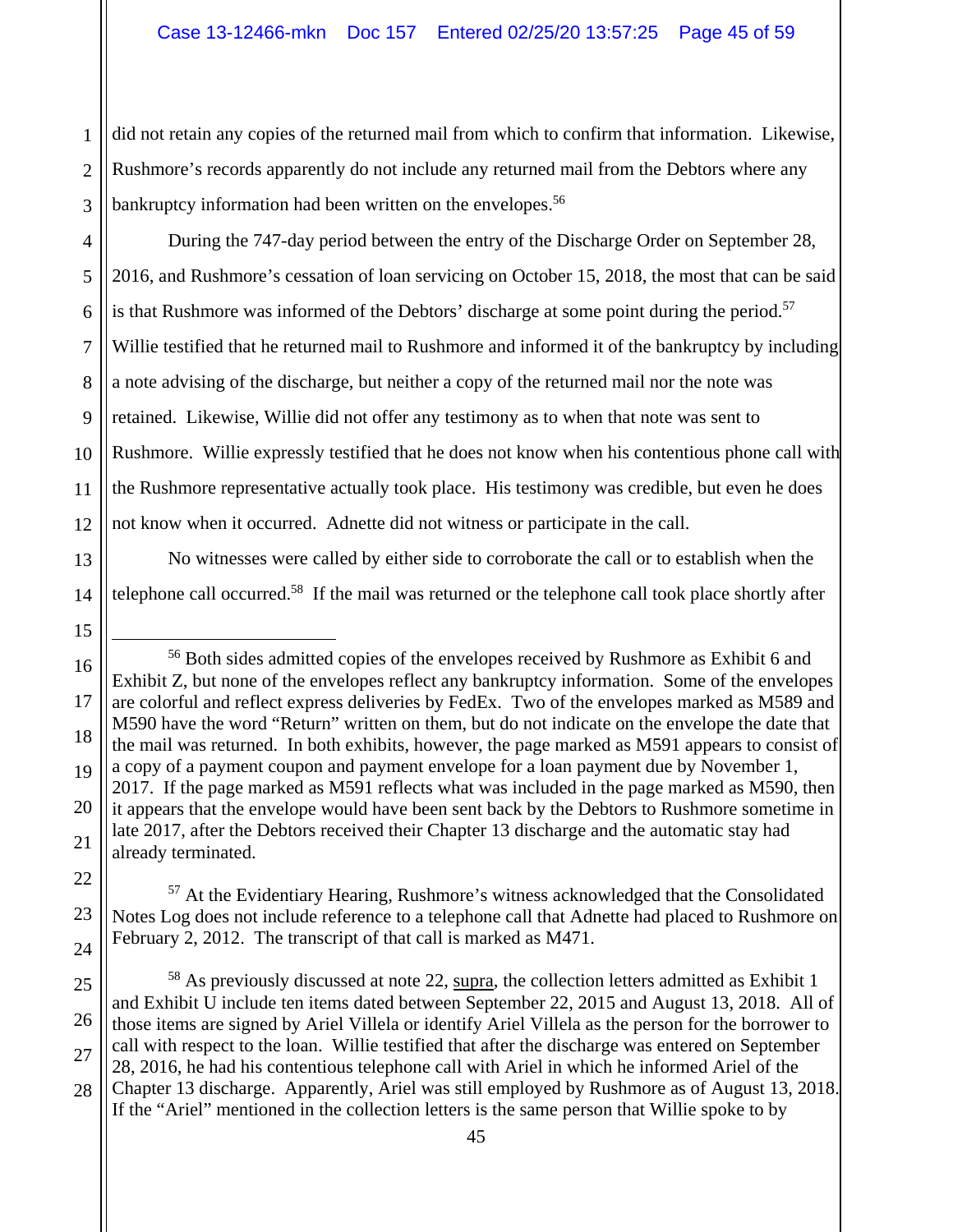1 2 3 4 5 6 7 the discharge was entered, Rushmore's continued servicing of the loan to effectuate collection constituted a violation of the discharge injunction over a significant period. If the mail was returned or the telephone call took place shortly before Rushmore discontinued servicing of the loan, Rushmore's communications did not constitute a violation of the discharge injunction over a significant period of time. While the court finds Willie's testimony to be credible, Debtors' failure under a clear and convincing evidence standard to establish when Rushmore was informed of the Chapter 13 discharge precludes the court from awarding damages.<sup>59</sup>

22

23

#### **D. Damages and Attorney's Fees.**

Having concluded that the Debtors were injured by a willful violation of the automatic stay, they are entitled under Section 362(k)(1) to recover their actual damages and attorney's fees, as well as punitive damages if appropriate. An award of actual and punitive damages, however, will be allocated to the period from which Rushmore had knowledge of the bankruptcy on December 20, 2014, and the termination of the automatic stay on September 28, 2016.

## 1. **Actual Damages.**

15 16 17 18 19 20 21 Actual damages for an automatic stay violation may include an award for any pain and suffering, as well as any emotional distress, caused by the violation. See Dawson v. Wash. Mut. Bank, F.A. (In re Dawson), 390 F.3d 1139, 1146-49 (9th Cir. 2004), abrogration on other grounds recognized in Gugliuzza v. FTC (In re Gugliuzza), 852 F.3d 883 (9th Cir. 2017). Any pecuniary losses also may be recovered. See Sundquist v. Bank of Am., N.A. (In re Sundquist), 566 B.R. 563, 587 (Bankr. E.D. Cal. 2017). In this case, the evidence of any pain and suffering, emotional distress, and pecuniary losses was offered only by the Debtors. In addition to their

 $\overline{a}$ telephone, his testimony might be able to establish, confirm, or dispute the date, if any, on which the call occurred. Neither Rushmore nor the Debtors offered Ariel as a witness.

<sup>24</sup> 25 26 27 28 <sup>59</sup> Based on the record, the court has found under a preponderance of the evidence standard that Rushmore had notice of the Debtors' bankruptcy and intended its collection efforts while the automatic stay was in effect. While the court can find under a clear and convincing evidence standard that Rushmore intended its collection efforts after the discharge was entered, the court cannot find that Rushmore received notice of the Debtors' discharge on a particular date. Absent sufficient proof of the date when Rushmore received notice of the discharge, the court concludes that there is a "fair ground of doubt as to the wrongfulness" of Rushmore's postdischarge conduct. <u>See Taggart</u>, 139 S.Ct. at 1801.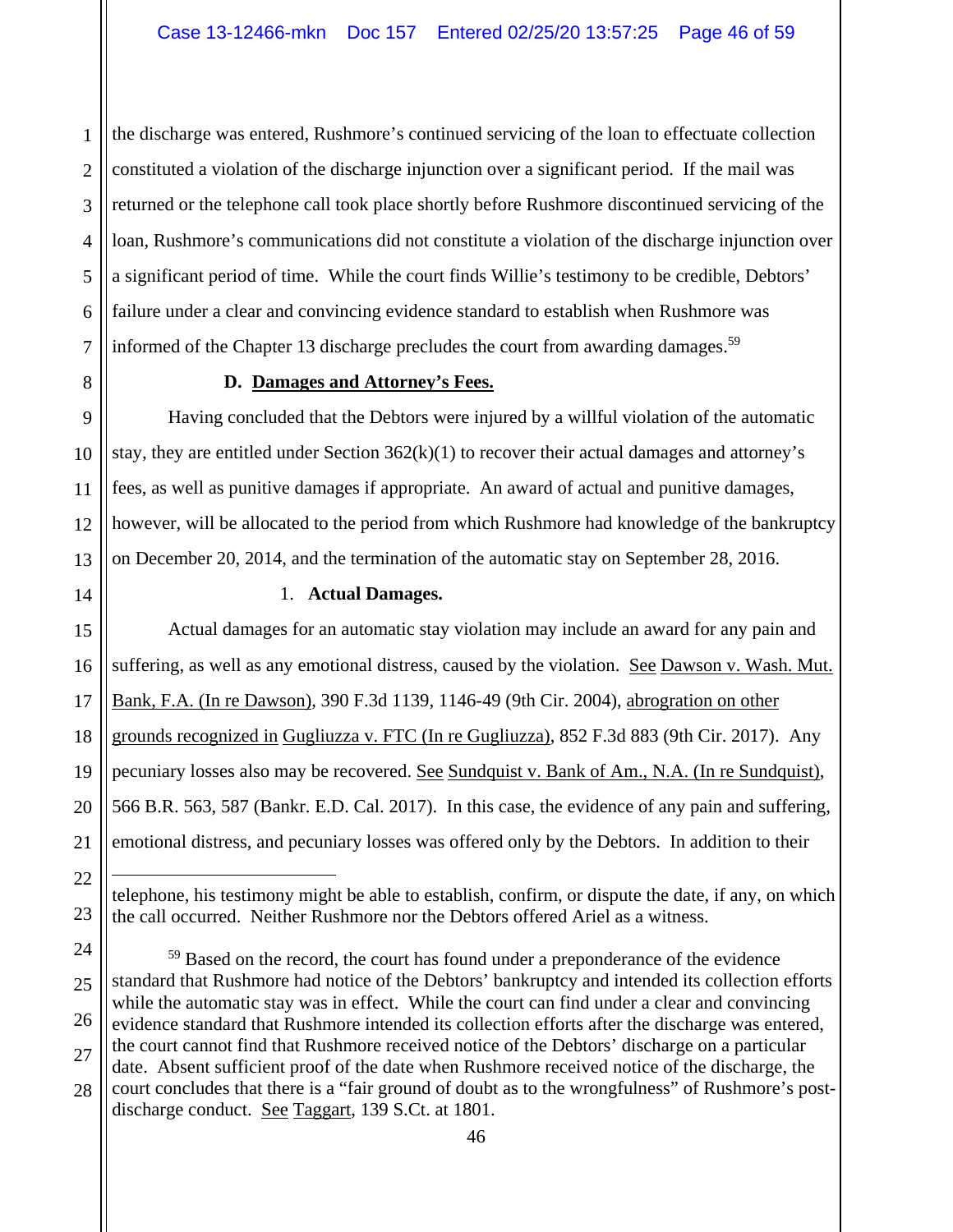1 2 3 4 5 6 7 8 9 10 11 individual testimony, Debtors admitted into evidence copies of the separate lists of medications that they had been taking to treat various conditions, as well as copies of their separate credit reports (Exhibits 10 and 11; Exhibits DD and EE). No written or live testimony from any treating physicians or medical professionals were offered or admitted into evidence. No written or live testimony from any expert witnesses were offered or admitted to corroborate or contradict the Debtors' testimony concerning their pain, suffering, or emotional distress. No written or live testimony for any source was offered by either party to explain the impact of Rushmore's actions on the Debtors' finances or their ability to obtain refinancing of their Residence. No written or live testimony from any lender was offered to establish that any lien in favor of Rushmore or any information reported by Rushmore has prevented the Debtors from refinancing the loan obligation owed to their primary lender.

12 13 14 15 16 17 18 19 20 21 22 23 Willie testified that the Chapter 13 proceeding has been stressful, and that Rushmore's violation of the automatic stay exacerbated his stress. He testified that the additional stress caused breathing difficulties and increased blood pressure. Willie testified that the additional stress also created marital strife with Adnette, but they were able to work things out. He testified that he is a Vietnam veteran who was diagnosed with PTSD in 2007 and believes that some of his PTSD symptoms after commencement of his bankruptcy case can be attributed to Rushmore's attempts to collect the loan. Willie conceded that there are no medical records attributing his symptoms, including his increased blood pressure, to the actions of Rushmore. He testified that he was diagnosed with COPD before the bankruptcy was filed but does not believe that any subsequent COPD symptoms are attributable to Rushmore's violation of the automatic stay. In addition to PTSD and COPD, Willie testified that he suffers from diabetes, high cholesterol, and asthma.

24 25 26 27 28 Willie testified that the Residence could not be refinanced because of Rushmore's continued lien. He testified that he incurred \$150,000 in medical bills that were covered by his health insurance. Willie attested that \$260 was paid to reopen the Chapter 13 proceeding, but he has made no payments to Mr. Burke for his legal services in connection with the Contempt Motion.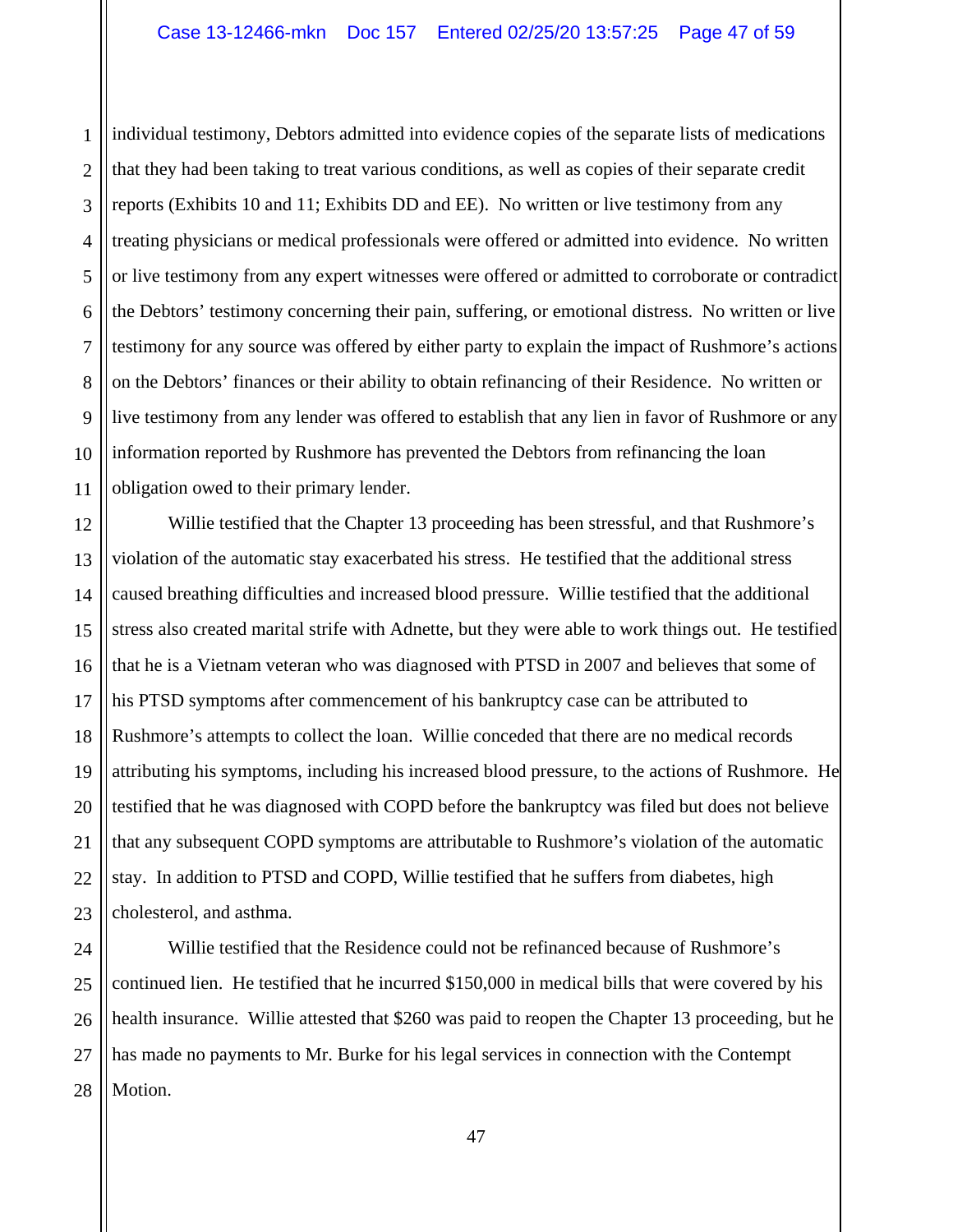2 3 5 Adnette testified that she did not participate in any telephone calls with Rushmore after the Petition was filed. She also testified that the Account Information and Mortgage Statements sent by Rushmore caused some stress, but not a lot because she had just filed for bankruptcy. Adnette testified that the Mortgage Statements did not cause her stress to increase until after she received the Chapter 13 discharge. She explained that she could not understand why the documents continued to be sent after the bankruptcy discharge. Adnette testified that she filed for Chapter 13 so that she could eliminate having to pay both the first and second loans on the Residence. She stated that after the discharge was entered, the frustration caused by Rushmore's continuing collection calls led to additional conflict with Willie, and thoughts of obtaining a divorce.

Adnette stated that her asthma is triggered by stress and that she would see her physician but was never hospitalized. Between 2013 and 2018, she had breathing problems or asthma two or three times and would see her primary care physician or go to an urgent care facility. Adnette did not identify when those incidents occurred.

Adnette testified that she had many "every-day stressors" of which Rushmore's actions were a part. She testified that she has high blood pressure and high cholesterol, in addition to asthma. Adnette testified that those maladies are stress-related and that she believed Rushmore's actions contributed to them in some fashion. She acknowledged that she has no medical records specifying that her medical problems were stress-related and that her doctor never told her that the problems were the result of Rushmore's actions. Adnette also testified that she never informed her physician about Rushmore either. $60$  She testified that she has made various

1

 $60$  At closing argument, Rushmore's counsel took an unusual position regarding the Debtors' failure to discuss with their physicians the physical and emotional symptoms allegedly caused by Rushmore. Because the Debtors admittedly never discussed such matters with their medical providers, Rushmore argued that the Debtors did not actually suffer the injuries alleged. Rushmore maintained that patients are expected to fully disclose all such information to their medical professionals in order to obtain effective treatment. While the argument may explain the theoretical basis for the doctor-patient and similar evidentiary privileges, it is of little assistance in assessing the credibility of a live witness. Consumers generally do not consider evidentiary privileges during ordinary conversation, and occasionally withhold information even from their own attorneys, physicians, accountants, and other professionals. Rushmore had ample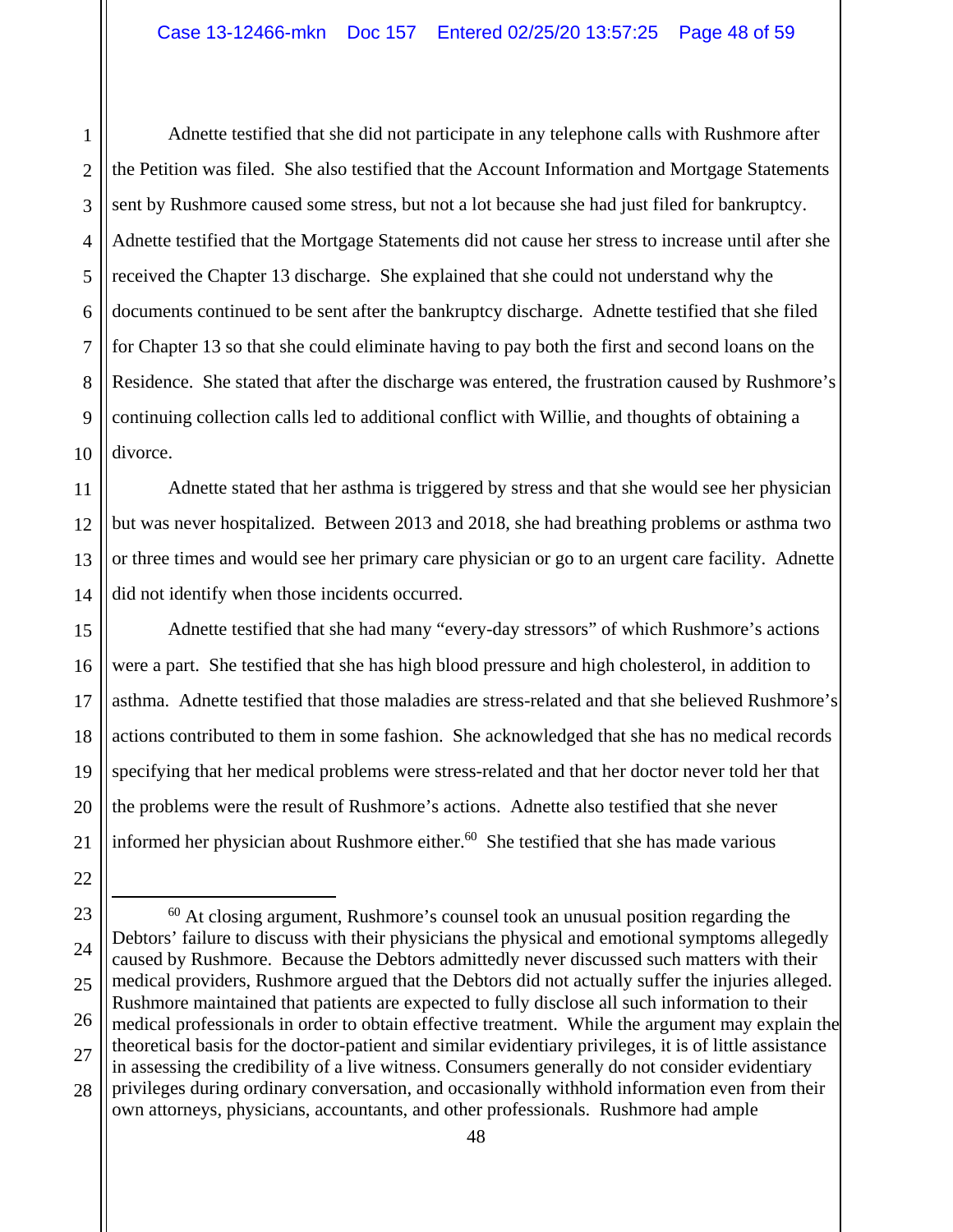1 2 lifestyle changes to address her asthma, high blood pressure and high cholesterol, all of which existed before she filed bankruptcy.

3 5 6 7 8 9 Adnette testified that approximately \$100 was spent on photocopying documents and traveling to see Mr. Burke. She testified that she works full time at \$16.07 per hour and missed approximately 30 hours of work from January 2019 to the Evidentiary Hearing date. Adnette attested that she attempted to reduce the interest rate on her first mortgage from 7.7 percent to 4.00 percent by refinancing the obligation in June 2019 but was unable to do so due to inaccurate credit reporting by Rushmore. She testified that Rushmore's lien on the Residence resulted in her refinancing application being suspended.<sup>61</sup>

10

14

 $\overline{a}$ 

15

4

#### **(a) Emotional Distress.**

11 12 13 Emotional distress damages from an automatic stay violation requires proof by a preponderance of the evidence that the individual (1) suffered significant harm, (2) that the significant harm has been clearly established, and (3) there is a causal connection between the

opportunity to conduct discovery regarding the Debtors' medical conditions and to call appropriate witnesses to contradict the Debtors' testimony.

16 17 18 19 20 21 22 23 24 25 26 27 28  $61$  When the Debtors sought to refinance in June 2019, the second mortgage in favor of Rushmore still appeared on the Debtors' credit report obtained by the refinancing lender. Section 5.06 of Plan #2 requires the lien to be released within 30 days after the Debtors received their discharge. The Discharge Order was entered on September 28, 2016, and Section 5.06 obligated the lien to be released no later than October 28, 2016. Rushmore's witness testified that Rushmore never knew that its lien had been avoided in bankruptcy until it received the Contempt Motion in January 2019. If that is correct, there is no explanation for the apparent failure of Rushmore or its successor-in interest to take steps to have the junior lien against the Residence released after the Contempt Motion was received. Because the Debtors did not seek to refinance their primary loan until June 2019, Rushmore or its successor-in-interest had several months available to comply with Section 5.06 of Plan #2 before the Debtors' credit reports were obtained by the refinancing lender. If Rushmore or its successor-in-interest still has not complied with Plan #2, nothing appears to prevent the Debtors from seeking an order under FRBP 5009(d), see note 5, supra, declaring the junior lien to have been satisfied. (As previously mentioned at 8, supra, Debtors reached a stipulation with SNS, the apparent successor to Rushmore, to withdraw the Contempt Motion. The stipulation does not specify whether SNS was required to release the junior lien against the Residence.) Moreover, the instant Contempt Motion alleges only that Rushmore violated the automatic stay and the discharge injunction, rather than alleging a violation of the Plan #2 Confirmation Order. Whether the Debtors separately could seek contempt sanctions against Rushmore or its success-in-interest for having violated the Plan #2 Confirmation Order is not before the court.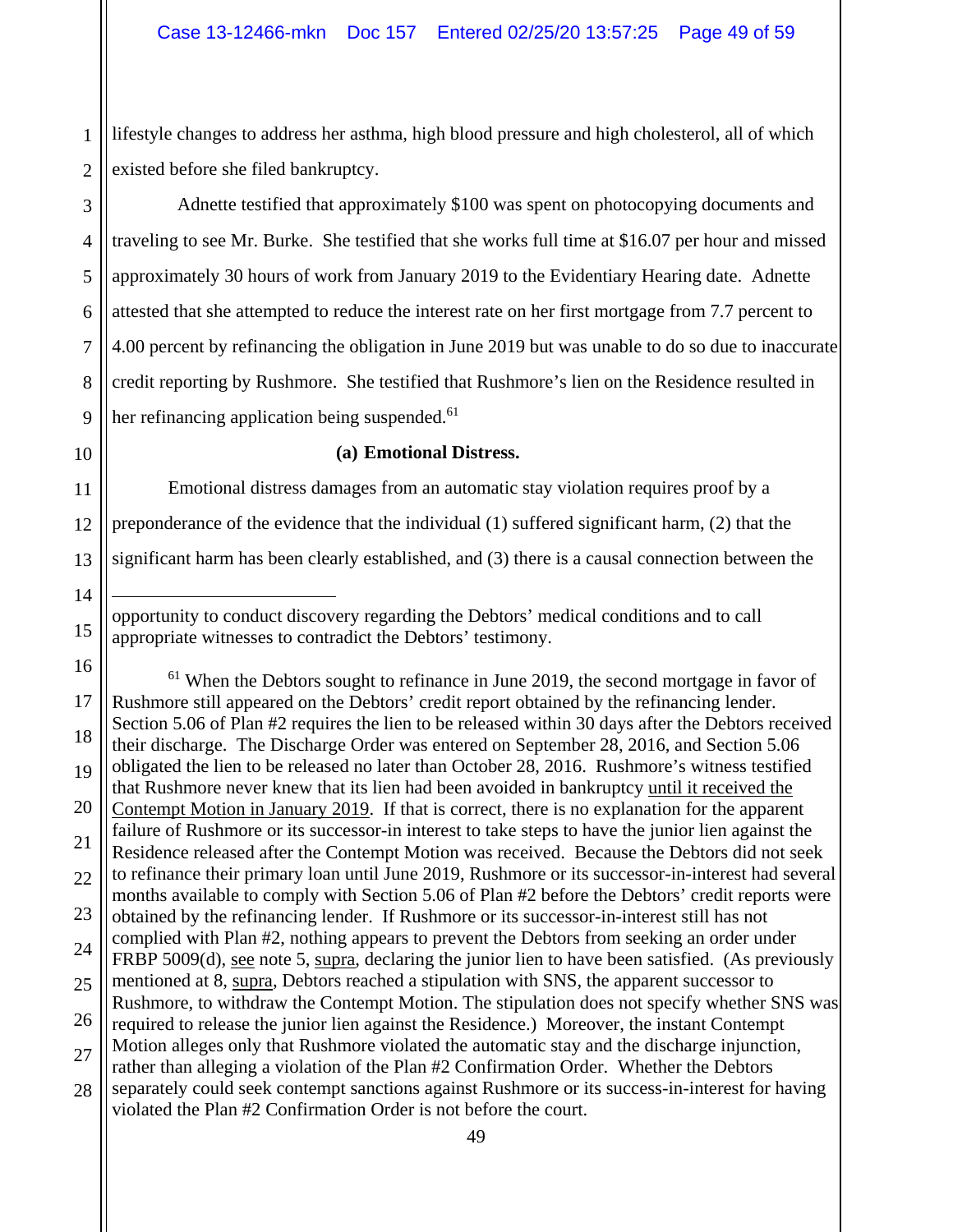1 2 3 4 5 6 7 8 9 10 11 significant harm and the automatic stay violation. See In re Dawson, 390 F.3d at 1149. Such harm may be clearly established through corroborating medical evidence or testimony from percipient parties who witness the mental anguish of the injured party, see id. at 1149-1150, or, through proof of circumstances that make it obvious a reasonable person would suffer significant emotional harm. Id. at 1150. See, e.g., In re Sundquist, 566 B.R. at 608-609 (\$200,000 and \$100,000 damage awards for emotional distress to wife and husband for multiple, egregious actions to foreclose on debtors' family residence during Chapter 13 proceeding); America's Servicing Co. v. Schwartz-Tallard (In re Schwartz-Tallard), 438 B.R. 313, 321 (D.Nev. 2010) (\$40,000 damage for emotional distress damage award affirmed where reasonable person would suffer emotional distress if threatened with eviction from family residence during Chapter 13 proceeding when not in default).

12 13 14 15 16 17 18 The bankruptcy process is inherently stressful for individuals as they attempt to obtain a discharge of personal liability from their pre-bankruptcy debts. See In re Dawson, 390 F.3d at 1149. The bankruptcy process is more stressful in Chapter 13 because a discharge is not entered until payments under a confirmed plan are completed. See 11 U.S.C. § 1328(a). Payments under a Chapter 13 plan often occur over three to five years. See 11 U.S.C. § 1325(b)(4). Thus, unlike a Chapter 7 debtor, a Chapter 13 debtor must confirm a proposed payment plan and then remains under bankruptcy scrutiny until the plan payments are completed.

19 20 21 22 23 24 25 26 27 28 Individual debtors commonly seek relief under Chapter 13 because they are able to retain their principal residence by maintaining current payments and to cure any missed payments in manageable amounts over the life of their plan. Moreover, in this circuit, Chapter 13 debtors who have "wholly unsecured" junior liens against their principal residence, are able to "strip" the junior liens from title by obtaining a discharge through completion of their Chapter 13 plan payments. See Zimmer v. PSB Lending Corp. (In re Zimmer), 313 F.3d 1220 (9th Cir. 2002). See generally Keith M. Lundin, LUNDIN ON CHAPTER 13, §§ 74.13, 119.2 and 162.4, LundinOnChapter13.com (last visited February 19, 2020). In this case, the Debtors sought this very relief: to retain their Residence by curing the modest arrearage owed to the holder of the first deed of trust and to "strip" the lien of the holder of the second deed of trust. Debtors filed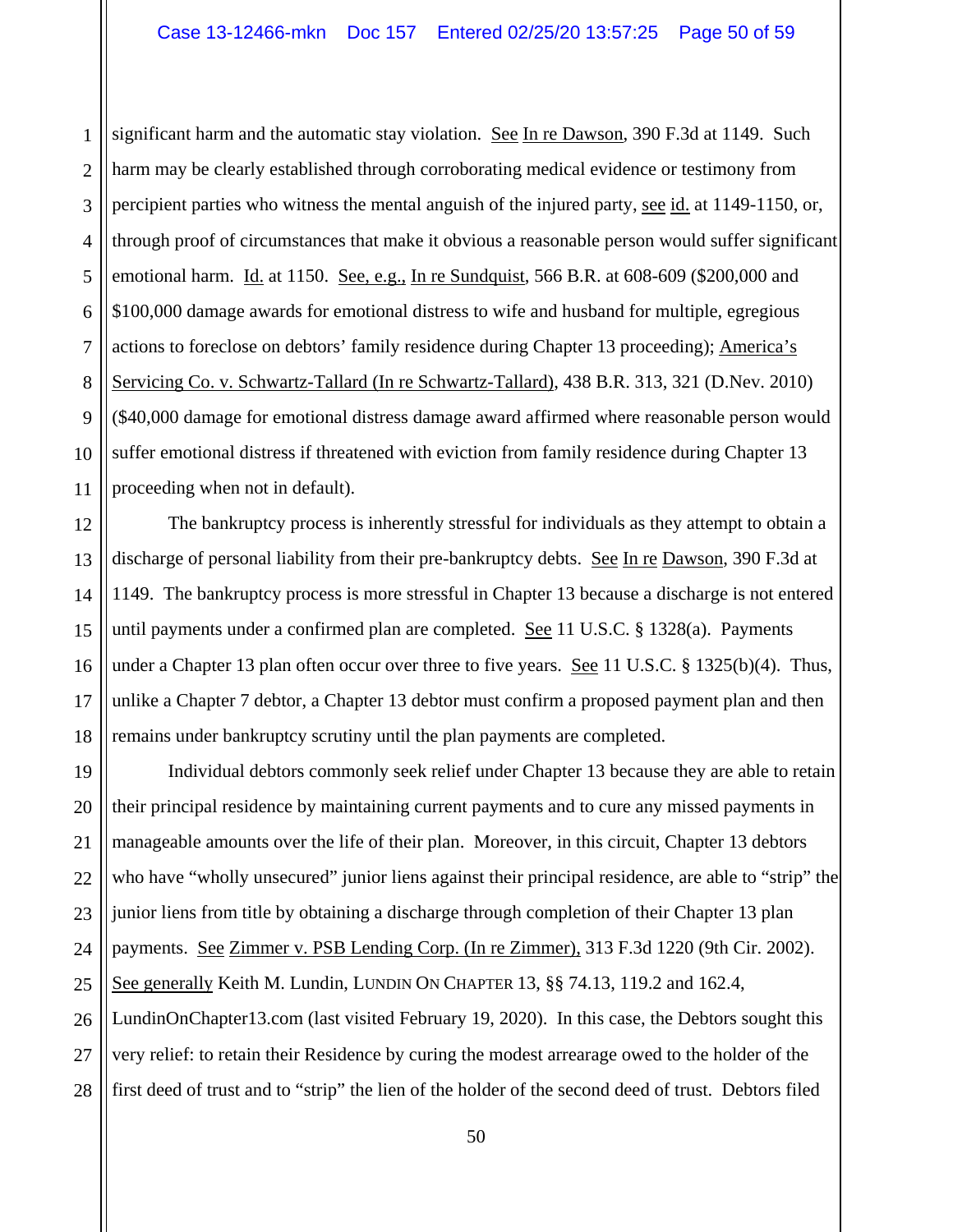1 2 3 4 5 6 7 8 their Petition on March 26, 2013, confirmed their plan on April 7, 2014, and after completing their plan payments in thirty-eight months, they obtained their bankruptcy discharge on September 28, 2016. There is nothing in the record indicating that the Debtors ever missed a single Chapter 13 plan payment.<sup>62</sup> Because the Debtors were doing exactly what they were supposed to do in Chapter 13, the court concludes that Rushmore's continued collection attempts during the proceeding resulted in significant additional stresses beyond those inherent to the bankruptcy process. For these Debtors, however, their testimony reflects that their stress levels were very different.

9 10 11 12 13 14 15 16 17 Adnette was clear that Rushmore's actions were a factor in her stress levels, but she did not become concerned until Rushmore continued to seek collection after the discharge was entered. In other words, even if significant harm is proven under a higher clear and convincing evidence standard, her testimony does not establish a causal connection to Rushmore's violation of the automatic stay under a lower preponderance of the evidence standard. Rather, Adnette's testimony clearly points to the discharge violation as a cause of her asserted injury. Thus, even if an increase in an individual's stress and anxiety levels are a sufficient basis for a finding of emotional distress, an award of compensation for emotional distress cannot be granted to Adnette upon this record. The same conclusion does not apply to Willie.

Willie was clear that he bore the brunt of Rushmore's collection activity because he was at the Residence when Rushmore's representatives called, and he was the one who opened the correspondence that was sent by first class mail and FedEx. Adnette confirmed that Willie dealt with the telephone calls from Rushmore and was responsible for retrieving and opening the mail. No one disputes that Willie was diagnosed with PTSD in 2007 and no one questioned his testimony that he suffers from COPD as well. He testified that he attends weekly or bi-weekly meetings of Vietnam veterans who also suffer from PTSD. Willie testified that the stress of the

25 26

18

19

20

21

22

23

<sup>27</sup> 28  $62$  Rushmore admitted into evidence as Exhibit A a copy of the docket in the Debtors' bankruptcy proceeding. When a Chapter 13 debtor fails to commence or defaults on required plan payments, the assigned Chapter 13 trustee typically files an objection to confirmation of an initial or modified plan, or a motion to dismiss for failure to make plan payments. According to the docket, no such objections or motions were filed by the Chapter 13 trustee.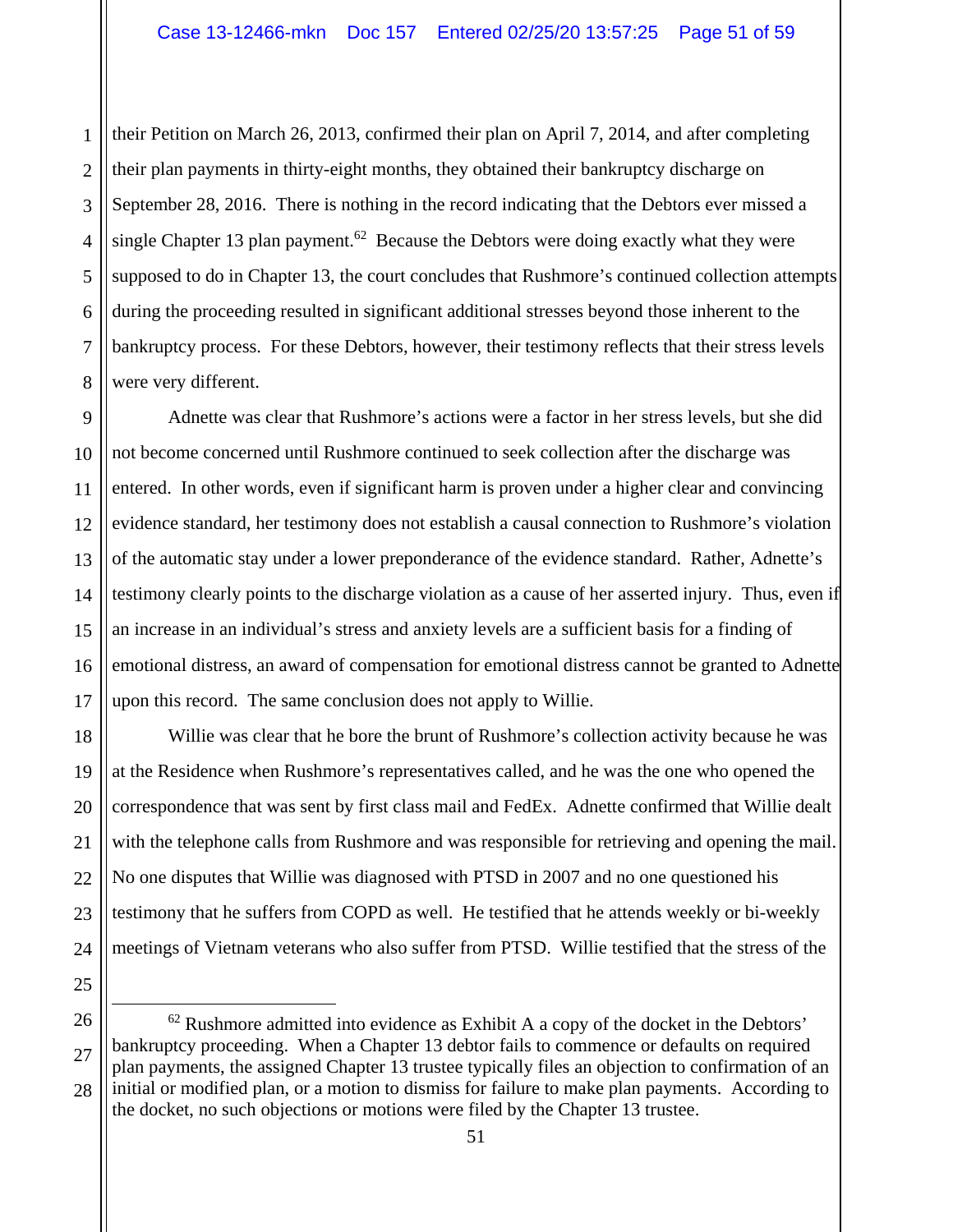1 2 3 4 5 6 7 8 9 10 post-bankruptcy collection communications from Rushmore caused an increase in his blood pressure and breathing problems, as well as marital strife to the point where divorce was contemplated. Adnette acknowledged that Rushmore's communication led to arguments and marital strife, but that they had worked through those problems. No percipient witnesses were called to corroborate or contradict the testimony of either Debtor. No expert witnesses were called to corroborate or contradict Willie's testimony. Having considered the audio recordings played in open court and observing Willie's demeanor on the witness stand, together with the transcripts of the telephone calls attached to the Consolidated Notes Log, the court finds Willie's testimony to be credible. Having observed Adnette's demeanor on the witness stand, the court also finds her testimony to be credible.

11 12 13 14 15 16 17 18 19 For the entire 1,284-day period between the Chapter 13 filing and the entry of discharge, the Consolidated Notes Log reflects that Rushmore made at least 458 calls to the Residence. Of those calls, sixty-eight were made by Rushmore during the 648-day period between December 20, 2014, and the entry of discharge. For the entire 1,284-day period between the Chapter 13 filing and the entry of discharge, the record also reflects that Rushmore transmitted at least fifty Account Information and Mortgage Statements, along with other collection correspondence, to the Residence. See note 25, supra. Of those written communications, thirty were made by Rushmore during the 648-day period between December 20, 2014, and the entry of discharge.  $Id.<sup>63</sup>$ 

20 21 22 23 On this record, the court finds that Willie suffered significant harm that was caused by Rushmore's violation of the automatic stay. His previously diagnosed PTSD was never disputed and his testimony attributing additional PTSD symptoms<sup>64</sup> to Rushmore's collection efforts also was not disputed.<sup>65</sup> Willie does not attribute any of his COPD symptoms to Rushmore's

24 25 26  $63$  As discussed in note 28, supra, during this period, Rushmore also had someone visit the Residence and physically place on the Debtors' door a notice advising them to call Rushmore's collection department.

64 As discussed at note 24, supra, Willie was not asked to describe his particular PTSD symptoms, but Rushmore did not dispute the significance of the PTSD diagnosis.

27

28

65 Adnette was not asked by Rushmore to testify regarding Willie's symptoms.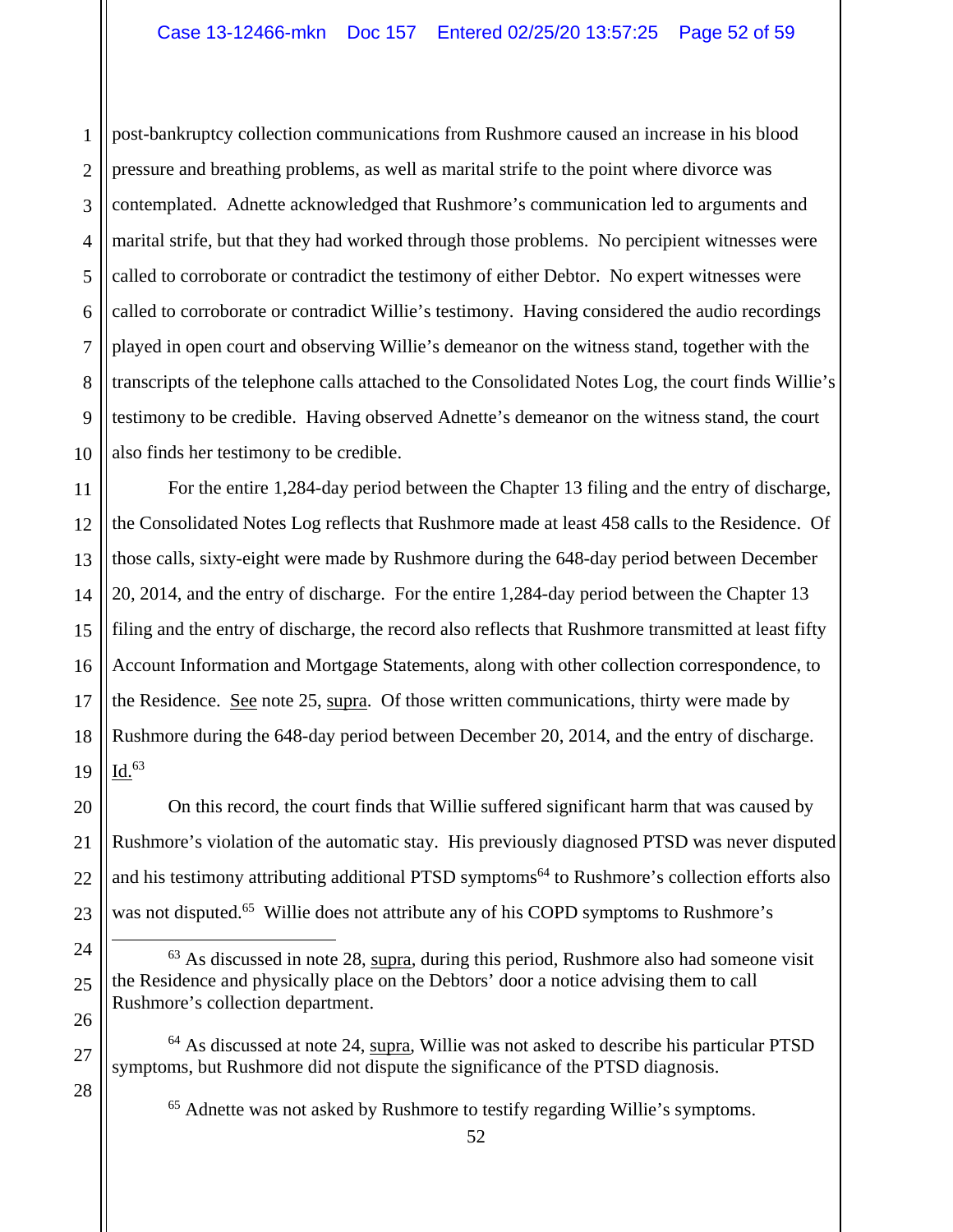1 2 3 4 5 6 7 8 9 10 11 12 13 14 violation of the automatic stay, but he was denied the breathing spell and peace of mind that the automatic stay is intended to provide. Chapter 13 debtors who are current on their court approved plan payments have a reasonable expectation that creditors will not continue to seek payments not required by their confirmed plans. Willie is no different, but the court finds that his mental and physical condition made him more susceptible to harm from such conduct. Because Rushmore's willful violation of the automatic stay occurred during the 648-day period between December 20, 2014, and the entry of discharge on September 28, 2016, the court will limit the award to that period only, rather than the entire 1,284-day bankruptcy period. The record establishes that Rushmore attempted to collect the subject loan by making no fewer than ninety-eight communications to the Residence, by telephone and mail, all of which were experienced by Willie. Those communications were intentional and occurred over a prolonged period. Under the circumstances, the court finds by a preponderance of the evidence that the amount of \$100,000.00 constitutes appropriate compensation for the emotional distress suffered by Willie during this period.

15

17

18

20

21

22

23

24

25

## **(b) Pecuniary Losses.**

16 19 In seeking redress for Rushmore's violation of the automatic stay and the discharge injunction, Adnette missed 30 hours of full time work for which she is paid \$16.07 per hour. The sum total for lost wages is \$482.10. Debtors paid a filing fee of \$260.00 to reopen the bankruptcy case so that they could file the Contempt Motion. No evidence has been presented as to any additional fee to file the Contempt Motion, nor of any additional out-of-pocket expenses incurred as a result of Rushmore's conduct.<sup>66</sup>

When the Debtors received their Chapter 13 discharge on September 28, 2016, the automatic stay terminated as a matter of law. When the Debtors sought to refinance in June 2019, the second mortgage in favor of Rushmore still appeared on the Debtors' credit report

<sup>26</sup> 27 28 66 Although Willie testified that \$150,000 in medical bills were incurred as a result of Rushmore's conduct, he also testified that those expenses were covered by his medical insurance. Rushmore did not dispute that testimony. Unlike the emotional distress damages, attorney's fees, and punitive damages sought in the prayer of the Contempt Motion and the Debtors' Trial Brief, however, Debtors have not sought recovery of Willie's medical bills as

actual damages under Section 362(k). For that reason, no such actual damages are awarded.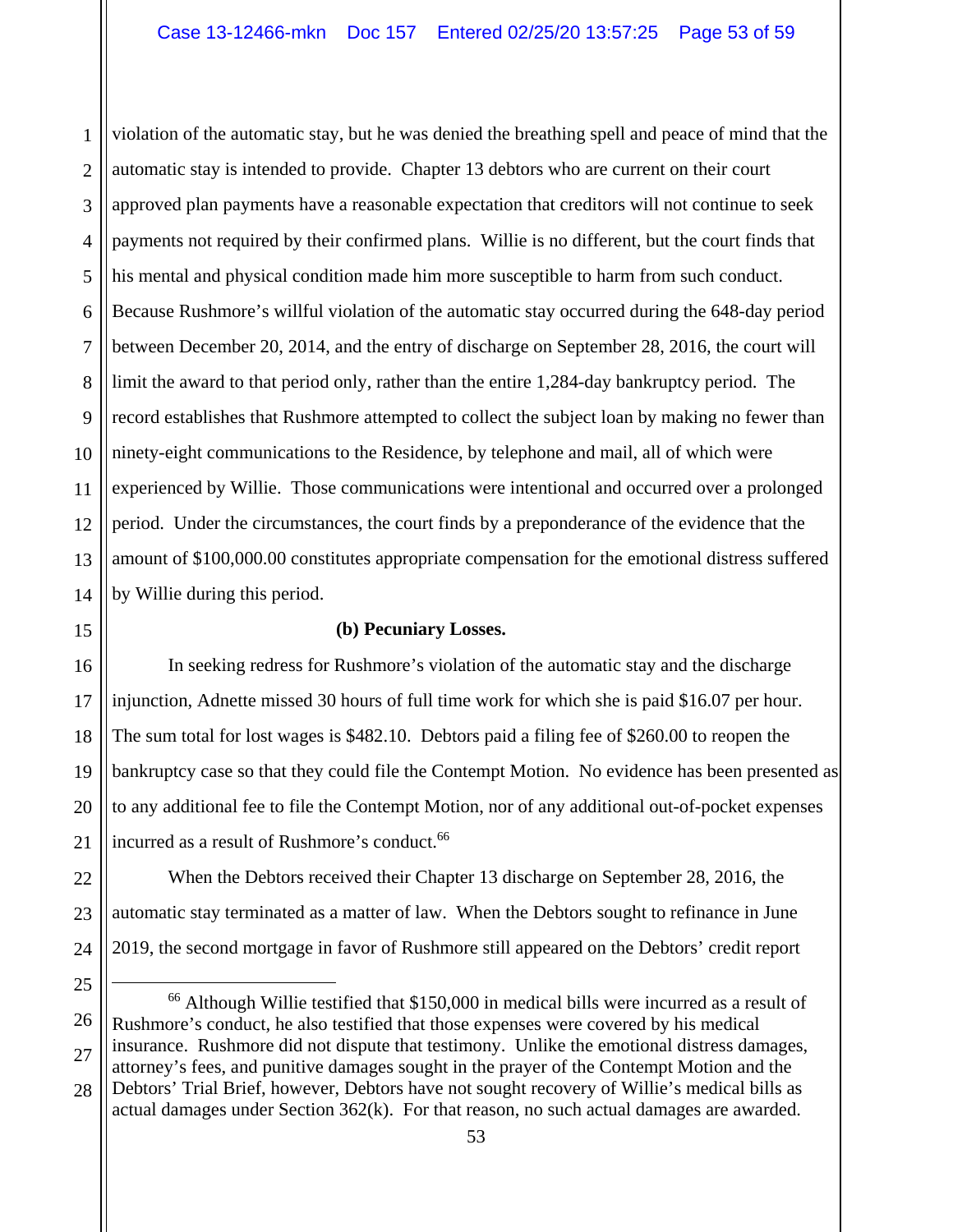1 2 3 4 obtained by the refinancing lender. Section 5.06 of Plan #2 requires the lien to be released within 30 days after the Debtors received their discharge. The Discharge Order was entered on September 28, 2016, and Section 5.06 of Plan #2 obligated the lien to be released no later than October 28, 2016.

5 6 7 8 9 10 11 12 13 Rushmore's witness testified that Rushmore never knew that its lien had been avoided in bankruptcy until it received the Contempt Motion in January 2019. If that is correct, there is no explanation for Rushmore's apparent failure to reconvey its second deed of trust or to record a lien release for the Residence after it received the Contempt Motion. Because the Debtors did not seek to refinance their primary loan until June 2019, Rushmore had several months available to comply with Section 5.06 of Plan #2 before the Debtors' credit reports were obtained by the refinancing lender. If Rushmore still has not complied with Plan #2, nothing appears to prevent the Debtors from seeking an order under FRBP 5009(d) declaring Rushmore's lien to have been satisfied.

14 16 18 The instant Contempt Motion alleges only that Rushmore violated the automatic stay and the discharge injunction, rather than alleging a violation of the Plan #2 Confirmation Order. Whether the Debtors separately could seek contempt sanctions against Rushmore for violating the Plan #2 Confirmation Order is not before the court. Under these circumstances, the court will award actual damages for pecuniary losses in the total amount of \$742.10.

15

17

19

## 2. **Attorney's Fees.**

20 21 22 23 24 25 26 27 28 Attorney's fees and costs shall be recovered under Section  $362(k)(1)$  for a willful violation of the automatic stay, including the fees incurred in seeking sanctions from the court. See America's Servicing Co. v. Schwartz-Tallard (In re Schwartz-Tallard), 803 F.3d 1095, 1101 (9th Cir. 2015), overruling Sternberg v. Johnston, 595 F.3d 937 (9th Cir. 2010). The court having concluded that Rushmore willfully violated the automatic stay will allow attorney's fees and costs to the Debtors for prosecuting the instant Contempt Motion. Debtors' counsel, Mr. Burke, will be required to submit a declaration or affidavit along with an hourly billing statement for his services in connection with this matter. After the billing statement is filed, Rushmore will be allowed to submit objections to the fees requested, if any, and Debtors' counsel may submit a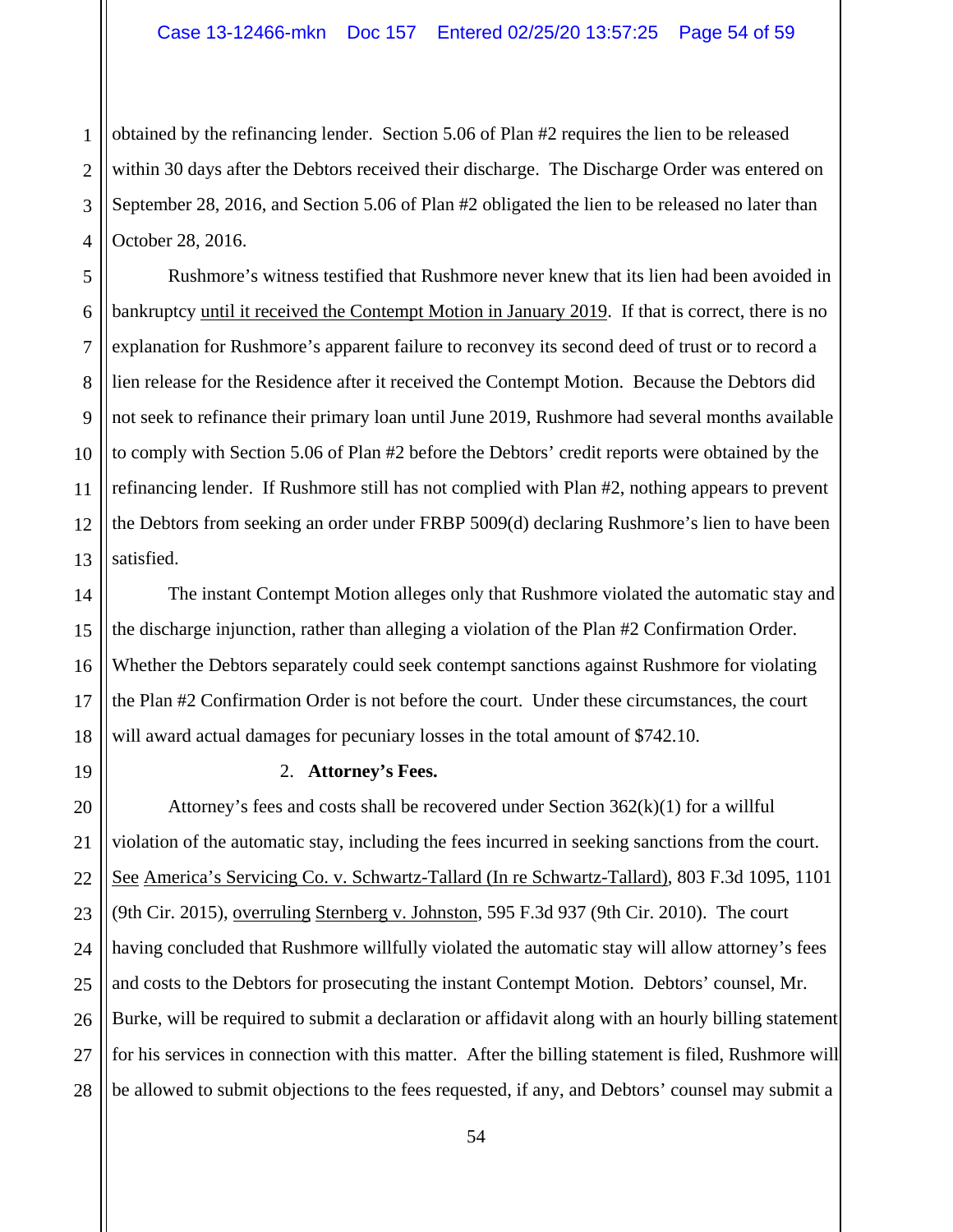1 2 written response. Thereafter, the court will issue a supplemental order with respect to the allowance of attorney's fees and costs.

#### 3. **Punitive Damages.**

4 5 6 7 8 9 Punitive damages also may be awarded under Section  $362(k)(1)$  for a willful violation of the automatic stay "in appropriate circumstances." A reckless or callous disregard for the law or the rights of others warrants an award of punitive damages under the statute. See Goichman v. Bloom (In re Bloom), 875 F.2d 224, 228 (9th Cir. 1989); In re Stefani, 2019 WL 762661, at \*8 (Bankr. S.D. Cal. Feb. 15, 2019). An award of punitive damages typically bears a relationship to the amount of compensatory damages awarded and may take the form of a multiplier of the compensatory damage award. See Philip Morris USA v. Williams, 549 U.S. 346, 353 (2007). A punitive damages award may not be based on perceived injuries to parties that are not before the court. Id. at 353-54. An award of punitive damages should take into consideration (1) the degree of reprehensibility of the defendant's conduct, (2) the disparity between the harm suffered by the plaintiff and the amount of the punitive damages award, and (3) the difference between the punitive damage award and the civil penalties authorized or imposed in comparable cases. See Arizona v. ASARCO LLC, 773 F.3d 1050, 1054 (9th Cir. 2014), citing State Farm Mut. Auto. Ins. Co. v. Campbell, 538 U.S. 418 (2003).

Rushmore's witness testified that its representatives followed its established procedures and that they were properly trained to do so. There is no apparent dispute that Rushmore's representatives who dealt with the Debtors' loan did exactly what Rushmore taught them to do. According to Rushmore, there are no rogue employees in this case who breached Rushmore's established procedures. The record indeed reflects, however, that the Rushmore representatives acted intentionally, if not instinctively, to discount, if not completely ignore, the December 20, 2014, notation on the Consolidated Notes Log: "UNKNWN PERSON STATED ACCT WAS IN CHAPTER 13 BNK[.] STATED RLMS CALLS ARE BECOMING HARRASING[.] WHIL HAVE ATTORNEY FAX OVER DOCS AGIN TO UPDATE ACCT OF THIS[.]"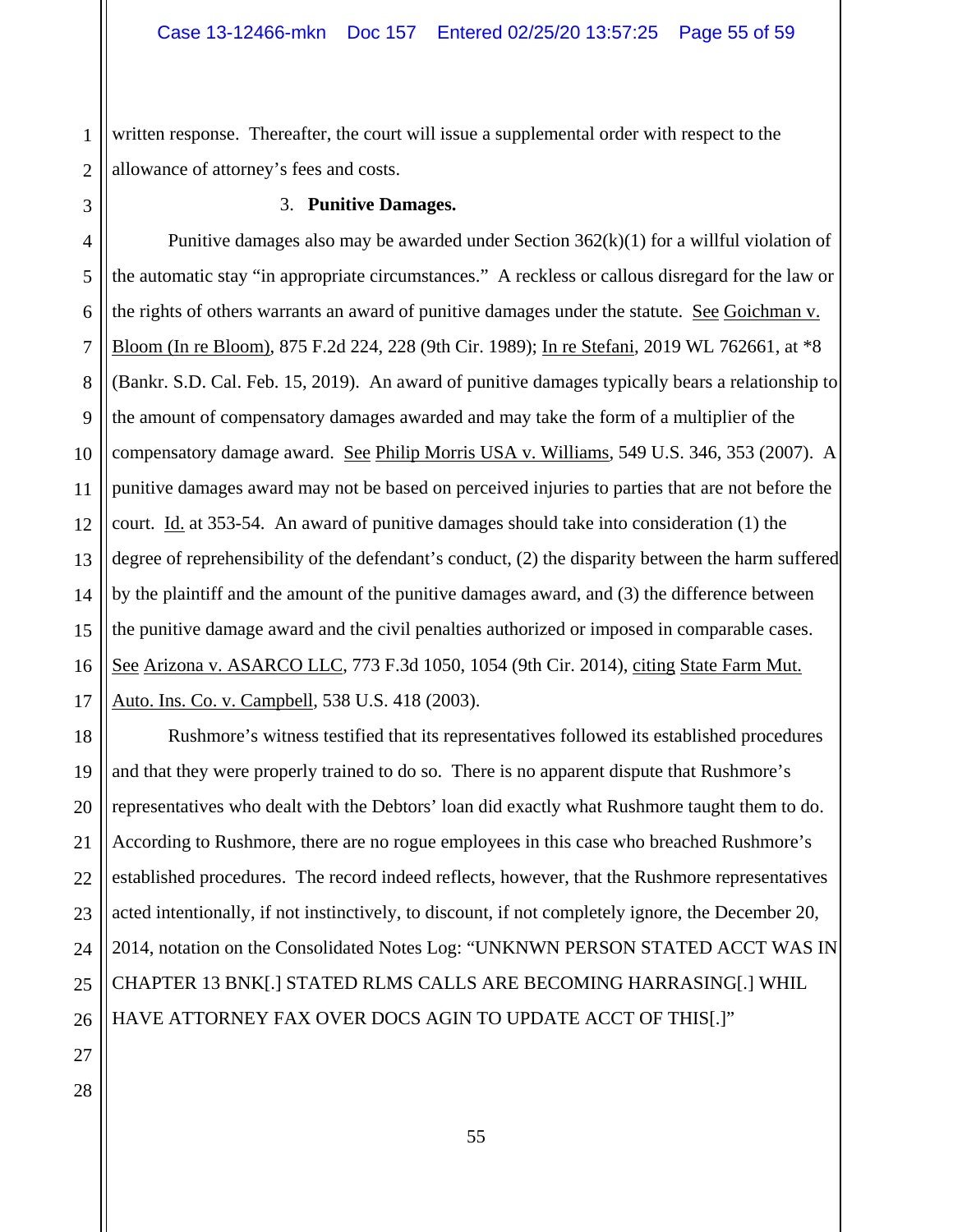| $\mathbf{1}$   | Rushmore recorded this particular telephone call and produced a written transcript                                                                             |
|----------------|----------------------------------------------------------------------------------------------------------------------------------------------------------------|
| $\overline{2}$ | attached to its Consolidated Notes Log. The complete transcript of the December 20, 2014 call                                                                  |
| 3              | states as follows:                                                                                                                                             |
| 4              | Willie Moon: Hello?                                                                                                                                            |
| 5              | Tracy: Yes, may I speak with, um, um, let me see how to pronounce<br>itMr. EntMy [inaudible] with Adanette?                                                    |
| 6              | Willie Moon: Adnette? "Ad-netteAd"                                                                                                                             |
| 7              | Tracy: Ok, just say it all togetherdon't try to break it up. OK, Adnette                                                                                       |
| 8              |                                                                                                                                                                |
| 9              | Willie Moon: Ah, ok she went out to the store and she is getting ready for<br>her thing today they're having a little thing at the bowling<br>alleywho's this? |
| 10             |                                                                                                                                                                |
| 11             | Tracy: Ok, this is Tracy with Rushmore, can I leave her a message?                                                                                             |
| 12             | Willie Moon: Ah, yes you can.                                                                                                                                  |
| 13             |                                                                                                                                                                |
| 14             | Tracy: Ok, could you have her call Tracy with Rushmore                                                                                                         |
| 15             | Willie Moon: Well Tracy, you'll not really supposed to calling                                                                                                 |
| 16             | herewe're in a Chapter 13, did you know that?                                                                                                                  |
| 17             | Tracy: No I don't see that on the notes, I don't see that information sir, at                                                                                  |
| 18             | all                                                                                                                                                            |
| 19             | Willie Moon: I don't know why you don't, because my lawyer has sent                                                                                            |
| $20\,$         | you guys all that paperwork there                                                                                                                              |
| 21             | Tracy: Ok, I will notate the account, but this there                                                                                                           |
| 22             | Willie Moon: Ok, but I'll have him send you more paperwork because it is                                                                                       |
| 23             | really and truly becoming harassment                                                                                                                           |
| 24             | Tracy: Ok, well that's if we would had the information, then it would<br>bebut if we don't have it, its not. But, I'll notate it in the account,               |
| 25             | because, no, it would not even allow me to call you if it was in our system.<br>But ok, I'll                                                                   |
| 26             |                                                                                                                                                                |
| 27             | Willie Moon: Well I'll send ityour system, because Ibut now, I'll                                                                                              |
| 28             | gonna have him to send it and we gonna have you sign for it<br>becauseyou know, you calling me and we've been in Chapter 13 for a                              |
|                | year, almost 2 years                                                                                                                                           |
|                | 56                                                                                                                                                             |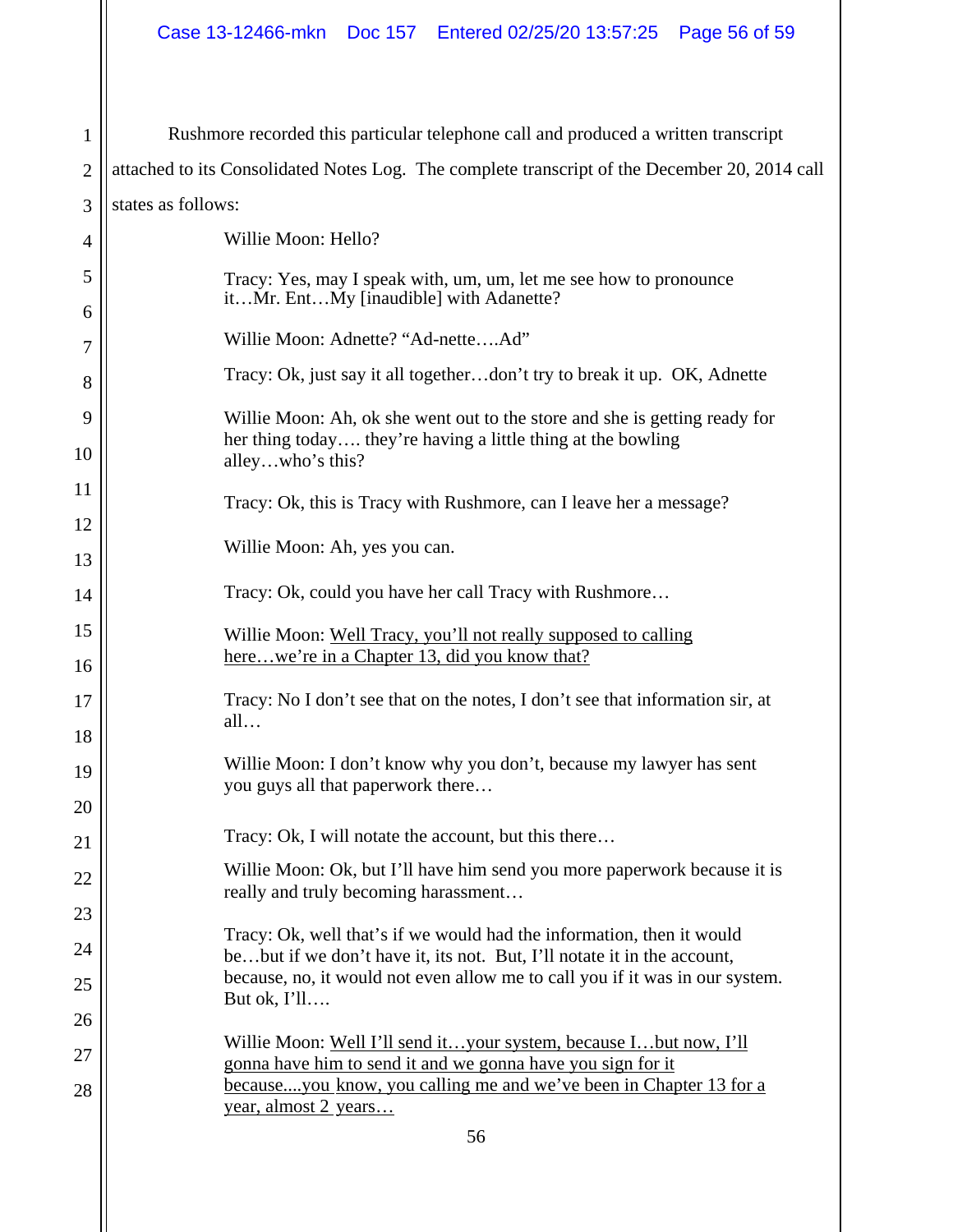Tracy: Ok, you can have that done…yeah, that'll be fine….yeah…no problem.

Willie Moon: Ok, bye.

4 5 6 7 8 9 10 11 12 13 (Exhibit 2 and Exhibit V, at M476). (Emphasis added). There was no suggestion by the Rushmore representative that Willie was an unauthorized third party or that bankruptcy "notice of any nature" would exclude information from a borrower's spouse. There was no suggestion that when Willie informed the Rushmore representative that "we've been in Chapter 13 for a year," she did not understand that both Willie and his spouse were in bankruptcy. There was no suggestion by the Rushmore representative to Willie that there was a "problem" with the information he provided. Rushmore never produced or introduced into evidence the Procedures Manual, if any, that was in effect in 2014. Nothing in its current Policy Manual or Procedures Manual excludes its consideration of bankruptcy information received from non-borrowers inasmuch as four out of five approved sources are not required to be the actual borrower.

14 15 16 17 18 19 20 21 22 23 24 25 The evidence presented in the instant case reflects the reprehensible nature of Rushmore's conduct. Rushmore's own policies acknowledge the fundamental importance of the automatic stay to its borrowers, putting Rushmore on fair notice of the consequences under Section 362(k). Yet Rushmore adopted express procedures to narrow the sources of bankruptcy information that it is willing to acknowledge and does not even tell its borrowers what those sources are. Ironically, Rushmore goes so far as to prevent its written procedures to be publicly disclosed even when it relies on them in defending public claims brought by its own borrowers.<sup>67</sup> Rushmore's witness testified that Rushmore has an apparently unwritten policy or procedure for deeming sources to be "unauthorized" parties whose information will not deter or prevent it from violating the bankruptcy protections of its borrowers. Rushmore's witness even testified that after a borrower defaults, its servicing and collection departments are allowed to employ various strategies to verify whether who they are authorized to speak to about a bankruptcy filing. That

26

1

2

3

<sup>27</sup> 28  $67$  Unfortunately, the Debtors are not special in this regard because the Procedures Manual apparently applies to all consumer residential loans that are serviced by Rushmore. In assessing whether to award punitive damages, the court cannot award punitive damages based on the impact of Rushmore's procedures on other consumer debtors who are not before the court.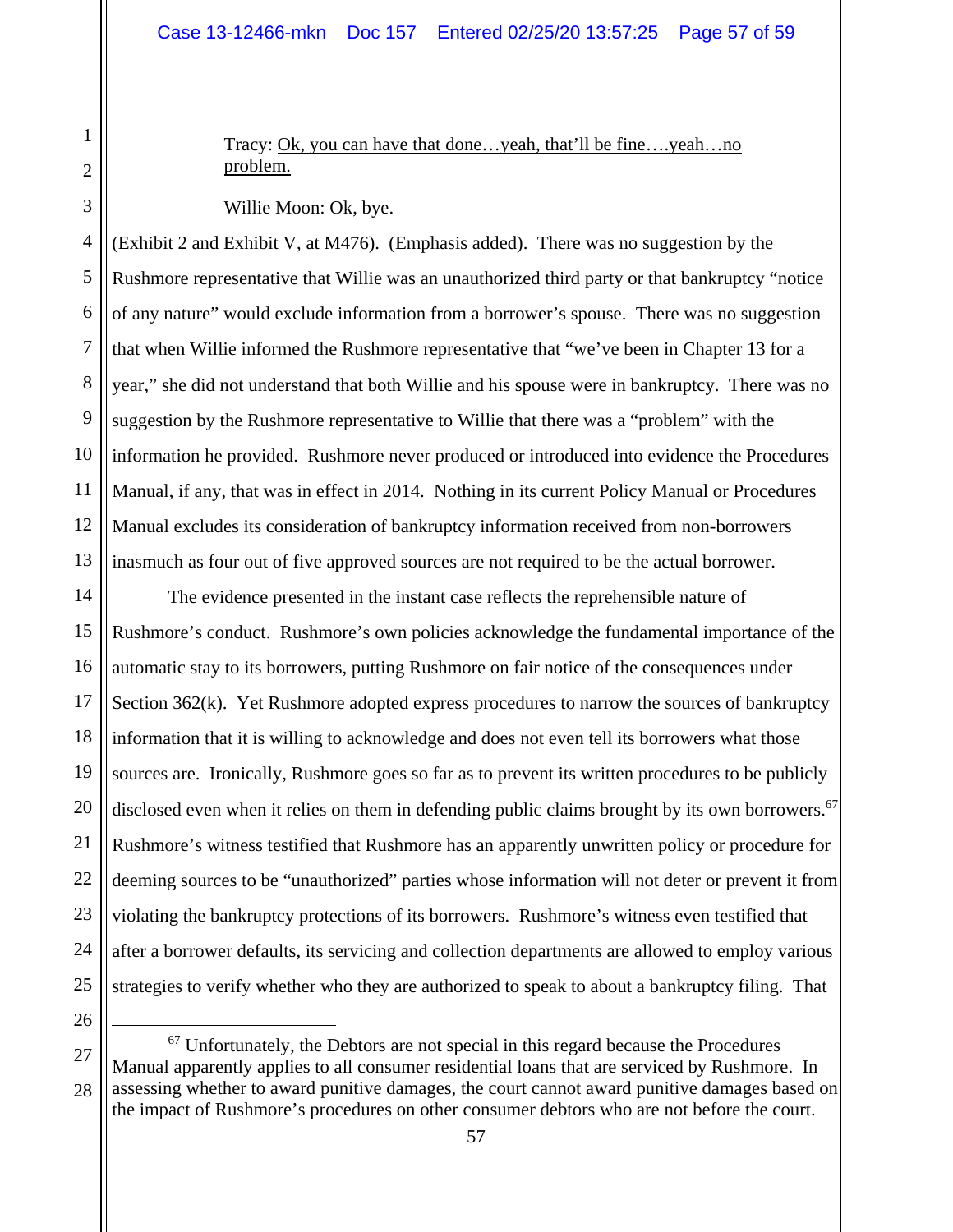1 2 3 4 5 strategy apparently excludes the method that Rushmore itself considers to be reliable: using the borrower's name and social security number to conduct a PACER search. The procedures formalized by Rushmore in its Procedures Manual were used in this case to maintain a veil of ignorance of the Chapter 13 proceeding of its borrower. The creation and application of such policies and procedures is reprehensible enough in the present case, but more so due to its apparently universal application to all loans serviced by Rushmore.

 The court has concluded that an award of actual damages in the amount of \$100,742.10 is appropriate for Rushmore's violation of the automatic stay. An award of punitive damages in a single-digit ratio to actual damages typically falls within the permissible range, even though a higher ratio may be used in appropriate circumstances. See State Farm Mut. Auto. Ins. Co. v. Campbell, 538 U.S. at 425 ("Single-digit multipliers are more likely to comport with due process, while still achieving the State's goals of deterrence and retribution, than awards with ratios in the rate of 500 to 1,…or, in this case, 145 to 1."). Compare Arizona v. ASARCO, 773 F.3d at 1058-59 (\$300,000 punitive damages appropriate where jury awarded only \$1.00 in nominal damages for Title VII violation). In this instance, the court will not apply a large multiplier because, unlike other cases, Rushmore did not formally initiate nor complete foreclosure proceedings on the Residence. Compare America's Servicing Co. v. Schwartz-Tallard (In re Schwartz-Tallard), 438 B.R. 313, 315-16 (D.Nev. 2010) (post-petition foreclosure proceedings commenced in violation of the automatic stay); In re Sundquist, 566 B.R. at 574 (lender's completion of foreclosure sale after transferring loan to bankruptcy department).

28 In other cases in this district, the amount of punitive damages awarded for an automatic stay violation have been proportional to the amount of actual damages and, of course, limited to the amount necessary to deter future misconduct. See, e.g., Page Ventures, LLC v. Ventura-Linenko (In re Ventura-Linenko),2011 WL 1304464, at \*9-10 (D.Nev. Apr. 1, 2011) (\$3,500 punitive damages); In re Schwartz-Tallard, 438 B.R. at 316 (\$20,000 punitive damages); In re Trueman, 2015 Bankr.LEXIS 4573, at \*35 (Bankr. D.Nev. Feb. 12, 2015) (\$15,000 punitive damages). The court looks to such awards as a guidepost because the automatic stay is a statutory injunction and there are no applicable civil penalties in comparable matters otherwise